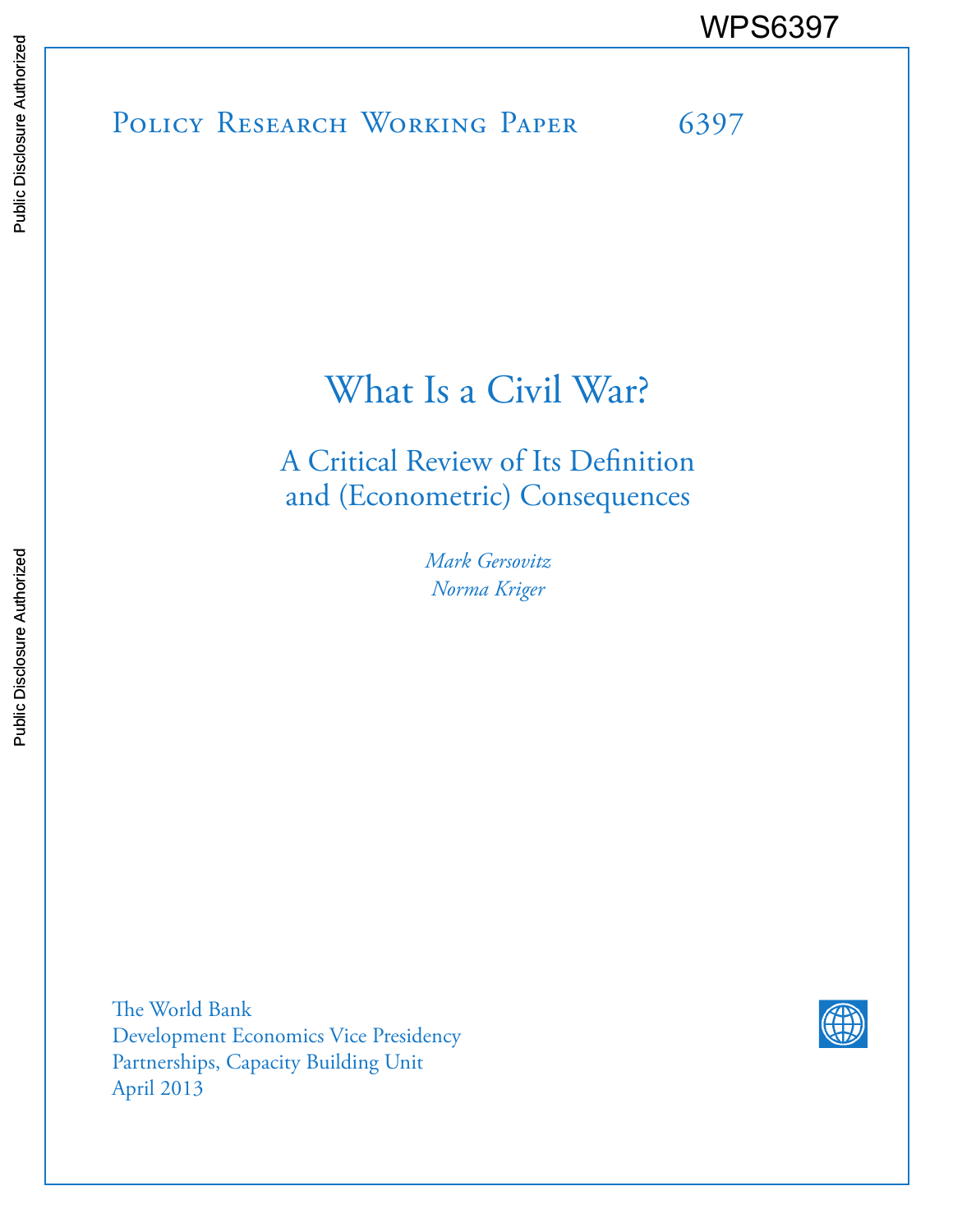#### POLICY RESEARCH WORKING PAPER 6397

#### **Abstract**

The authors argue that the academic literature, both qualitative and quantitative, has mislabeled most episodes of large-scale violence in Africa as civil war; these episodes better fit their concept of regional war complexes. The paper seeks to highlight the fundamental flaws in the conception of civil war in the econometric literature

and their implications for econometric specification and estimation, problems that this literature is inherently incapable of rectifying. The authors advocate the comparative study of regional war complexes in Africa based on historical narratives.

This paper is a product of the Partnerships, Capacity Building Unit, Development Economics Vice Presidency. It is part of a larger effort by the World Bank to provide open access to its research and make a contribution to development policy discussions around the world. Policy Research Working Papers are also posted on the Web at http://econ.worldbank.org. The author may be contacted at gerso@att.net.

*The Policy Research Working Paper Series disseminates the findings of work in progress to encourage the exchange of ideas about development*  issues. An objective of the series is to get the findings out quickly, even if the presentations are less than fully polished. The papers carry the *names of the authors and should be cited accordingly. The findings, interpretations, and conclusions expressed in this paper are entirely those of the authors. They do not necessarily represent the views of the International Bank for Reconstruction and Development/World Bank and its affiliated organizations, or those of the Executive Directors of the World Bank or the governments they represent.*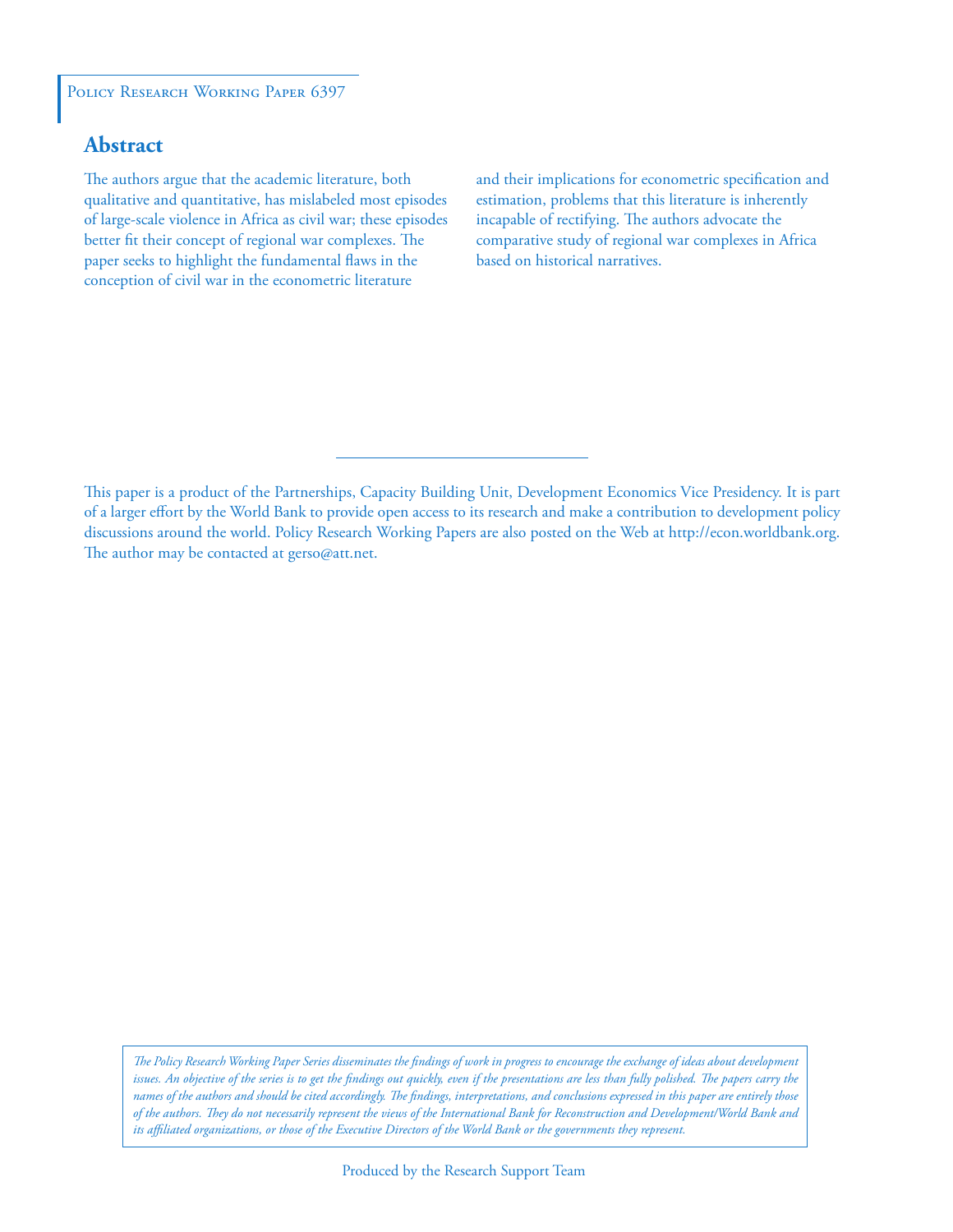#### What Is a Civil War? A Critical Review of Its Definition and (Econometric) Consequences

Mark Gersovitz and Norma Kriger[\\*](#page-2-0)

**JEL Classification: D74, H56, O10** 

**Keywords: Civil War, Armed Conflict, Violence, Guerillas, Regional War, Africa.** 

<span id="page-2-0"></span> \* We thank Timothy Besley, Henry S. Bienen, Richard H. Spady, and Tiemen M. Woutersen for their valuable comments.

Affiliations: Mark Gersovitz is Professor in the Department of Economics, The Johns Hopkins University. Norma Kriger is an Independent Consultant currently on contract at the Federal Research Division of the Library of Congress.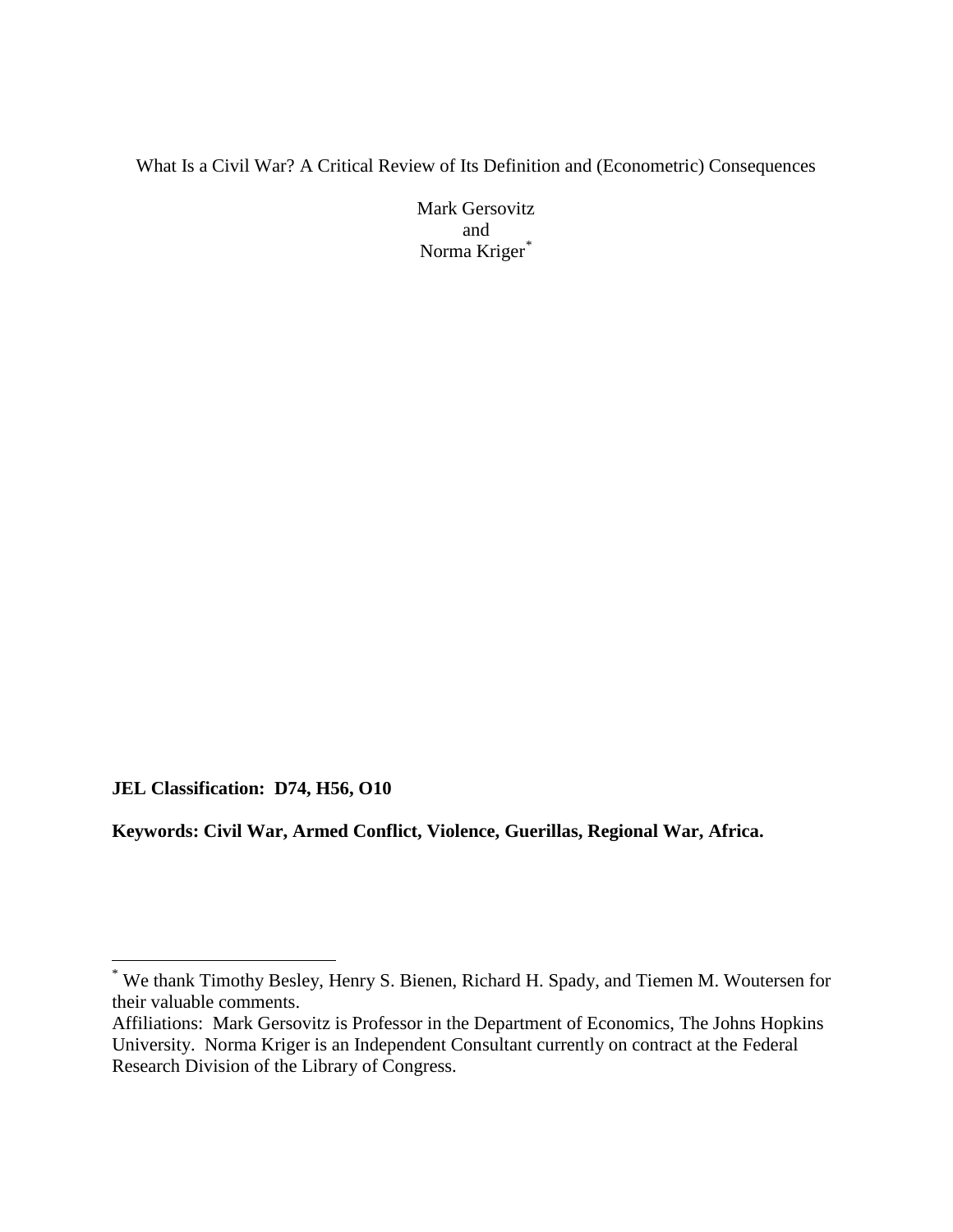#### **0. Preliminaries**

Civil wars and similar large-scale violence bring death, injury, disease, displacement, and misery. The impairment of the state diminishes its provision of protection for people and property and of basic social services, such as health care and education. Private economic activity becomes difficult or impossible. People want to understand these episodes and how they can be avoided.

This essay focuses on two broad fatal flaws in the econometric literature on civil war, a large and rapidly growing body of literature that has received considerable attention (for surveys, see Collier and Hoeffler 2007; Dixon 2009; Blattman and Miguel 2010). First, rather than providing a definition of civil war, econometric studies use a coding rule based on battle deaths (or, sometimes, any deaths) associated with civil war. Second, these studies apply econometric techniques that cannot address the spatial and temporal aspects of large-scale violence. (We leave aside questions of bidirectional causality between the dependent and so-called independent variables that plague all econometric studies using country-level data.)

 A good definition of civil war is an essential starting point for analysis. The definition of civil war informs the universe of potential cases that can be compared with respect to their causes, dynamics, consequences, termination, and any other concerns, such as postwar reconstruction and rehabilitation. Moreover, the definition of civil war is critical for identifying trends in the nature and location of different types of warfare. After defining civil war, we critique the coding rules based on the number of deaths used by econometric studies and the properties of the data produced by such coding rules. We pay particular attention to the temporal and spatial properties of these data and their implications for econometric specification and estimation. We also develop our critique of the econometric literature on civil war through the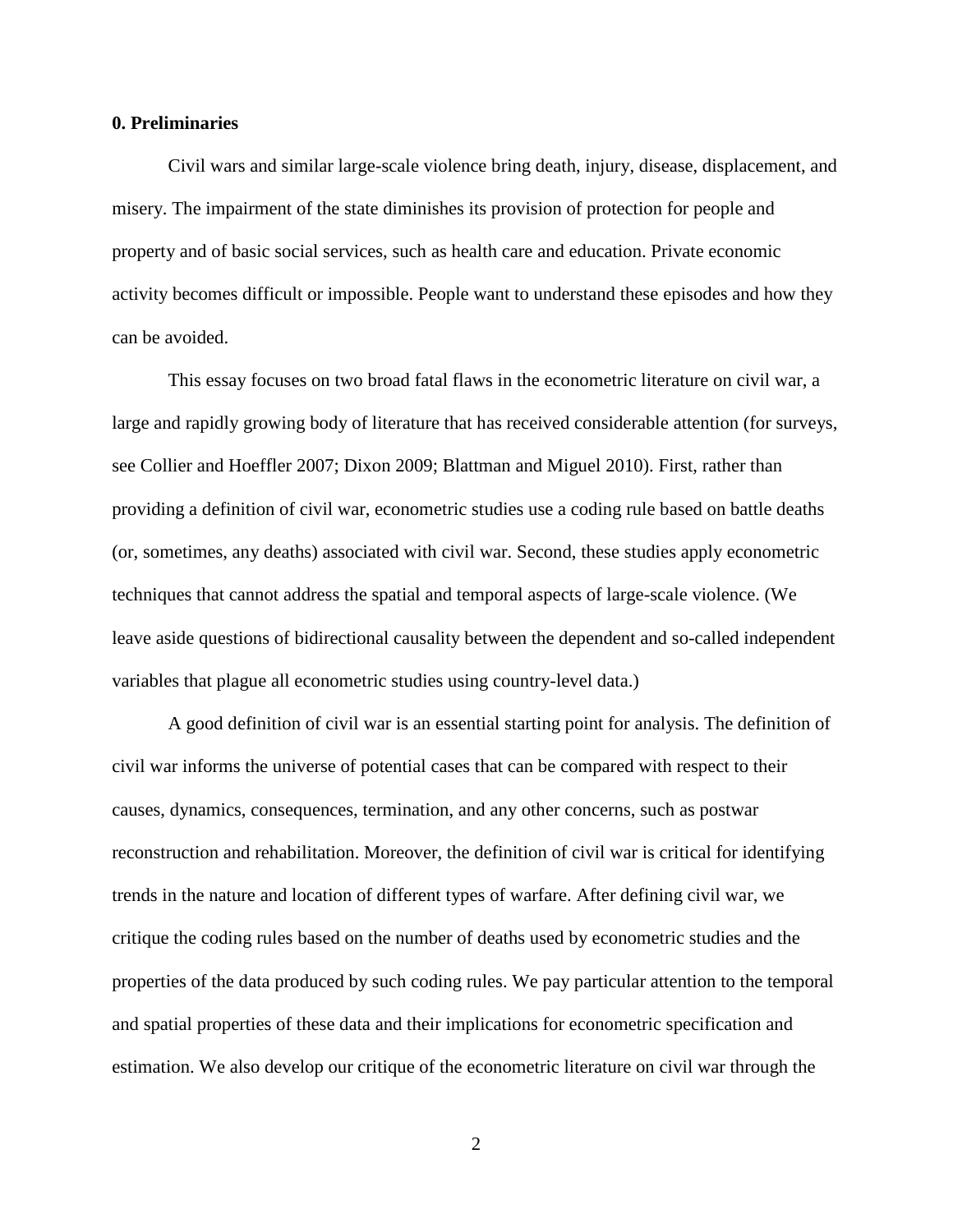use of narratives of historical experiences of large-scale violence. This qualitative approach leads us to understand these episodes of large-scale violence as regional war complexes. We consider both the historical comparative method and the concept of a regional war complex to be promising ways forward in the study of large-scale violence. We limit our examples of civil wars and how to analyze them to Africa only because this region is our area of primary specialization and we have first-hand experience with this region. Africa is a region that suffers from largescale violence.

#### **1. A Definition of Civil War**

 No abstract definition of civil war can provide a set of necessary and sufficient conditions that can be applied mechanically. Even with a good abstract definition of civil war, the process of classifying which countries have experienced civil wars and when inevitably involves judgments based on close reading of the historical narratives of country experiences with largescale violence. Not all countries will share all dimensions in the definition of civil war.

We are reassured by our position's affinity to the classic discussion of the problems of definition illustrated by Wittgenstein (1958, §66) in his examination of the definition of "games." He concluded, "...we see a complicated network of similarities overlapping and crisscrossing: sometimes overall similarities, sometimes similarities of detail." That is, the best that can be done in providing a definition of "games" is a list of activities that one believes should be classified as games and some general commentary on the similarities that some or others of them share. We believe that the concept of civil war shares some attributes of such a familyresemblance concept.

We define a civil war as a politically organized, large-scale, sustained, physically violent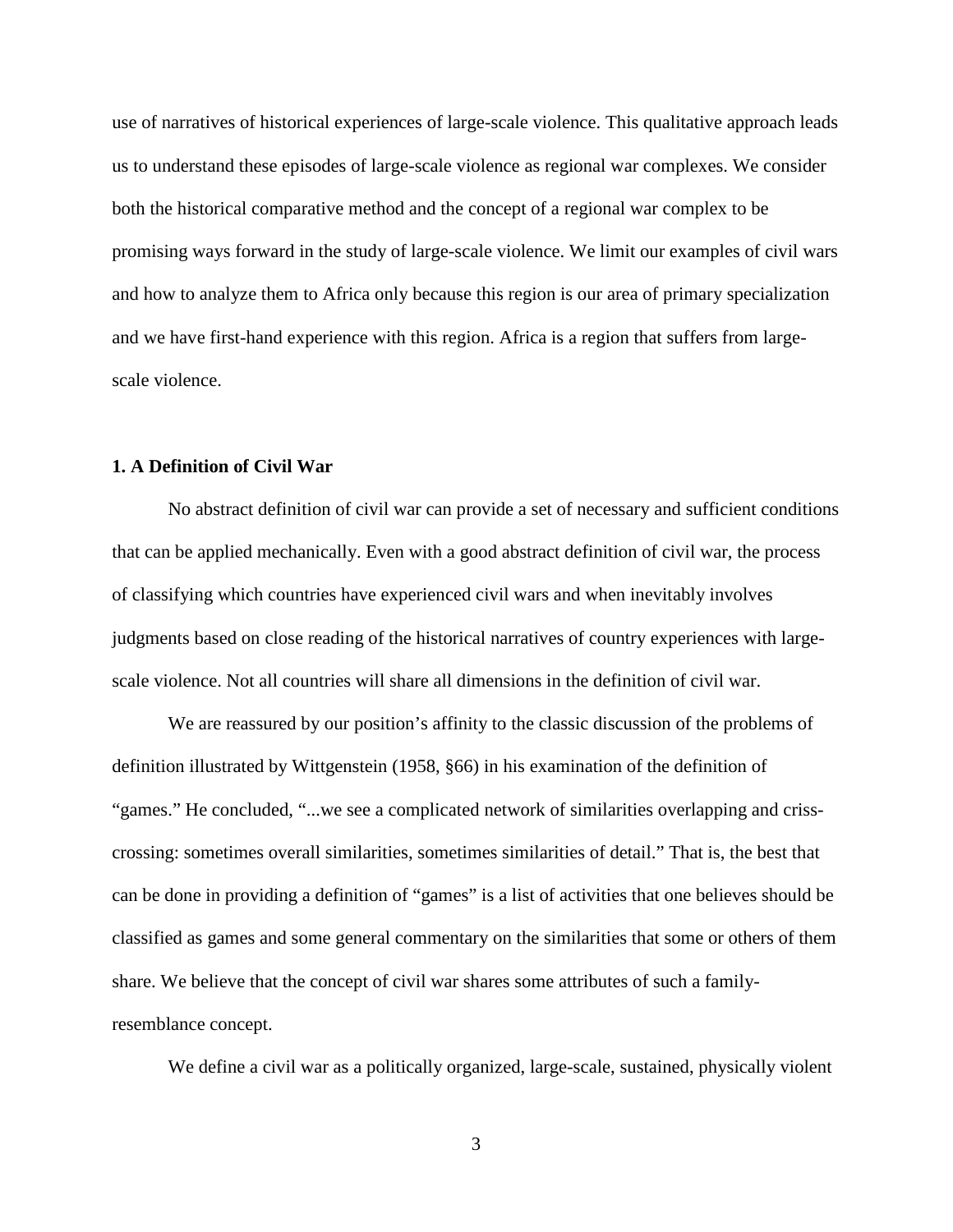conflict that occurs within a country principally among large/numerically important groups of its inhabitants or citizens over the monopoly of physical force within the country. Civil wars usually have incumbent governments that control the state and have a monopoly of force before the civil war and challengers—people who have not effectively challenged the monopoly of others before the outbreak of the civil war but whose challenge initiates the outbreak of the civil war. The challengers may begin as a small group, but for the episode to rise to the level of a civil war, they must become numerically important. The challengers may seek to replace the incumbents in control of the monopoly of force within the extant territory of the state, or they may seek the secession of part of the original territory. The achievement of their goals must be plausible. A civil war is not just a sufficiently large group of people over a sufficiently long time who make trouble for the government and undermine security, such as large drug cartels, because they do not aim to possess the monopoly of force. Civil wars must entail large-scale and sustained internal political violence to distinguish them from intense but limited episodes of political violence that contest the monopoly of force, such as political assassinations, mutinies, or coups. Civil war violence may involve external actors, but the violence occurs within the boundaries of a country and predominantly involves internal actors. This last characteristic of our definition is perhaps the most problematic because almost all violence that is called a civil war has some external dimension. We return to this issue in section 3 on regional wars. Although our conception is narrow, we believe that the elements of other violent internal political conflict are critical to understanding the causes of civil war. In short, we prefer a narrow definition and a broad analysis.

 Our definition, like many others, derives, in part, from Max Weber's classic characterization of the state: "...the state is that human community which within a defined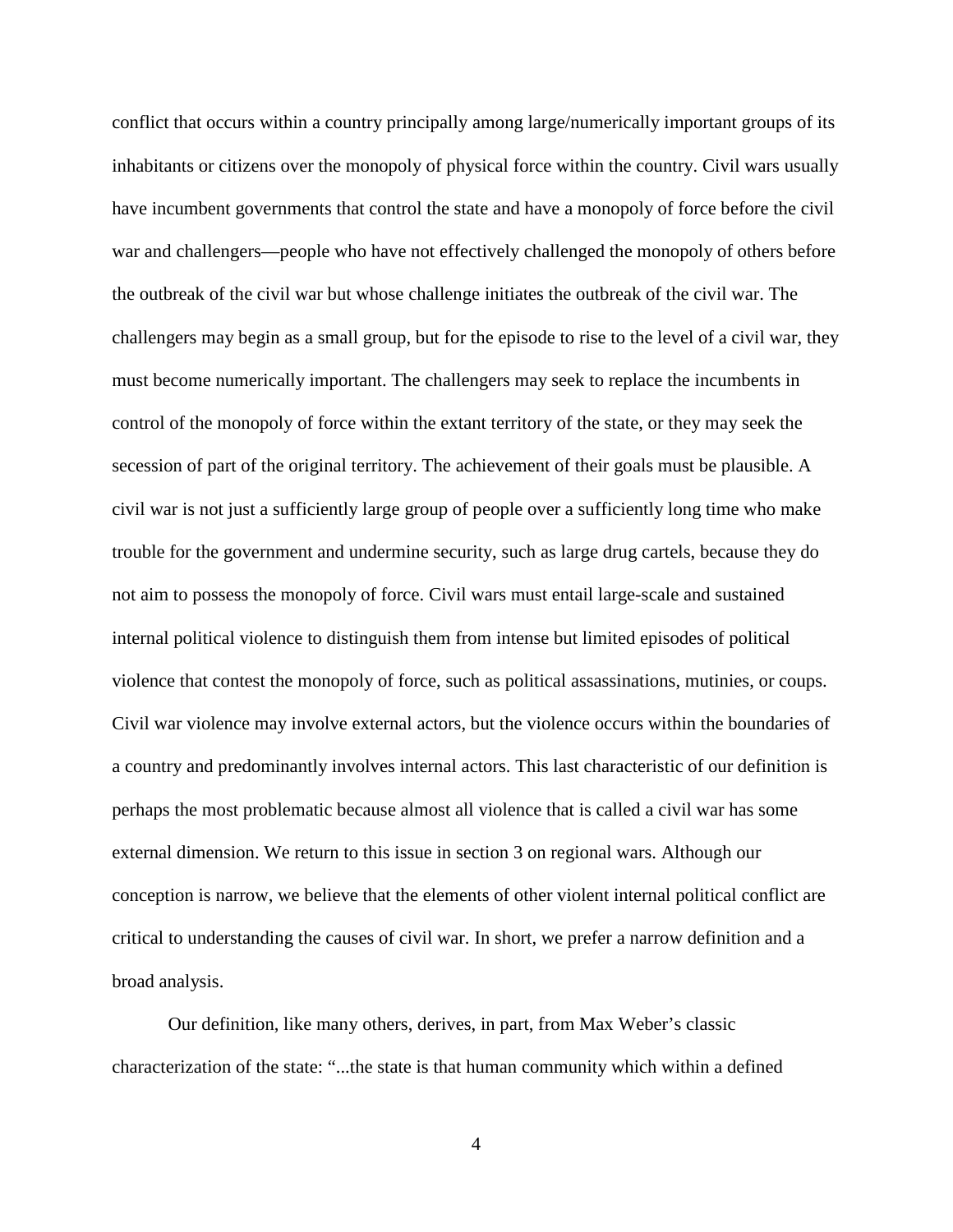territory successfully claims for itself the *monopoly of legitimate physical forces*; and 'territory'...is a characteristic of the state.... The state is the sole source for the 'right' to exercise violence" (Weber, 2004, 131–32). Thus, for us, at a minimum, civil war is one form of the impairment of the state. Unlike Weber, we do not mention legitimacy; if a tyrant can maintain the uncontested monopoly of force, there is no civil war. We also draw selectively on various authors on civil wars, most of whom provide requisites of civil war rather than abstract definitions (Fearon 2007; Kalyvas 2006; Edmonds 1972; Keegan and Bull 2006). These authors differ on numerous issues, including how broadly they conceive of wars (e.g., the inclusion of guerrilla insurgencies or only conventional military warfare), the importance of mass participation in violent conflict, and the importance of whether the war is fought exclusively by nationals or whether only most combatants must be nationals. On one issue, there is broad consensus: civil war violence takes place within the country.

 Not all authors subscribe to the merits of defining civil war. Some authors (e.g., Cramer 2007, especially ch.2; Bøås and Dunn 2007, 4) believe it may be dangerous to isolate civil war as a discrete phenomenon. For example, Cramer (2007, 51) fears that focusing on civil wars "produces a misleading idea that violent conflict is a relatively rare phenomenon." Cramer and those who share his conceptual critique of civil wars prefer to conceive of violence as a continuum. We take from these critics the important caution that the absence of civil war is not necessarily peace, as it is in the quantitative literature based on death counts, and that one should expect to find prior to a civil war the violent origins of the war itself. However, the notion of a continuum of violence shares a fundamental weakness with the 1960s concept of internal war, which included almost all forms of violence against authority: assassinations, coups, rebellions, revolutions, and civil wars (Eckstein 1964 and 1965; Rosenau 1964; Luard 1972). There are too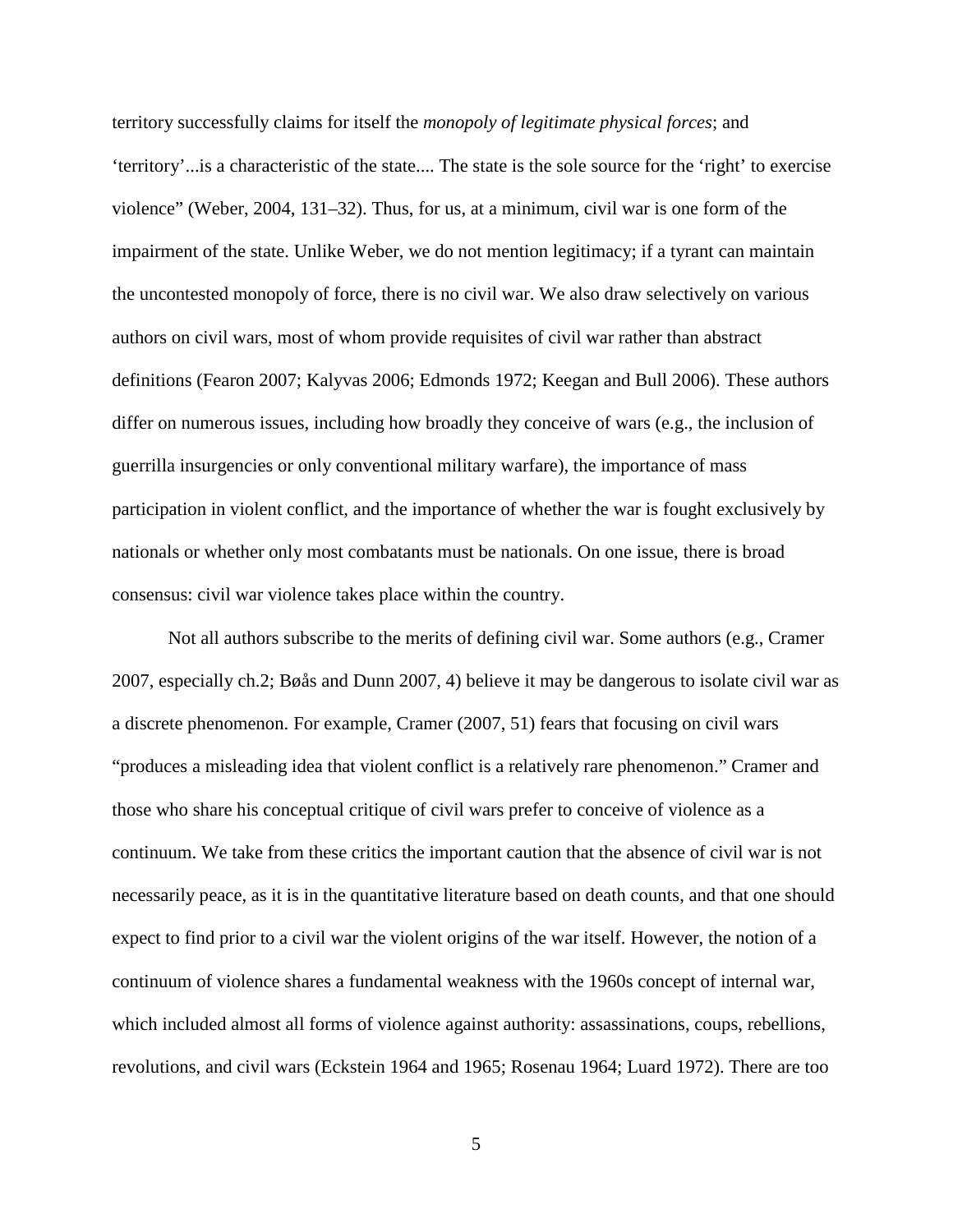many disparate phenomena under simultaneous consideration. We therefore remain committed to the a priori value of a definition of civil war. Baev (2007, 248), writing on post-Soviet conflicts, challenges the rationale "for drawing firm analytical borders by exploring several 'gray areas' where civil war becomes barely distinguishable from other forms of violence." This position is shared by Salehyan, who considers the distinction between civil wars and international wars to be arbitrary (p. 15), although he persists in using both terms in his study of transnational rebels. We are committed to a rigorous definition of civil war, but we share Baev's (2007, 247) belief that "only very nuanced examination rather than application of rigid criteria could help in distinguishing civil wars from other crises."

 We now discuss how to implement an abstract definition of the type that we have provided as well as the pitfalls inherent in the application of the coding rules used in the econometric literature. We focus on two dimensions of our definition of civil war: "large-scale, sustained, physically violent conflict" (the temporal dimension) in section 2 and conflict "among large/numerically important groups of inhabitants or citizens" (the spatial dimension) in section 3.

#### **2. Large-Scale, Sustained, Physically Violent Conflict**

 In this section, we focus on the part of our definition that refers to large-scale, sustained violent conflict. One measure of physical violence is the number of people killed as a result of a violent conflict over the monopoly of force. In other words, there is a threshold number of deaths above which the country is in a civil war and below which it is not. This characterization forms the basis for the coding rule in the quantitative literature. In this section, our goal is to explain and assess the rules that econometric studies use to code civil wars and three time-series properties of the data that they produce: the number of countries reported as having civil wars,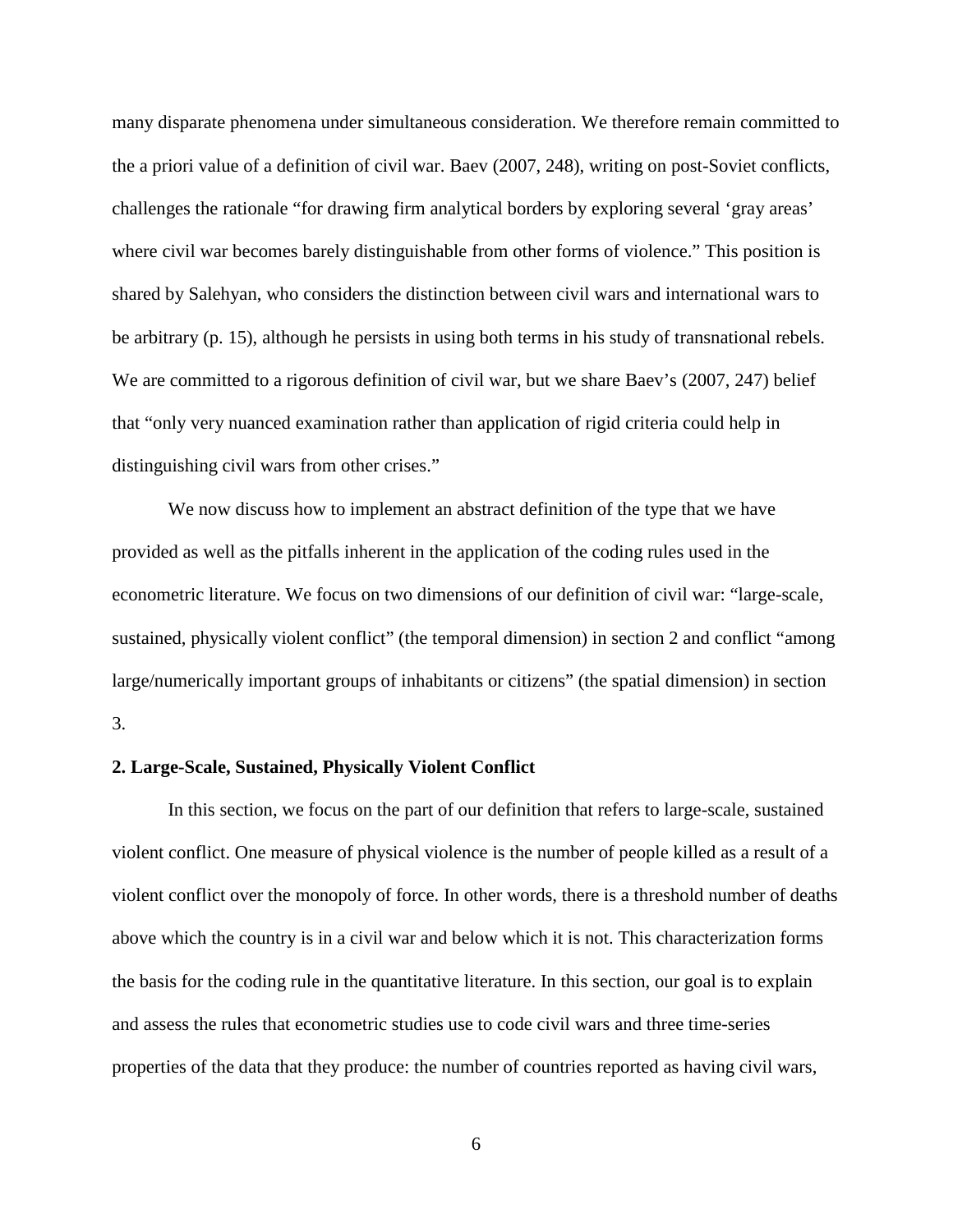the extent to which these wars are coded as being sustained (as we believe from the narratives that they are), and the correlation over time of whether a country is reported as having a civil war. In econometric terms, the first two properties of the data correspond to errors in variables, and the last property corresponds to autocorrelation in the dependent variable.

The most recent set of data used widely by econometric researchers is the Armed Conflict Dataset of the International Peace Research Institute of Oslo and the Department of Peace and Conflict Research, Uppsala University (hereinafter PRIO/Uppsala), discussed in Gleditsch et al. (2002) and documented in the codebook of Strand et al. (2005). This data set is available in various versions. We do not use the most recent one to remain as consistent as possible with the published studies on which we comment. The codebook defines four types of conflict in which a country can be involved (Strand et al. 2005, 10). Two types of conflict are relevant to our discussion because they are used in econometric studies of civil war: "[type] 3. *Internal armed conflict* occurs between the government of a state and internal opposition groups without intervention from other states.[type] 4. *Internationalized internal armed conflict* occurs between the government of a state and internal opposition groups with intervention from other states." A type 4 conflict is qualified by the variable "location," which identifies whether the country that is coded as involved in a type 4 conflict experienced violence in its territory. The data set codes each type of conflict into three categories of intensity, of which the first two are "not ordinal": "1. *Minor*: At least 25 battle-related deaths per year for every year in the period. 2. *Intermediate*: More than 25 battle-related deaths per year and a total conflict history of more than 1000 battlerelated deaths, but fewer than 1000 per year. 3. *War*: At least 1000 battle-related deaths per year" (Strand et al. 2005, 10).

Table 1 presents, in compact form, the entire PRIO/Uppsala data (Version 3) for the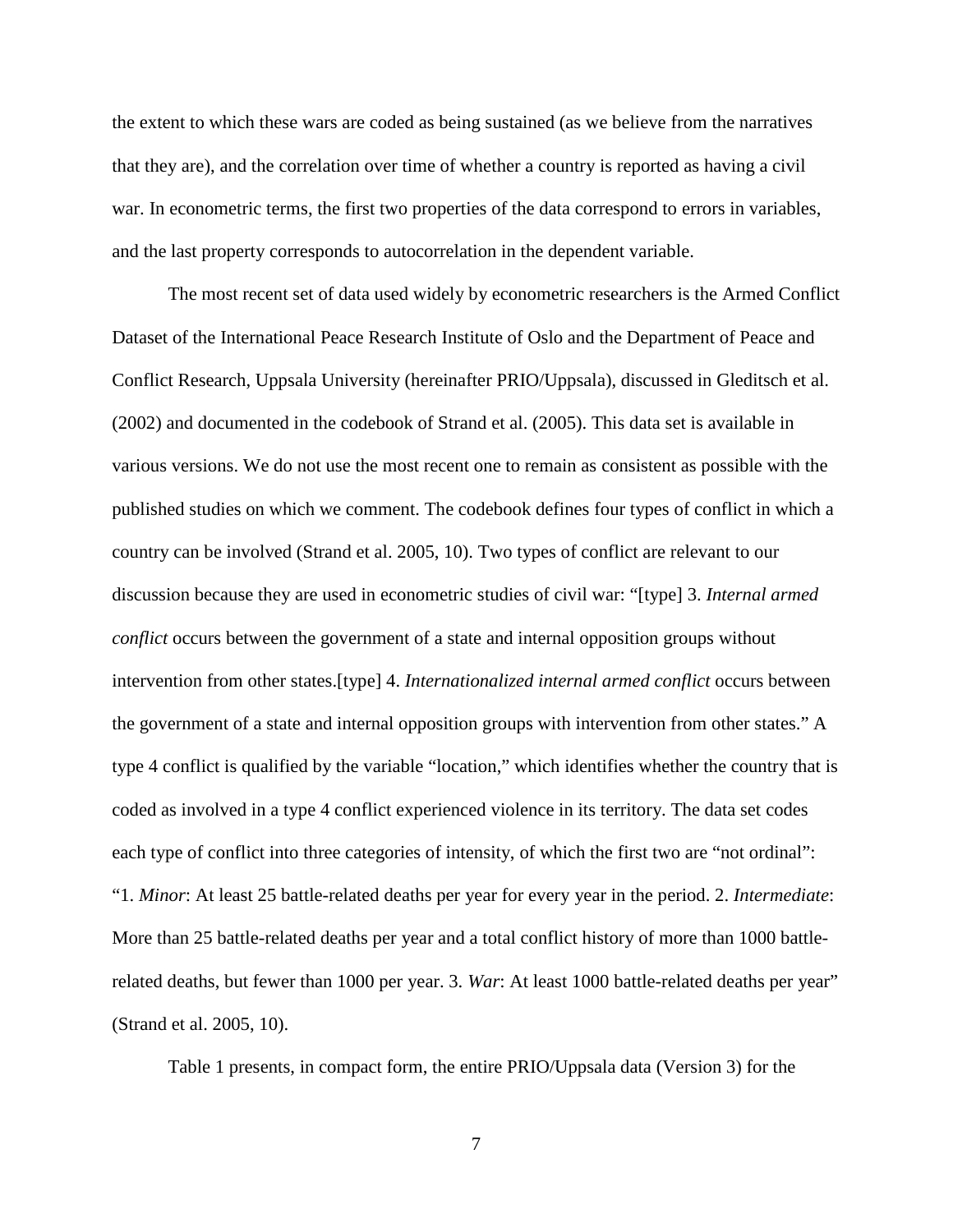countries on the African continent for the years 1960–2004. In the original data set, the categories type 3 and type 4 are not mutually exclusive. Table 1, however, presents the data in categories that are mutually exclusive and exhaustive so that all the information in any cell (country-year) can be represented by only one symbol. For countries with two rows of codes, in the top row (row 1) our coding is as follows: An X denotes conflicts that are type 3 ("internal") at intensity 3 ("war") if PRIO/Uppsala does not also designate a type 4 conflict at intensity 3 in that year. An I denotes a type 4 ("internationalized internal") conflict at intensity 3 in which the "location" of the conflict was within the country if PRIO/Uppsala does not also designate a type 3 conflict at intensity 3 in that year. An O denotes years that PRIO/Uppsala designates as both type 3 and type 4 (and the location of the type 4 conflict is within the country), each at intensity 3 (i.e., there is overlap according to the PRIO/Uppsala data). An F denotes type 4 conflicts of intensity 3 in which a country was involved but for which the location was outside that country. There are no countries that have years in which PRIO/Uppsala designates a type 3 conflict and a type 4 conflict with a location outside the country. A blank denotes a year of no conflict of either type 3 or type 4 at intensity 3, in effect a year of peace in the coding used by the econometric studies if they use intensity 3 data. In the bottom row (or the only row for countries with only one row; row 2), X, I, O, F, and blank have the same meanings as just discussed except that the intensity is 1–3 ("minor," "intermediate," or "war") rather than intensity 3 alone.

 Among the econometric studies that have recoded the PRIO/Uppsala data to study aspects of civil war, we provide three examples: Miguel et al. (2004), Gleditsch (2007), and Buhaug and Gleditsch (2008) (hereinafter MGB). Miguel et al. (2004) study whether countries in sub-Saharan Africa had a civil war for each of the years 1981 to 1999. Because they used a slightly earlier version of the data, their table C1 is not identical to our table 1 when the two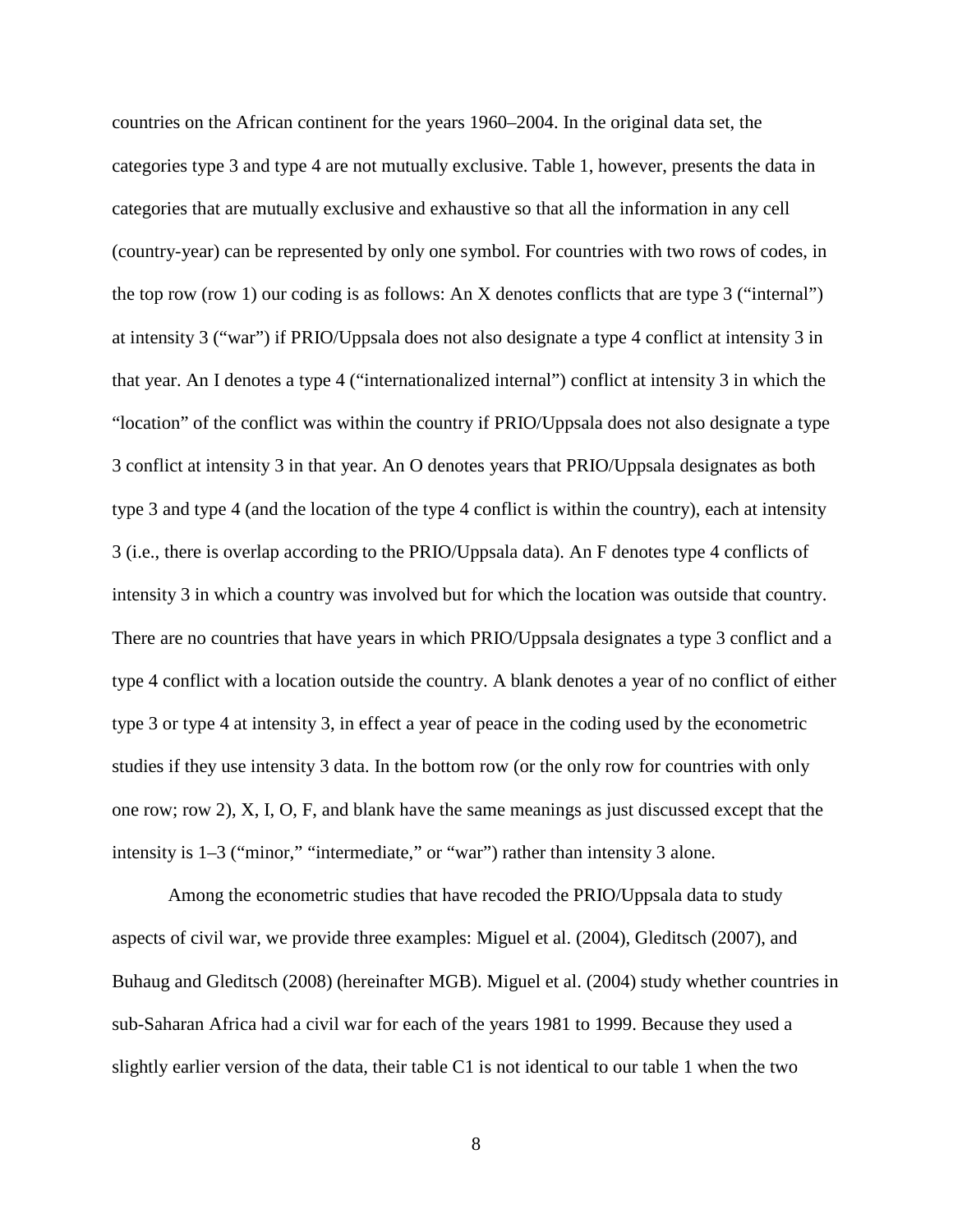tables overlap, but they seem close and consistent in their method of construction. Miguel et al. (2004, 730–31, and table C1) seem to use primarily the union of the X, I, O, and F data at intensities 1–3 (corresponding to the concepts in row 2 of table 1), but they also present some results based on intensity 3 (row 1 of table 1). In a study of the onset of civil war, Gleditsch (2007, 300–01) seems to do the same but considers only states in which conflict has erupted to have had an onset of civil war, seemingly excluding our F coding. Buhaug and Gleditsch's (2008, 223) study of civil war onset also seems to use the union of X, I, and O data for intensities 1–3. Earlier quantitative studies using different data also code a civil war by a battle-death count, usually of at least 1,000 per year (Licklider 1995), or more than 1,000 battle-related deaths in any given year (Wallensteen and Sollenberg 1999, 595). These rules are close to those used for row 1 in table 1. Thus, the most recent studies seem to favor the lower threshold of row 2, but the earlier studies favored a higher threshold, similar to that of row 1. As argued below, both approaches have serious shortcomings.

Deaths related to a conflict are difficult to estimate, a point well made by Cramer (2007, table 1). Furthermore, "battle" is a strange modifier of deaths when most of the violence that is considered part of civil wars in these data sets does not involve set-piece battles, making it difficult to know what a battlefield death is. This modifier is especially problematic because these episodes often involve civilian deaths. These deaths hardly ever seem to occur on a battlefield, and certainly not in a case like Sierra Leone, where terrorizing civilians in their villages and homes was a prevalent strategy during the conflict. Similar situations occur when civilians in camps for refugees or internally displaced persons are targets, as in Darfur, Congo-Kinshasa, Burundi, or Rwanda. Some researchers employ a count of any death associated with large-scale violence (whether civilian or battle deaths) to identify a civil war. Doyle and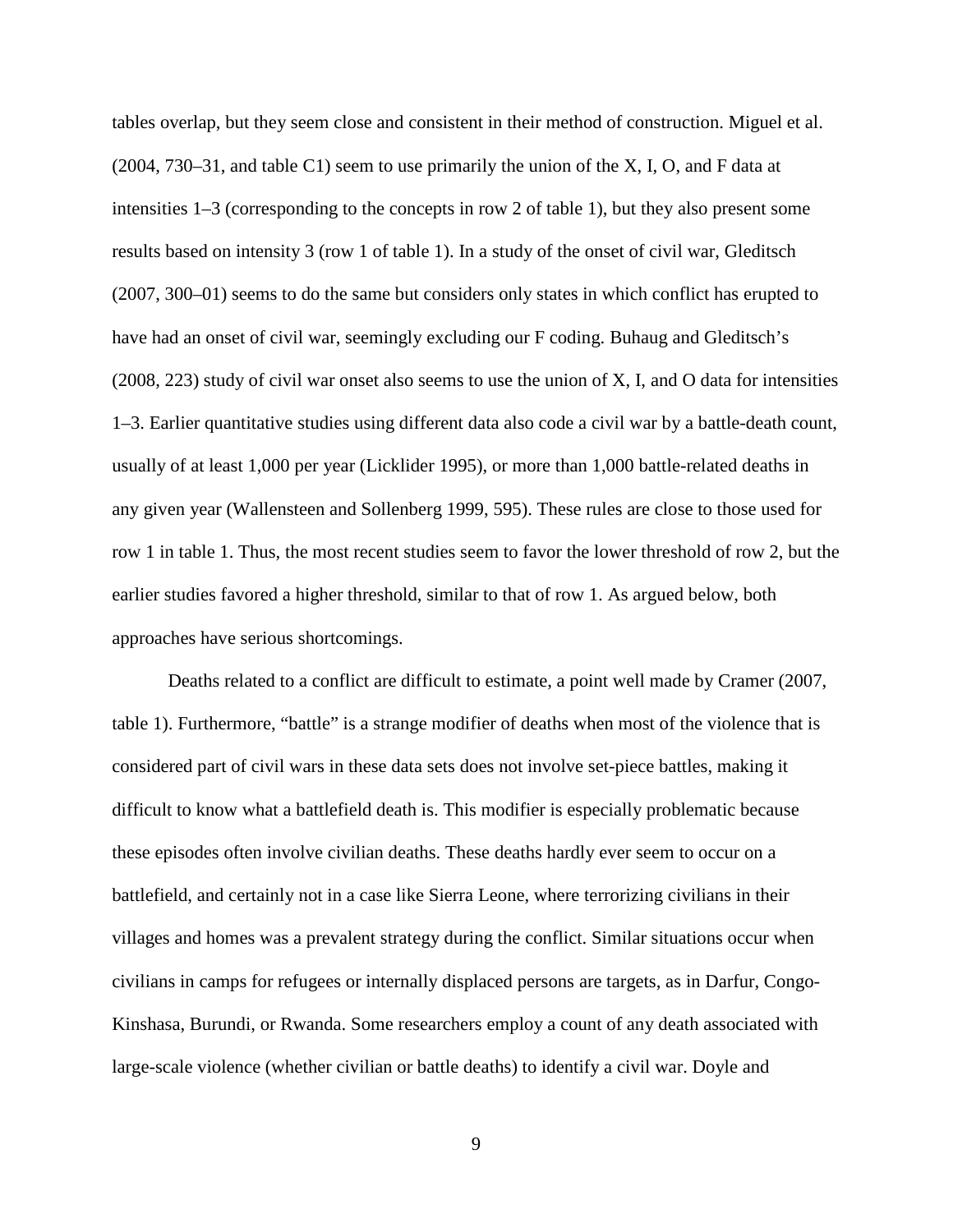Sambanis's (2000b, 3) coding of wars "uses the 1,000 deaths threshold for the entire war as long as the war caused 1,000 deaths in any single year [sic]." To code the onset of a civil war, Fearon and Laitin (2003, 76) require at least 1,000 deaths over its course, with a yearly average of at least 100 deaths.

 Ultimately, the battle deaths are coded as 0 or 1 depending on whether the threshold of 1,000 deaths was met. It is not possible to use most of these data sets to obtain the actual number of deaths. Large countries tend to be more likely to meet the threshold and to be coded as having had civil wars. This may be why at least some of these data sets ignore many violent episodes in the smaller countries of Africa that are widely thought to be civil wars, as discussed below. There are other problems with a definition of civil war based on the number and timing of deaths (Sambanis 2004; Cramer 2007). Perhaps most telling is Sambanis's (2004, 835) conclusion from his correlation analysis of the coding of civil wars in the data sets that "there is still considerable disagreement about which armed conflicts should be classified as civil wars. Many wars are coded in only one out of a dozen data sets." This disagreement among data sets is illustrated in both tables 1 and 2. Furthermore, Sambanis shows that the choices in assembling these data on civil war–related deaths affect econometric and other inferences.

 The whole focus on deaths relies on a concept of active violence rather than one of potential violence. A contest for the monopoly of force in a country can be under way without involving large numbers of deaths, such as if some areas of a country become no-go zones for the government, as evidenced by anecdotal accounts or the inability to raise revenues from an area. Côte d'Ivoire did not meet a 1,000-death threshold, so there is no row 1 reported for it in table 1. Nonetheless, there were many years in the 2000s when few people would have wanted to drive from Abidjan to Bouaké. Foreign forces were barely keeping the two sides apart, and the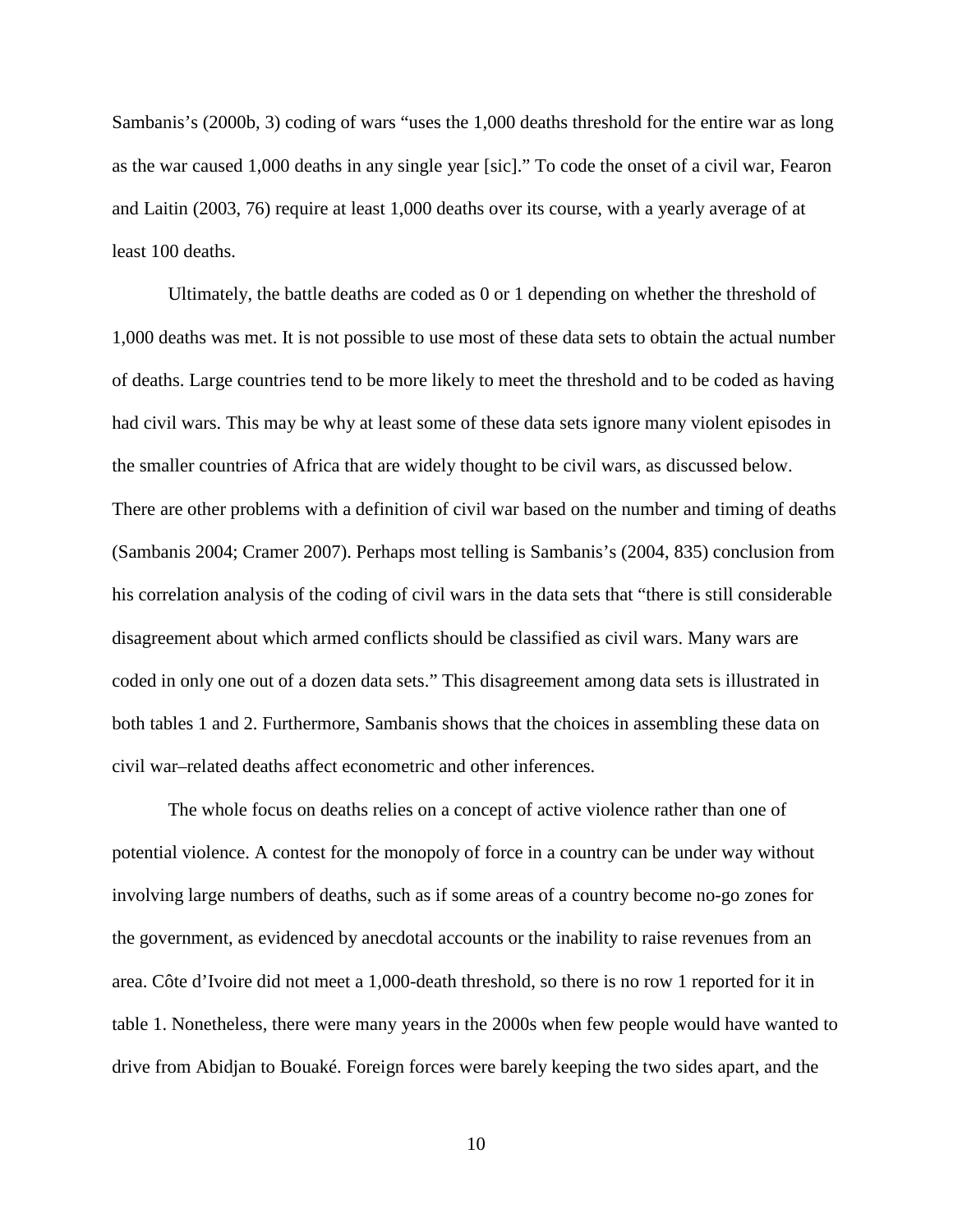country was experiencing a de facto partition, the very essence of a contestation of the monopoly of force and civil war. For this and other reasons, Côte d'Ivoire is an important case, to which we return later.

 When does one war end and a new one begin? Our criterion is that the contest over the monopoly of force has ended for the foreseeable future, not that there has been a period that is free of a certain type and number of deaths, as in the econometric literature. Ironically, to determine a war's end, many researchers who pursue an econometric approach rely on their judgment rather than making exclusive use of their own mechanical coding rules. For example, Licklider identifies a civil war as having ended when there is an end to concerns about living together, an end to multiple sovereignty or fewer than 1,000 battle deaths in each of five years (Licklider 1995, 682, 685). Doyle and Sambanis (2000a, 783) determine that a war has ended if "an end to the war and to residual lower-level violence and uncontested sovereignty" has occurred for two years. Doyle and Sambanis (2000b, 4) provide somewhat more detailed "rules of thumb" for determining a war's end on the basis of, among other criteria, peace settlements, a dramatic change in the parties, or case study literature that determines that there was a single war. We are sympathetic with such a multidimensional approach.

 What happens when one attempts to determine whether one war has ended and a new one has begun or whether there has been one continuous conflict in a particular case, say the case of Zimbabwe? Both Licklider (1995) and Doyle and Sambanis (2000a, 2006) identify Zimbabwe as having had two separate wars (table 2), but they date the wars slightly differently. For Licklider, the first war was from 1972 to 1980; for Doyle and Sambanis (2006), it was from 1972 to 1979. According to Licklider, the second war was from 1983 to 1984; for Doyle and Sambanis (2000a), the second war occurred in 1984. In subsequent work, Doyle and Sambanis (2006) date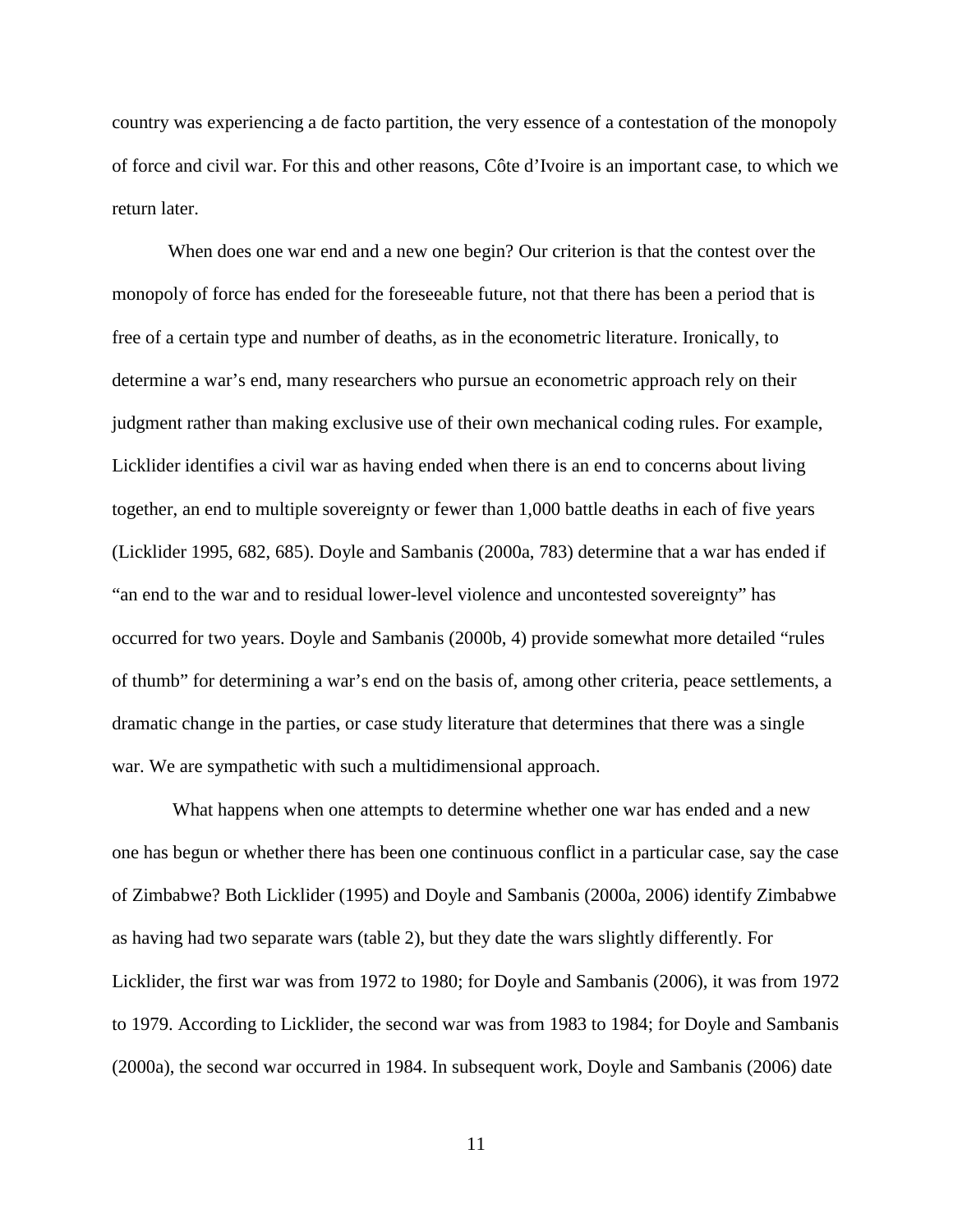the second war from 1983 to 1987. Atlas and Licklider (1999) depict the first war as a "blackwhite civil war" in which the coalition of two guerrilla forces maintained cohesion against a common white enemy and the second war as "a black-on-black armed conflict between former civil war allies" who "had fought to bring Ian Smith's Rhodesia to an end" (Atlas and Licklider 1999, 40). However, Atlas and Licklider also note that the relationship between the two guerrilla parties and their leaders was fraught even during the first war. Atlas and Licklider's efforts to justify separating the two wars they identify for Zimbabwe actually point to the close connections and inseparability of the two wars. More important, the preoccupation with death counts comes at the expense of understanding the history of how the two violent episodes are connected (Kriger 2003).

 A number of general points can be made based on further examination of the PRIO/Uppsala data presented in table 1. Points 1–4 relate to nonrandom errors in the classification of the dependent variable, and point 5 addresses the question of autocorrelation.

1. The strictest rule for coding a civil war that seems applicable to the PRIO/Uppsala data is "internal armed conflict" (type 3, denoted by X and O) and "war" intensity (the threshold based on 1,000 battle deaths in any one year, reported in row 1 for each country that has two rows). Countries with at least one civil war with this criterion are Algeria, Angola, Burundi, Chad, Congo-Kinshasa, Ethiopia, Liberia, Morocco, Mozambique, Nigeria, Rwanda, Sierra Leone, Somalia, South Africa, Sudan, Uganda, and Zimbabwe. These instances of civil war are far fewer than suggested by a cursory reading of the narrative literature on Africa. Cameroon, Central African Republic, Congo-Brazzaville, Côte d'Ivoire, Kenya (Shifta War, 1963 to 1967), Mali, Niger, and Senegal are all plausible cases of civil war, some more than others (however, as we argue in section 3, almost all countries in both groups better fit the definition of participants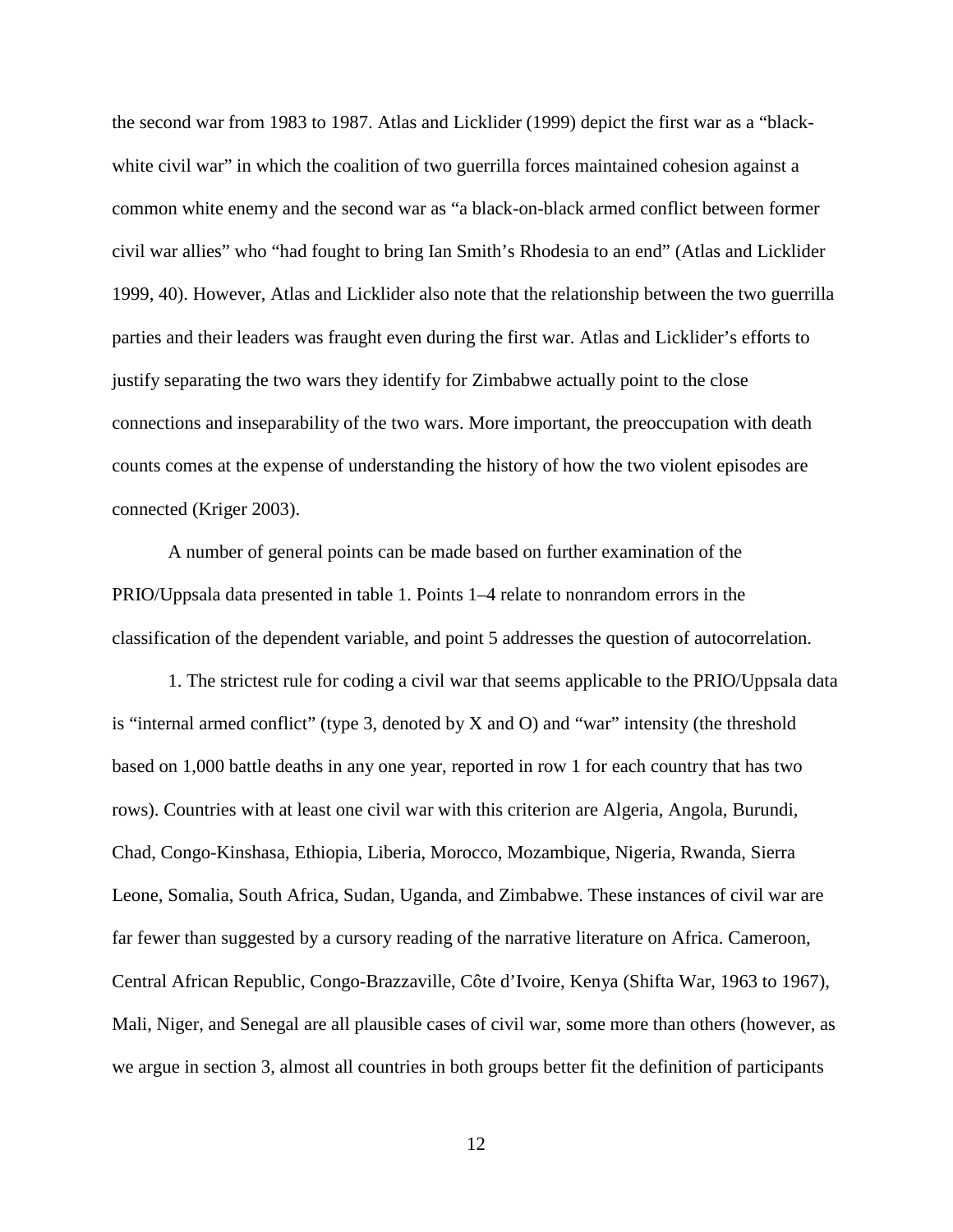in a regional war complex).

 2. If the coding of civil war is expanded to include "internationalized internal armed conflict" (type 4, denoted by I when there is no overlap with type 3 denoted by O) and the intensity continues to be "war," some countries that were not coded as having a civil war now are Congo-Brazzaville, Guinea, Guinea-Bissau, and Senegal. In addition, the conflicts of some countries are denoted by F; these countries intervene in violent conflicts in other countries but do not experience associated violence within their own boundaries, which is hardly anyone's idea of a civil war. Mauritania, Namibia, and Tanzania would not even appear in table 1 except for these types of conflicts. Such a conflict seems to be the only reason that Namibia appears in table C1 of Miguel et al. (2004), and such coding is sometimes material for their econometric inferences (Jensen and Gleditsch 2009). Tanzania seems to appear as a result of its invasion of Uganda after Amin attempted to annex part of Tanzania, so these dates for both countries seem closer to an interstate war than either type of internalized conflict. Ugandan exiles in Tanzania were also involved but probably could not have undertaken hostile action against Amin alone. Libya appears almost only for its interventions, except that in 1987, it was burned in its intervention in Chad, leading to the recording of an  $I<sub>1</sub><sup>1</sup>$  $I<sub>1</sub><sup>1</sup>$  $I<sub>1</sub><sup>1</sup>$ 

 3. Even those countries that would be coded by battle death–based rules as having had civil wars under the "war" intensity (1,000 battle-related deaths) in the PRIO/Uppsala data often show relatively few years of warfare (row 1 of table 1). Similarly, there are often oddly isolated years in what would seem, from narrative accounts, to have been sustained periods of conflict over the monopoly of force. Liberia is such an example, which experienced violent contestations of the monopoly of force following the Doe coup in 1980, beginning with the Dokie raid of 1983, intensifying with the reentry of Taylor in 1989, and continuing at least until the 2003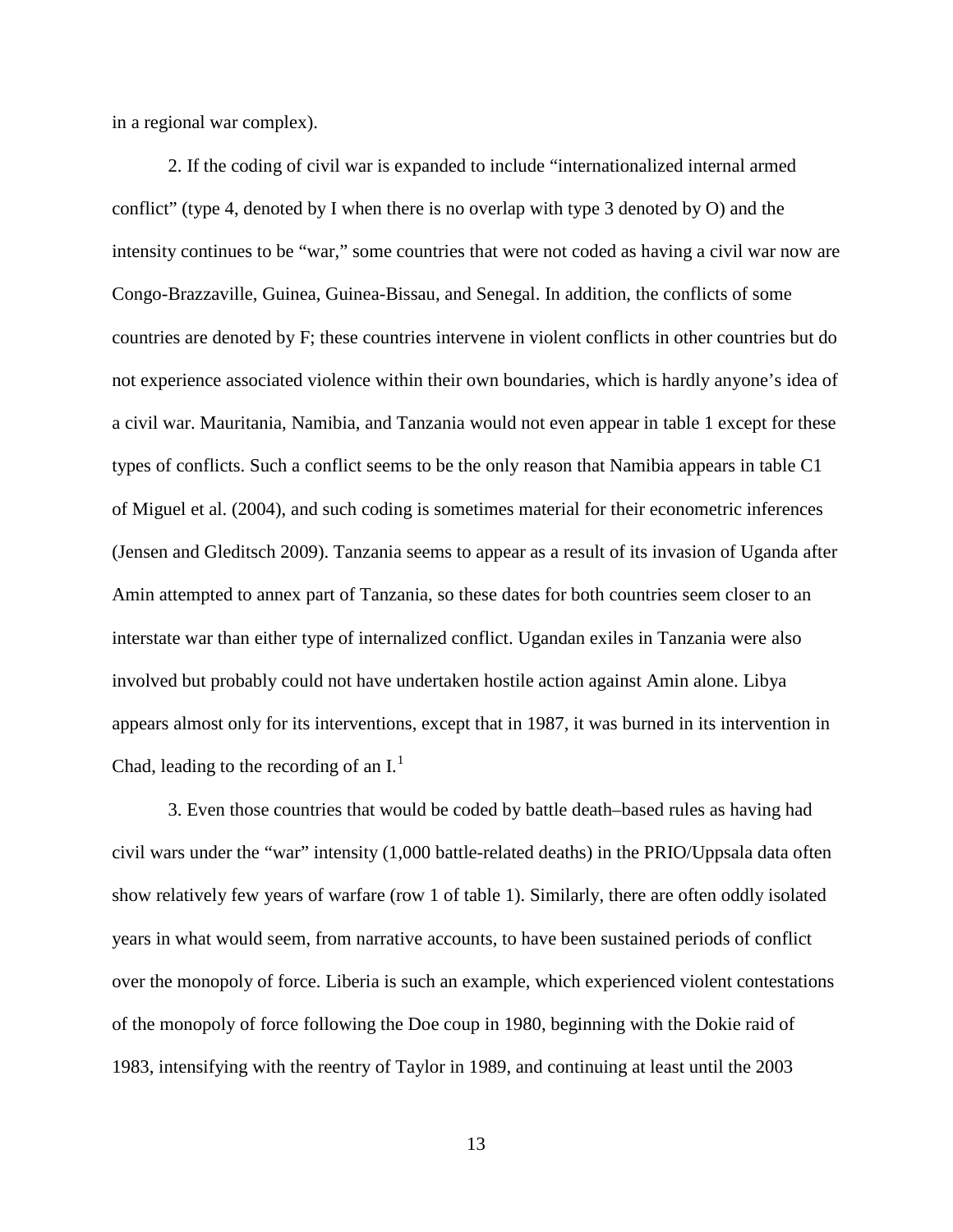ouster of Taylor. However, row 1 of table 1 reports only three isolated years of civil war, 1990, 1992, and 2003. (Furthermore, all of these years for Liberia are reported as type 3 conflicts despite the involvement of other African countries in the dynamic of this violence; see the next section on the regional question.)

 4. This problem of spotty coverage is mitigated by a more lenient coding rule that is presented in row 2 of table 1 based on fewer deaths (PRIO/Uppsala intensities 1–3) and is the mainstay of the MGB studies. However, a new problem appears. There are country-years that are reported as having instances of so-called civil war under the MGB rules but are unknown to us: Burkina Faso (1987), Burundi (1965), Cameroon (1984), Equatorial Guinea (1979), Ethiopia (1960), Gabon (1964), Gambia (1981), Ghana (1966, 1981, and 1983), Guinea (1970), Lesotho (1998), Liberia (1980), Kenya (1982), Nigeria (2004), Somalia (1978), Togo (1986 and 1991), Tunisia (1980), and Uganda (1971, 1972, and 1977). Sixteen of these 22 instances are denoted as "military faction" in the PRIO/Uppsala documentation "Armed Conflicts 1946–2000," and 17 instances appear in the list of 188 coups by McGowan (2003, appendix A). An 18th, Tunisia, is outside of McGowan's sub-Saharan database. The data thus seem to report other types of isolated violent episodes. Moreover, anything termed a civil war with a duration of only one year seems suspicious. For example, the violent episode in northern Nigeria that produced the 2004 entry was one of many in Nigeria's violent post-1970 history. This conflict appears in the data as an intensity 1–3 event (25 or more deaths) and thereby assumes the same civil war status in an MGB-type coding as the years when Biafra attempted to secede from the Federation. Other instances in northern Nigeria are the Maitatsine risings in the early 1980s. None of these many violent episodes threatened the effective monopoly of force of the Nigerian state, which repressed them brutally.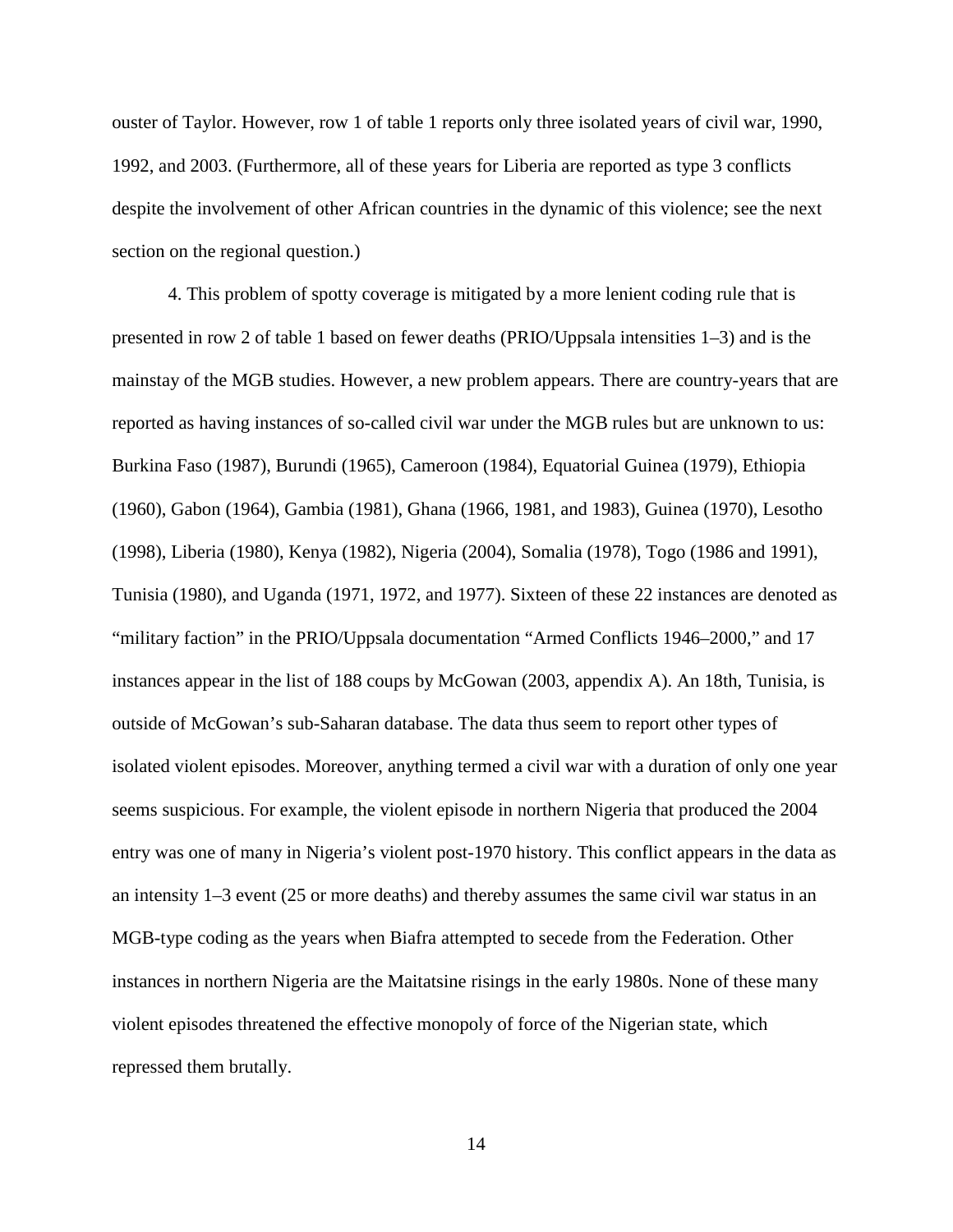5. Casual inspection of the data in table 1 shows that there is clustering of the years of civil war produced by the death-based coding rule. This property is true regardless of whether the intensity is "war" (row 1), with its spotty coverage, or the merger of intensities 1–3 (row 2), although it is more pronounced in the latter case. This observation does not require the support of formal statistical analysis. This feature of the data is expected because almost any classification of country-years into civil war or its absence must include the sustained nature of these conflicts. Following the third point above, if country narratives establish that the gaps between years of civil war in table 1 are also years of civil war, the autocorrelation of these series would increase because additional years of civil war would be followed by civil war, and likewise for years of peace. Trite as these observations may be, econometric studies of civil war have ignored their implications.

 Proper regard for the statistical properties of the errors in the relationship between the dependent variable and the explanatory variables is key to reliable econometric inferences. The autocorrelation of the dependent variable, whether a country had a civil war in any given year, which is evident in table 1, is not a sufficient condition for the errors for each country in an econometric equation explaining whether a country had a civil war to be correlated across years. It is, however, highly suggestive of autocorrelation in the errors and requires that econometric analysis pay special attention to this possibility. However, econometric studies of whether countries have civil wars have not tested for this property of the error terms or corrected for autocorrelation. Two problems ensue if autocorrelation in the error terms exists but is ignored. First, levels of statistical significance reported in econometric studies are likely to be exaggerated, making it seem that inferences are reliable when they are actually the result of chance. Second, if the specification of the equation explaining civil war includes a variable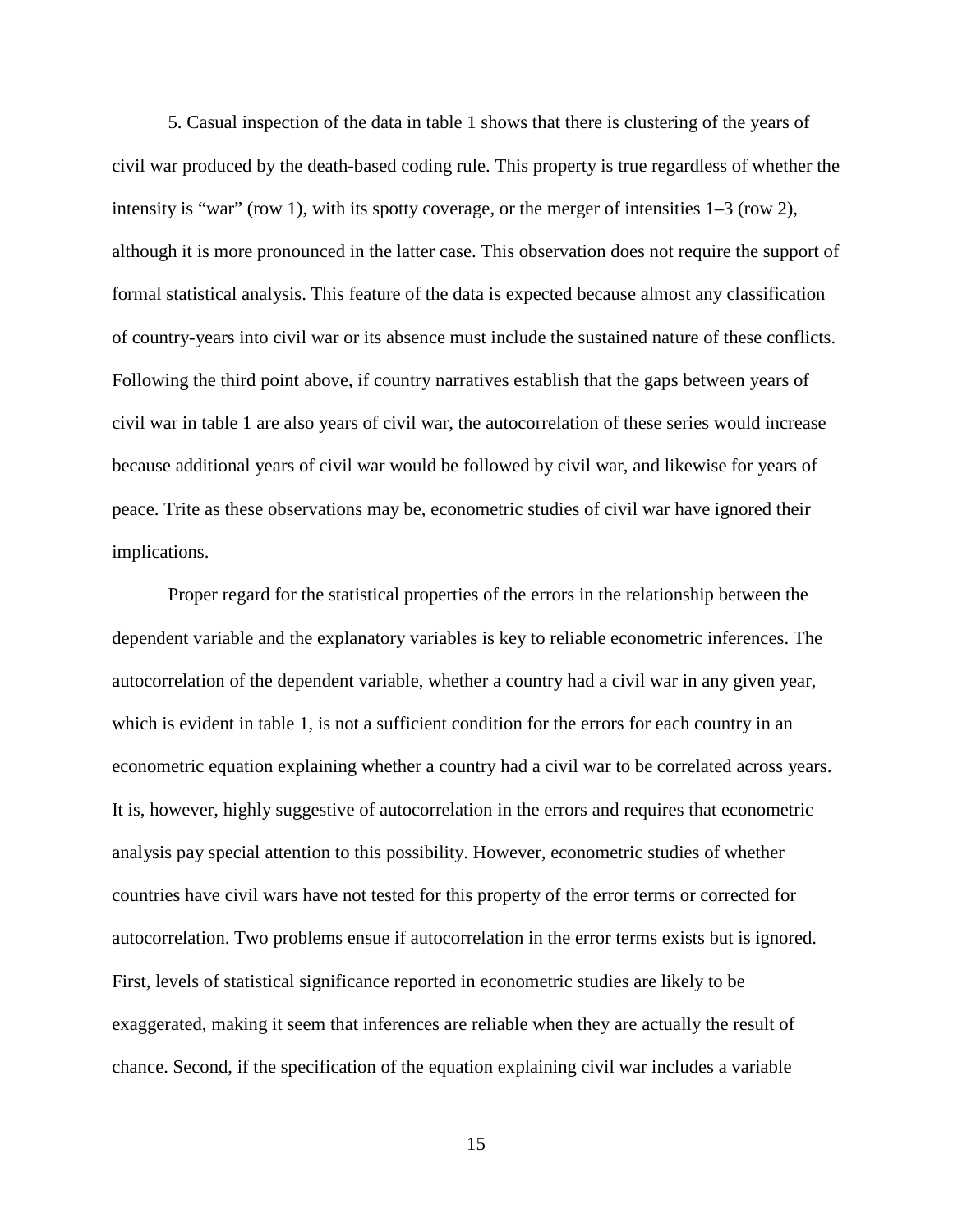defined as whether the country had a civil war in the preceding year, inferences will be biased if error terms are autocorrelated (the case of autocorrelated errors and a lagged dependent variable). Furthermore, we do not see autocorrelation as arising from some unmeasurable factor that is common to the civil war experience of all countries, such as the end of the Soviet Union's role in Africa. Rather, we see persistence in the dependent variable, whether there is a civil war, as arising from slow-moving, unmeasurable factors specific to each country's experience. Consequently, the problems posed by autocorrelation cannot be overcome by a set of controls common to all countries (year dummies, in econometric terminology), as would be justified in some econometric applications.

#### **3. Among Large Groups of Inhabitants or Citizens of a Country**

So far, we have referred to episodes of large-scale violence as civil wars, in accordance with econometric studies. Now, we want to distinguish between civil wars and regional war complexes. The reasons for this distinction are twofold. First, the concept of a regional war complex emphasizes the interdependence of the large-scale violence experienced by African countries. This interdependence is the source of the presumed correlation across countries in the dependent variable and associated error terms in the econometric models and is a severe problem for this research strategy. Second, the regional war complex is an essential building block for further exploration of large-scale violence in Africa through narratives. Basically, it provides a way of distinguishing the experience of Nigeria from 1967 to 1970 as a civil war from the experience of the countries in the five main regional war complexes in Africa that we identify and discuss in this section.

Central to our distinction between civil wars and regional war complexes is the extent to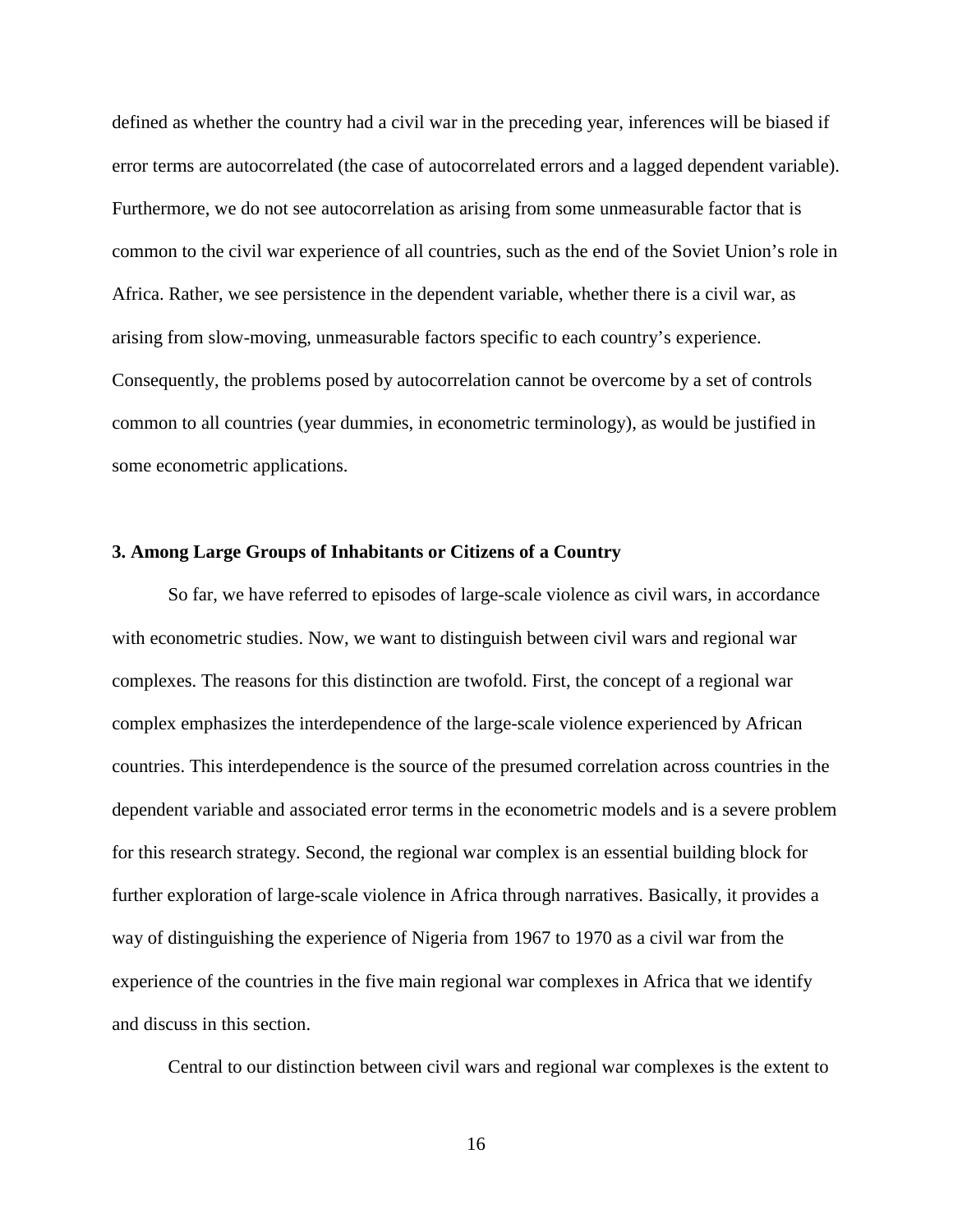which "foreigners," who are neither inhabitants nor citizens of a country, are key participants (whether as providers of fighters, arms, bases, or other forms of assistance) in the violent conflict. A pivotal element in our definition of civil war—and one that is shared, as noted in section 1, by otherwise disparate definitions—is that the principal participants are inhabitants or citizens of the country experiencing the violence. That is, "domestic" participation (of inhabitants or citizens) is high, and "foreign" participation is low. In contrast, a regional war complex has high foreign participation, and domestic participation inside at least one of the countries involved in the violent conflict must be high enough to challenge the government's monopoly of force in that country. Regional war complexes remain to be distinguished from international or interstate wars. Again, the critical dimension is the degree of foreign versus domestic participation. In an interstate war, foreign participation in the country experiencing the violence is high, and domestic participation is low. If the inhabitants or citizens are weak proxies or auxiliaries or are followers on the coattails of others, then the phenomenon is an international war. Distinguishing what constitutes high and low foreign versus domestic participation in a country experiencing violence requires judgments based on the historical narratives of largescale violence. The challenge of delimiting the boundary between intra- and interstate wars (see Modelski 1964, 42; Cramer 2007, 70), which is considered by some to be a recent phenomenon (Levy 2007), inheres in our concept of a regional war complex.

 We offer a tentative definition of a regional war complex that parallels our definition of a civil war: A regional war complex is a politically organized, large-scale, sustained, physically violent conflict among large groups of inhabitants or citizens of more than one country, and in at least one of these countries, at least two groups of inhabitants or citizens must be bona fide contenders for the monopoly of physical force. One way to think of the threshold of bona fide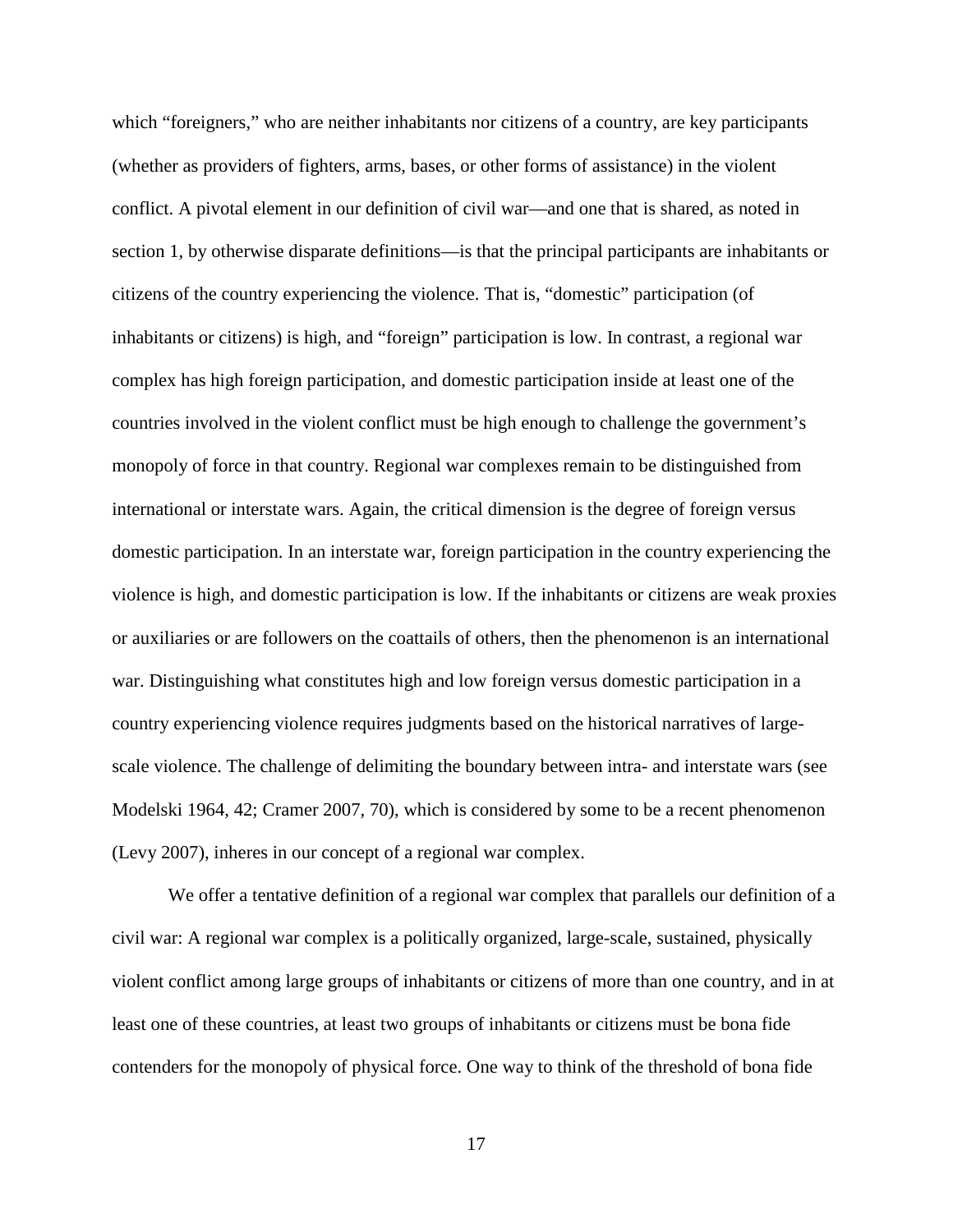contenders is that each of these groups must be mounting efforts comparable to what would be expected of participants in a civil war. Groups that engage in violent conflict with each other but do not contest the state, which interest some researchers (e.g., Williams 2011) fall outside our purview. Most often, violence occurs in more than one country, and these multiple violent conflicts overlap or interlock and thus mutually reinforce, in practice, a distinctive attribute of a regional war complex.

The concept of regional war has been addressed explicitly, but much less frequently than the concept of civil war (Gleditsch 2007). We highlight a few key differences between two of these conceptions and our own definition. Wallensteen and Sollenberg (1998) find that more than half of the armed conflicts in the world between 1989 and 1997 were linked to conflicts in neighboring states. Merely on the basis of this simple count, these authors suggested the importance of "regional war complexes." They do not require, as we do, that at least one of the linked conflicts have two groups of citizens or inhabitants contending for the monopoly of force. Recently, Rubin et al. (2001) advocated the concept of a regional conflict formation to understand the conflict in the Great Lakes region and to contribute to conflict management in this region. Rubin et al. define a regional conflict formation as "a set of transnational conflicts that form mutually reinforcing linkages with each other across state borders." These authors consider regional conflict formations to be armed conflicts that are not local, civil, or intrastate and that are contemporary phenomena. Our notion of a regional war complex differs from that of Rubin et al. in at least two ways. First, we require at least one country in the complex to have two groups of its citizens or inhabitants contending over the monopoly of force. Second, as discussed below, we believe that regional war complexes are not only contemporary but also historical phenomena.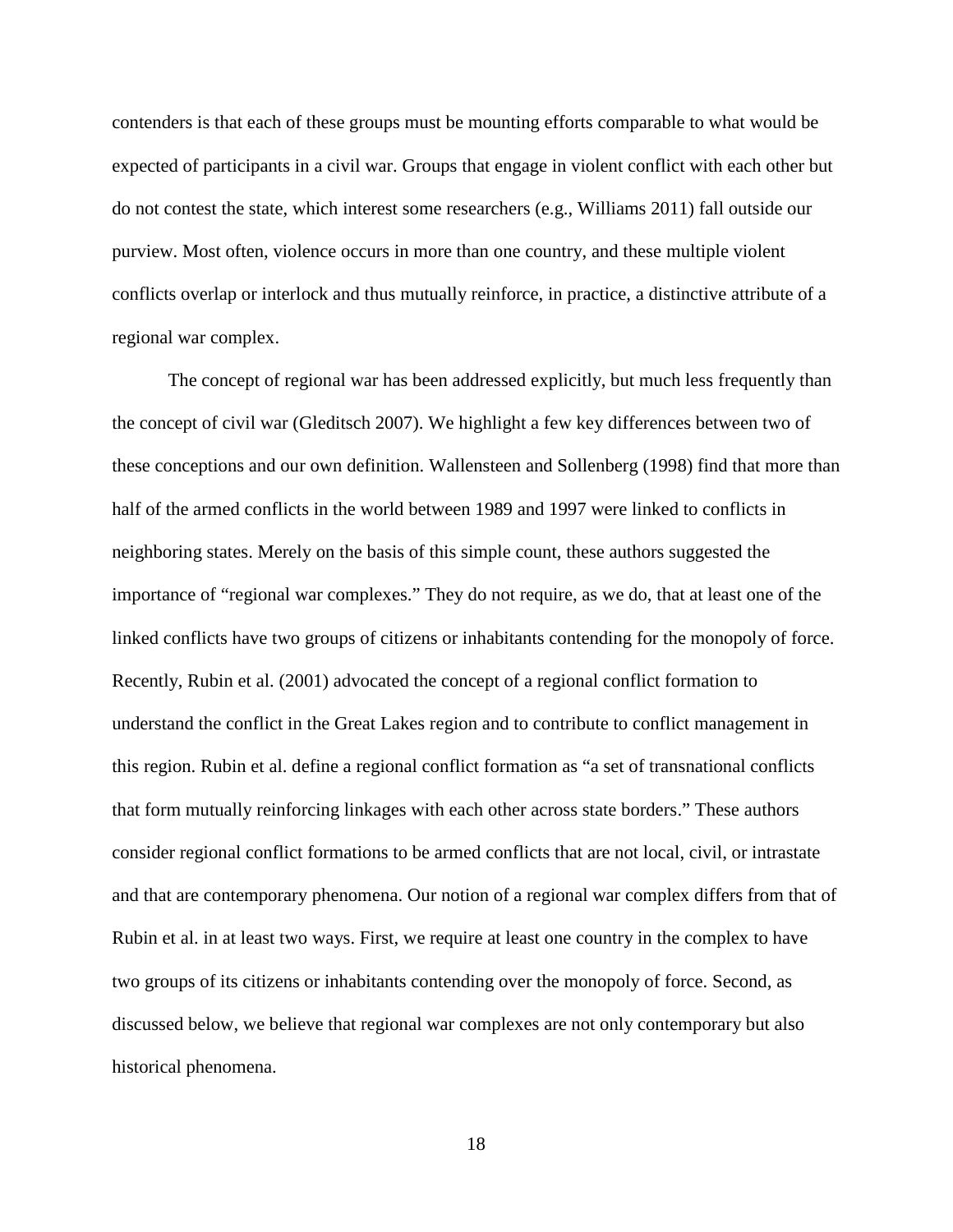Although the concept of regional wars has not been widely used, some of the dynamics that characterize such wars have been analyzed for many decades. At least since the 1960s, scholars have examined the role of external influences, including neighboring countries, on internal political violence (Rosenau 1964; Midlarsky 1992; Zartman originally published 1966, reissued 1989). Scott (1964) described the dynamics of how poor states that lack conventional capabilities, such as resources, population, and military power, can foment internal violence in other countries without great expense, thus destabilizing international politics. Zartman (1987, 1989 and 1992) described the high incidence of state propaganda and financial and military support of opposition groups intended to weaken the target state and the broader regional relations of neighbors and more distant states. In studies of civil wars, many case studies discuss the theme of regional influences on a particular civil war but do not delve into the dynamics that lead to these regional influences, which lie outside the scope of a single case as defined by these authors. For instance, studies of Chad (Azevedo 1998; Nolutshungu 1996) refer to Libya's role but do not consider the situation from the Libyan side. There have been many efforts to examine systematically the role of neighboring countries in intrastate wars. Brown (1996) argues that most internal violent conflicts are caused by the actions of internal elites. On the few occasions when external forces trigger violent internal conflicts, the "bad" actions of neighboring states play a more prominent role than mass-level or spillover phenomena. Woodwell (2004) discusses some aspects of ethnic commonalities among neighboring countries and their probabilities of experiencing civil wars. Since the 1960s, scholars of regional subsystems have highlighted the importance of geography in defining patterns of conflict and cooperation that characterize contiguous states (Khadiagala 2006). The more recent literature on regional security systems discusses how even noncontiguous states may be members of a regional system (Lake and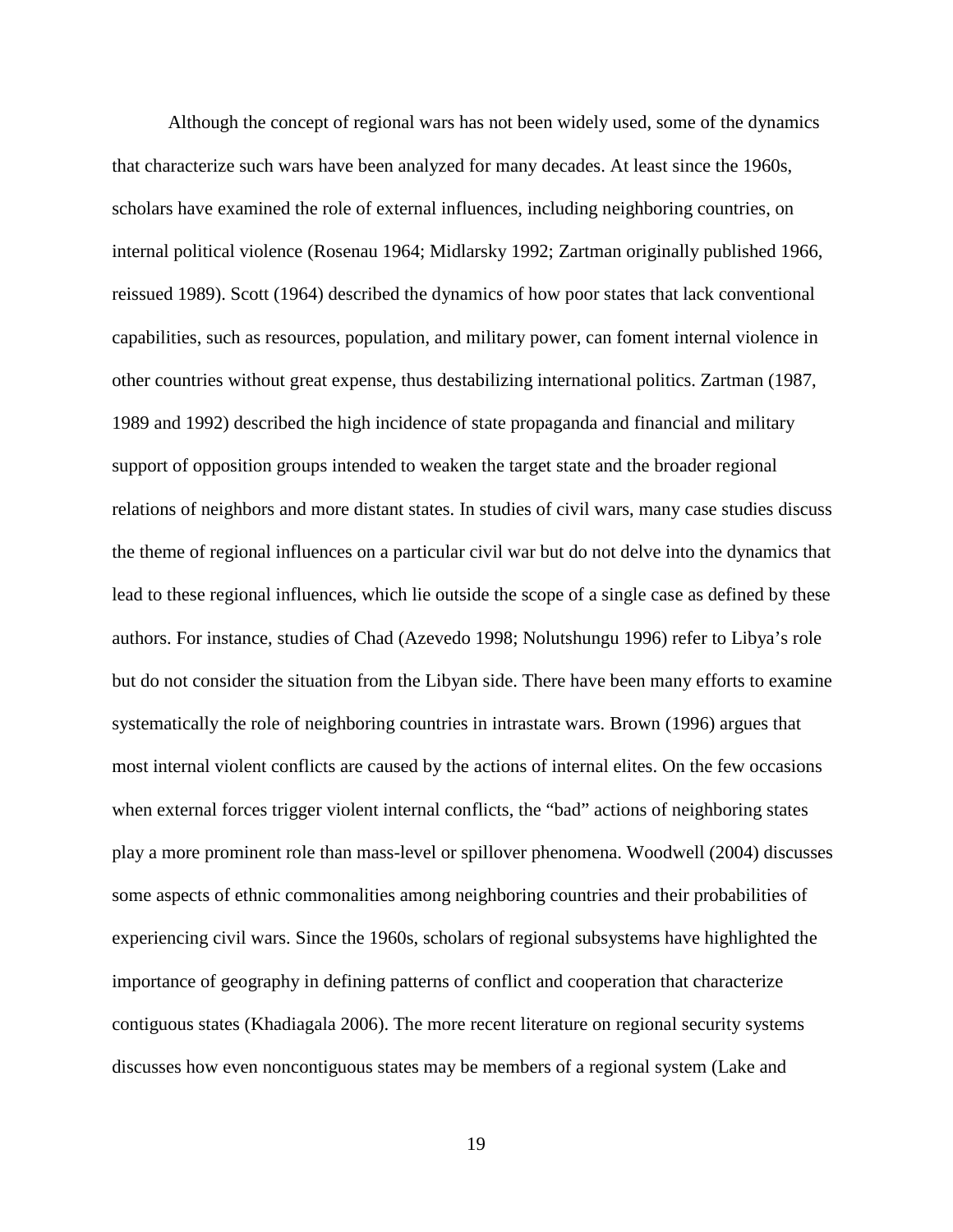Morgan 1997). Salehyan (2009) is interested in analyzing endogenous regional conflict clusters formed by the intrinsic links between civil wars and international conflicts. The bridge between the two types of mutually constituted and mutually reinforcing wars is provided by transnational rebel sanctuaries, which generate international hostilities and empower rebels in their struggles against their own state (Salehyan 2009, 50).

 Our distinction between a civil war and a regional war complex is superficially similar to that made by PRIO/Uppsala between "internal armed conflict" and "internationalized internal armed conflict." Our concepts and those of PRIO/Uppsala share a recognition of the importance of external involvement as a factor that has the capacity to alter thinking about these experiences of large-scale violence. Our concept differs in practice from the concept implemented by PRIO/Uppsala because we consider much more of the African violence to be part of regional war complexes, as argued below in our discussion of table 1. By contrast, users of these data, such as MGB, lump both of these categories of conflict together under the heading "civil war."

 In Africa, the episodes that are popularly termed civil war and that are coded as such in the econometric studies are often not predominantly internal conflicts. The Nigerian Civil War over Biafra's attempted secession from the Federation is an exception to most so-called civil wars in Africa in many ways and thereby provides an instructive case (coded entirely and appropriately by Xs in table 1). Its inception was an entirely domestic affair. Following political troubles in the Western Region, two bloody coups and pogroms against Ibos outside the Eastern Region and their flight home, the Ibo-dominated Eastern Region attempted to secede as Biafra from the spring of 1967. The war involved fighting by massed armies commanded by officers, many of whom had been former colleagues in the federal army, just as the opposing officers had in the American Civil War, and with every other attribute of structured combat. Biafra sustained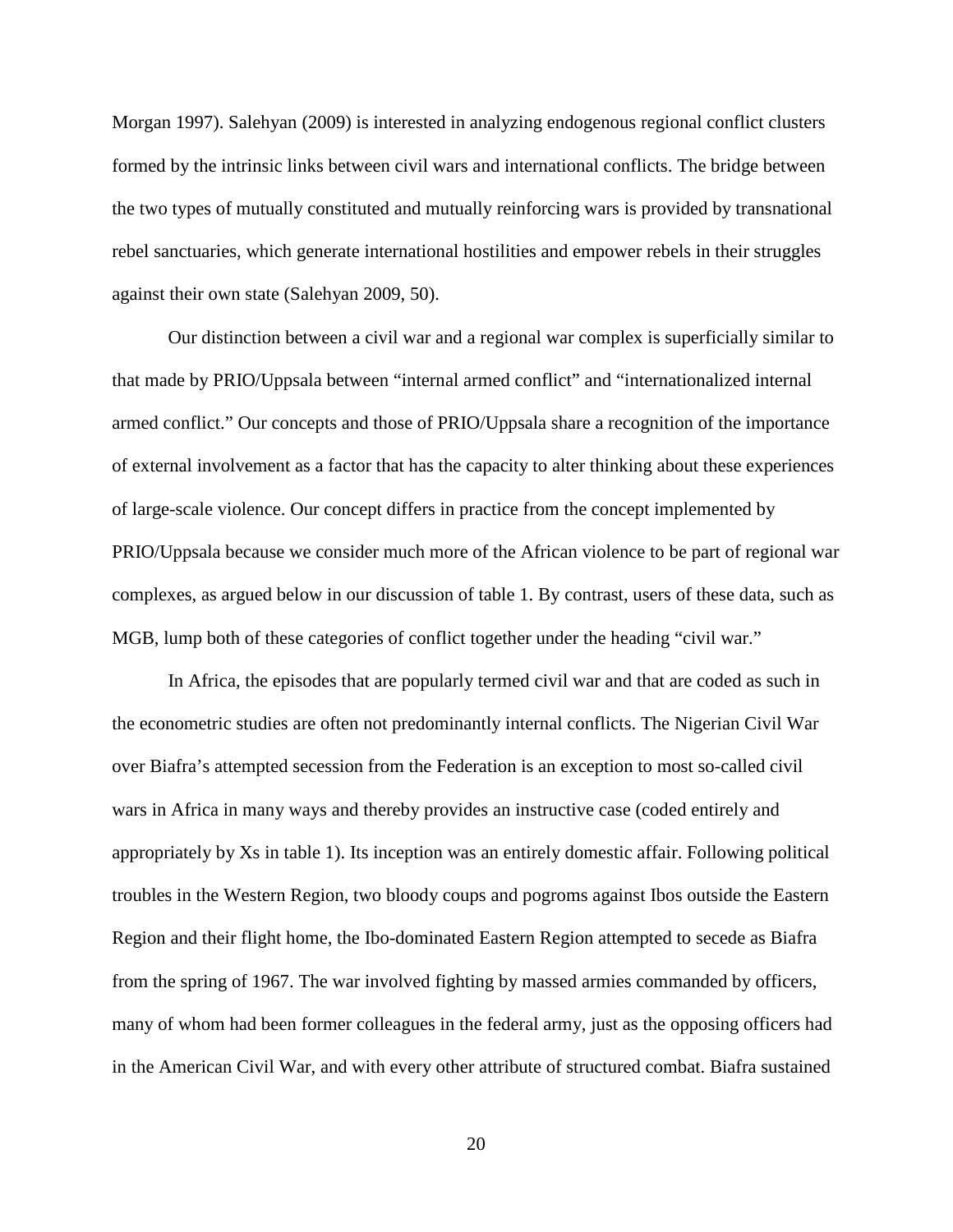itself for over three years of organized combat in the form of offensive and defensive campaigns and with plausible prospects of success at different junctures. Both belligerents maintained essentially all the de jure and de facto attributes of states, a capital, a civil administration, international representation, a currency, and postage stamps. The Nigerian war ended with a formal military surrender, similar to Appomattox, on January 12, 1970.

 Foreign intervention was not absent from the conflict. Although combat was almost exclusively by nationals of what had been the Federation of Nigeria, arms supplied by non-African countries to each side were certainly important. The United Kingdom and Soviet Union supplied the Federalists, and France supplied Biafra, although Biafra's own purchases from arms suppliers were probably more important. Furthermore, Portugal, Côte d'Ivoire, and Gabon assisted in the airlift of arms to Biafra and other countries, including Tanzania, and Zambia recognized Biafra (De St. Jorre 1972; Stremlau 1977).

Nigeria is the most compelling (and, arguably, the only) civil war case in postindependence sub-Saharan Africa. The war began because of domestic conflict, and two large groups of Nigerians contested the integrity of the country. The main foreign participants provided arms (and relief) to domestic actors, which affected the dynamic of the conflict. Ultimately, however, the war remained primarily a contest between domestic actors and was resolved by internal factions. In short, foreign participation was low, and domestic participation was high. Moreover, foreign participation did not result in an interlocking regional conflict. Indeed, the most involved foreign actors were not even neighbors of Nigeria.

The exact identification of the regional war complexes, their membership, and timing is a demanding research effort because it involves piecing together many narrative accounts and making judgments on the importance of outsiders' involvement. However, we believe that a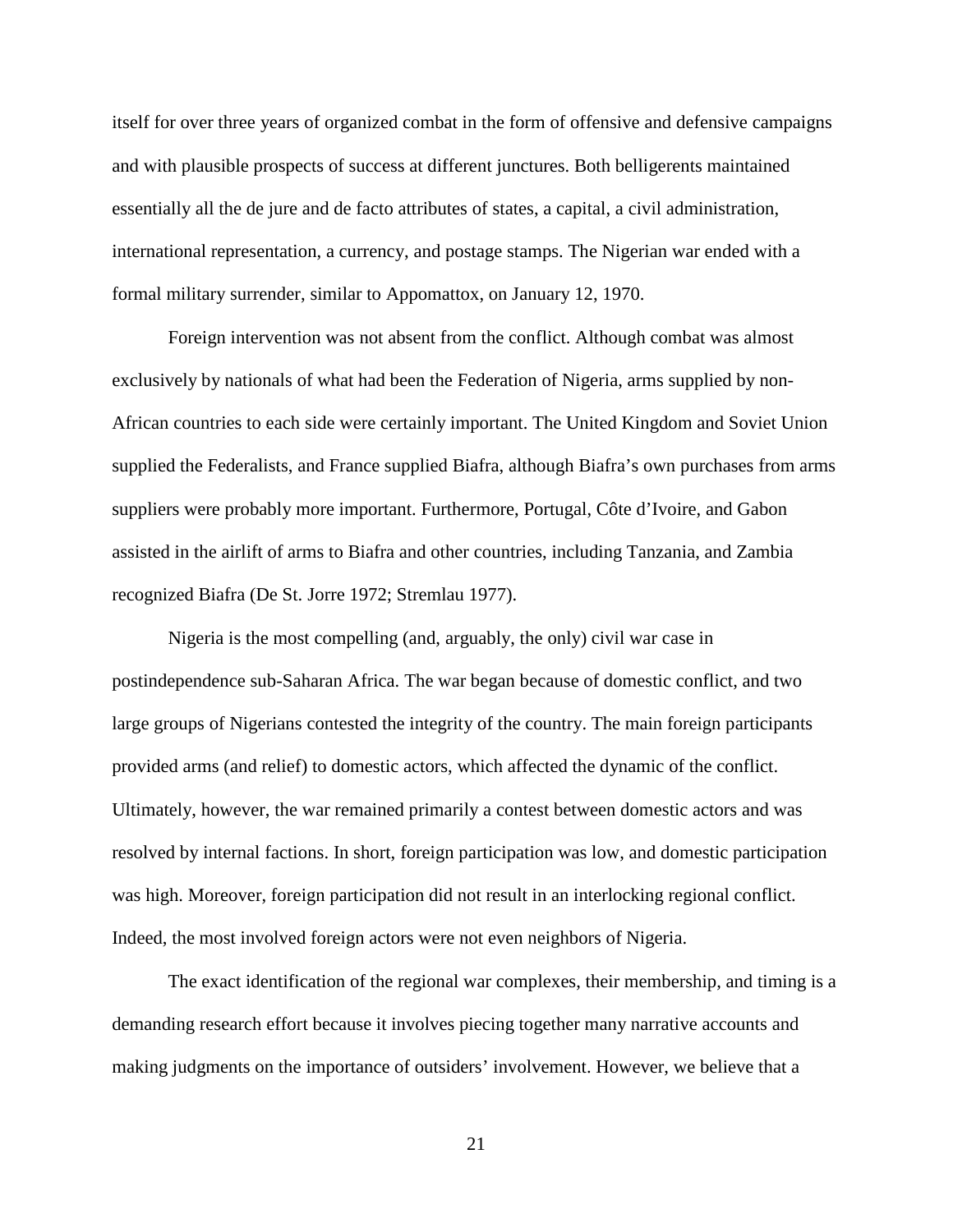tentative list of the major war complexes and their members is feasible by utilizing commonly available knowledge. We identify the following complexes in Africa and their member countries within Africa: (1) Mano River (Burkina Faso, Côte d'Ivoire, Guinea, Liberia, Libya, Sierra Leone, and Senegal); (2) Chad (Central African Republic, Chad, Libya, and Sudan); (3) The Horn (Djibouti, Eritrea, Ethiopia, Kenya, Somalia, now in its several parts, and Sudan) (4) Great Lakes (Angola, Burundi, Central African Republic, Chad, Congo-Brazzaville, Congo-Kinshasa, Libya, Namibia, Rwanda, Sudan, Tanzania, Uganda, Zambia, and Zimbabwe); (5) South (Angola, Botswana, Lesotho, Malawi, Mozambique, Namibia, South Africa, Swaziland, Tanzania, Zambia, and Zimbabwe).

Regional war complexes and their participants are diverse. From our identification of the members of these complexes, it is evident that a country (e.g., Sudan) can participate in more than one complex. In some cases, a complex may begin as a civil war or two or more independent civil wars and then merge into a regional war sustained by important interactions among the participants. It may even begin as an international war and become a regional war complex. In general, ending some conflicts in a complex may disrupt the links that began or fueled wars and thereby may initiate a regional peace process. This dynamic is one measure of the interdependence of these episodes of violence and a practical consequence of thinking about them in this way because it can help to design strategies for establishing peace.<sup>[2](#page-49-1)</sup>

Some members of these complexes contribute importantly to violence in other African countries without experiencing violence as a consequence. Thus, Qadhafi's Libya played an extensive role in the violence in Chad, in the Mano River complex, and even (highly unsuccessfully) in the Ugandan/Tanzanian war that overthrew Amin (Lemarchand 1988; Huliaras 2001; Solomon and Swart 2005). Qadhafi's Libya is notable for the ambition of its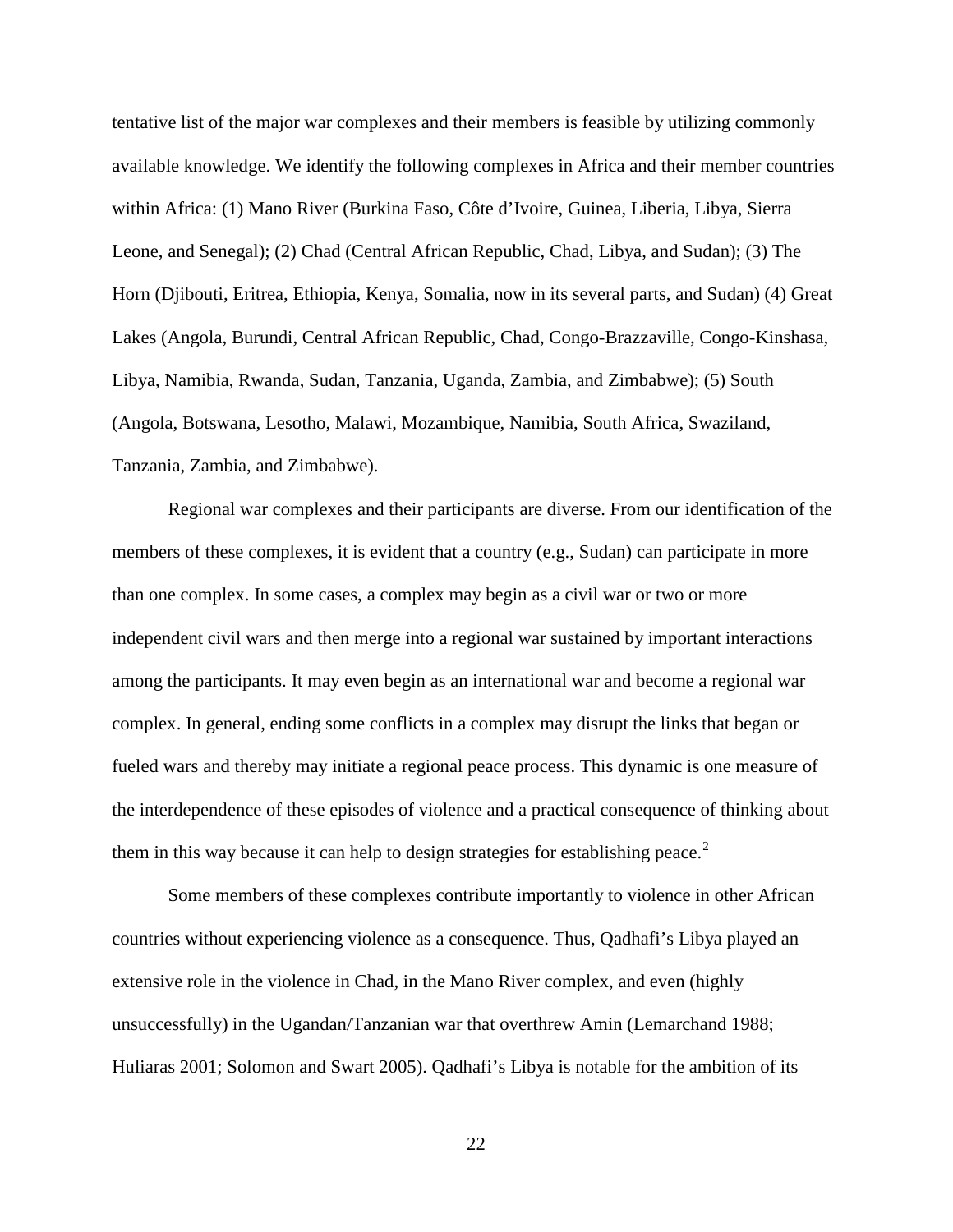reach into countries with which it is not contiguous. Except for one I in table 1 when it was active in combat in Chad, its activities are coded with an F, but this information does not identify where Libya was intervening. Burkina Faso's involvement in the Mano River complex is another example of an important player that has thus far avoided internal violence. Except for 1987, when it experienced a coup that seems to be the source of the X, Burkina Faso does not appear in table 1. According to the coding rules, it is at peace as much as any country in the sample. In addition to African countries, other countries that play this role are outside of Africa, including Cuba, France, the United States, and countries acting under the aegis of the United Nations, which have sent ground troops to participate in African conflicts.

Most of the countries that participate in these complexes are involved in reciprocal interactions, however, in which one country supports antagonists in a neighboring country and the neighbor responds in kind. Such pairs include Sudan and Uganda, Angola and Congo-Kinshasa, and Liberia and Côte d'Ivoire, among many others. Yet, the PRIO/Uppsala data record few if any of the international activities of Burkina Faso, Liberia, Libya, Sierra Leone, Côte d'Ivoire, or Somalia, among others. This lack of information means that econometric studies based on these data cannot incorporate these intercountry relationships even if they use specifications based on neighborhood effects, as in the spatial econometric literature (see below).

 Côte d'Ivoire has been a long-time member of the Mano River complex, influencing the dynamics of the complex well before it experienced associated violence and, in particular, providing a launching place for Taylor's invasion of Liberia in 1989. From the coup attempt of September 19, 2002, until at least 2011, it has experienced a violent contest over the monopoly of force within its own borders. This contest is tied to the dynamics of the Mano River war complex (International Crisis Group 2003, 2004, 2007; Banégas and Marshall-Fratani 2007,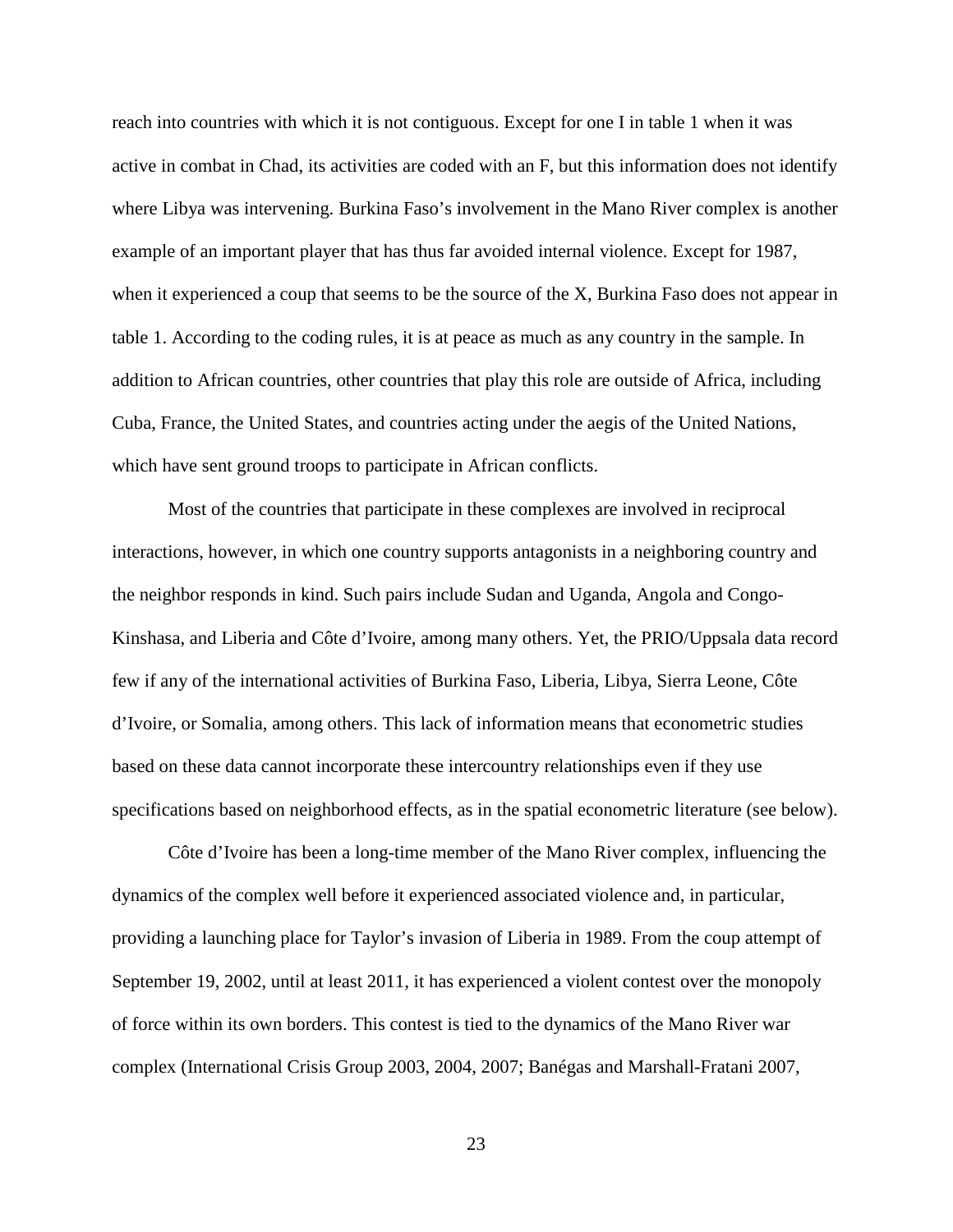especially 99).

 The coup plotters in 2002 were Ivorian soldiers from the north of Côte d'Ivoire who were given shelter in Burkina Faso, from where they launched their coup. In September 2002, a French (Licorne) force separated the north from the south, preserving the Gbagbo government and thwarting the coup leaders, who were left controlling the north of the country. In November 2002, revolt broke out in the west of the country to the south of the French-maintained line of (temporary) partition. The situation in the west involved the participation of Ivorians and Liberians in each other's conflicts. The United Nations provided peace keeping forces in February 2004. In November 2004, the French forces destroyed the Ivorian air force of the Gbagbo government in retaliation for the killing of peacekeepers and an aid worker by the air force. Finally, in 2011, French and United Nations forces intervened in the postelection violence consequent on Gbago's refusal to accept the election results of November, 2010.. Thus, foreign forces from noncontiguous countries played important roles in this conflict.

These events have their origins long ago, however, in the colonial and postcolonial economic strategies of the Ivorian economic miracle with its focus on labor movement from outside and from within Côte d'Ivoire to its tree-crop producing areas. In the receiving areas, especially the southwest, this movement led to potential conflict between the established people and the newcomers, especially over land rights. There are two regional consequences. First, any dynamics within Côte d'Ivoire that threatened immigrants, especially the numerous Burkinabés, would have implications for the neighboring governments in protecting their citizens abroad and in dealing with potentially large return migrations of refugees. Second, dissatisfaction and unrest between the groups of established and recently arrived citizens within Côte d'Ivoire would provide opportunities for intervention from neighboring Liberia, especially because ethnic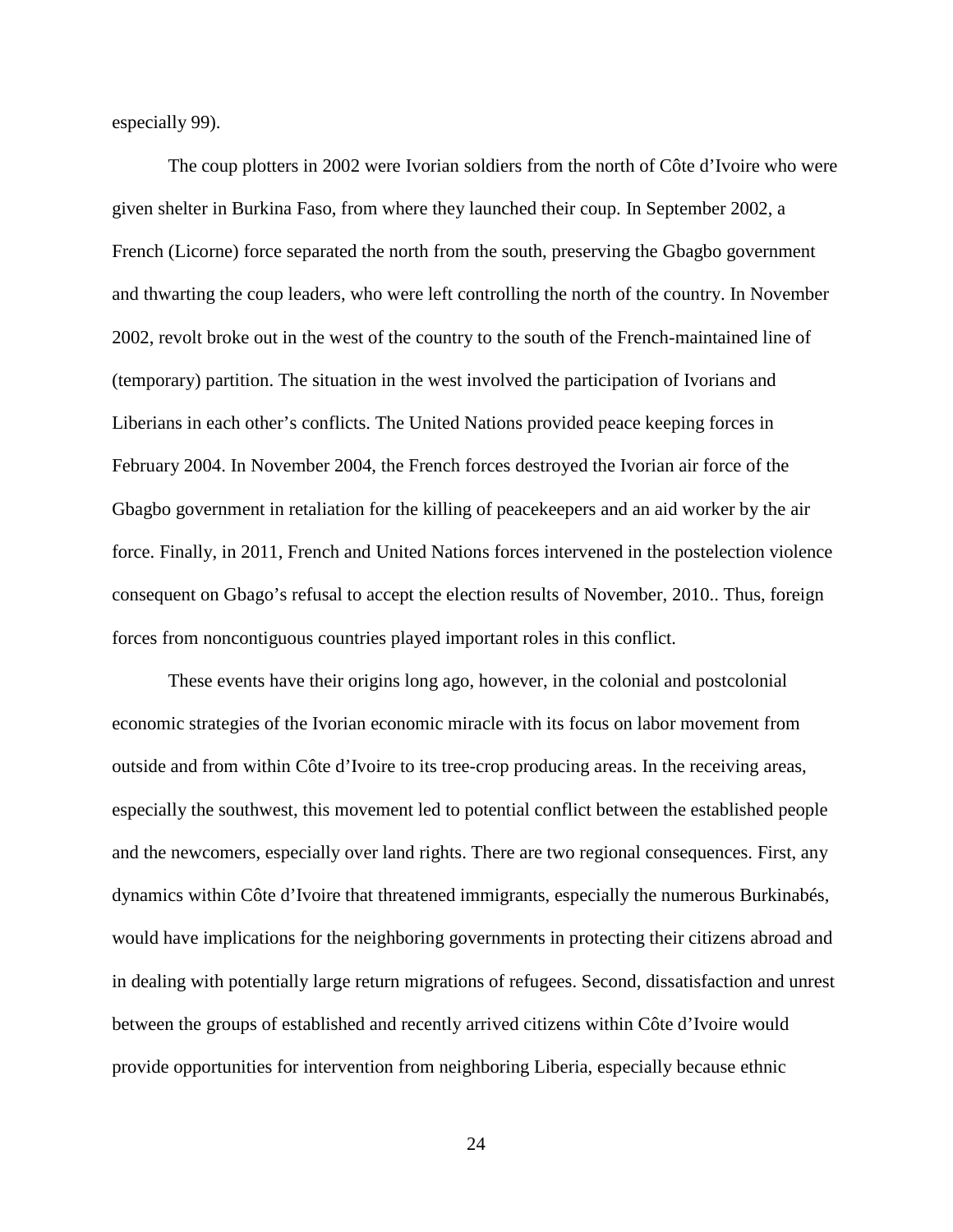conflicts in Liberia mirrored divisions in Côte d'Ivoire. Because recent events proceed from these deeply structural factors that operate on a regional level and because the particulars of the conflict that began in Côte d'Ivoire in 2002 involved specific violent interventions by neighboring countries in each other's affairs, we designate the Ivorian experience as part of the Mano River complex.

 PRIO/Uppsala, however, do not code for the many interactions among countries evident in this history. Therefore, an MGB-type coding also misses them. PRIO/Uppsala only code Côte d'Ivoire as experiencing conflict at the "minor" intensity level and only beginning in 2002, thereby ignoring its participation in the violence of the Mano River complex before 2002. This coding also neglects the important roles of outsiders in the violent Ivorian experience beginning in 2002: there is no recognition in the coding of the role of Burkina Faso in hosting soldiers from northern Côte d'Ivoire who engaged in a coup and the subsequent partition of the country. The distant French and the contiguous neighbor Liberia were implicated in the post-2002 Ivorian conflict, but this involvement is not coded either.

 We consider Mozambique's conflict between Renamo and the Frelimo government (Vines 1991; Finnegan 1992; Hume 1994) part of a regional war complex rather than a civil war, as MGB's econometric studies do (table 1).<sup>[3](#page-49-2)</sup> To begin to understand this postindependence conflict, one must acknowledge its inextricable links to the internal and external politics of the wars to decolonize Mozambique and Rhodesia. During the struggle for independence in Mozambique, Frelimo invited Mugabe's ZANLA army to establish military bases and refugee camps in Frelimo-occupied territory. Rhodesians retaliated by attacking the camps and bases, thus regionalizing the conflict. After Frelimo became the government in Mozambique, the Rhodesian government continued to attack ZANLA bases and attempted to destabilize the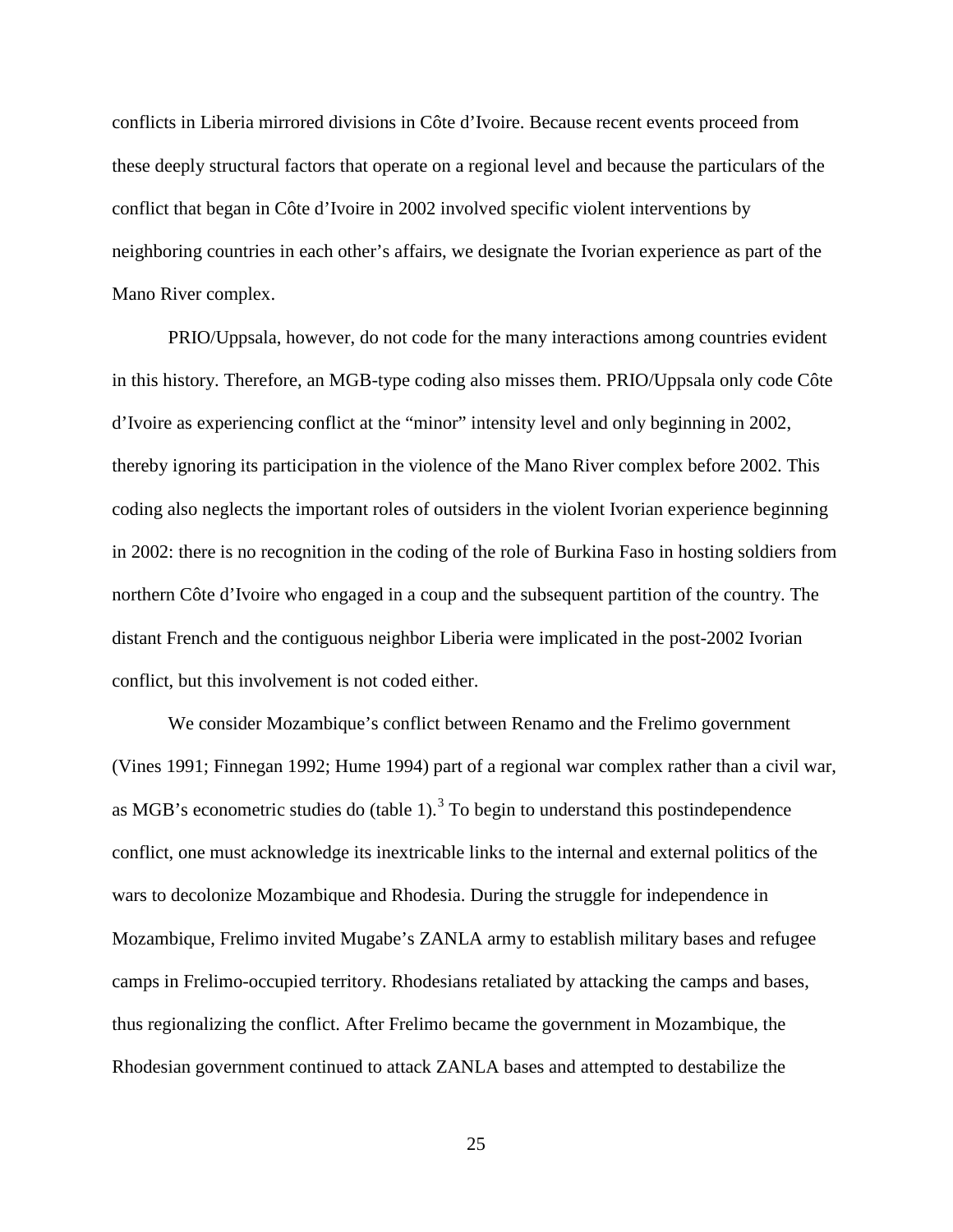Frelimo government by providing financial support to Renamo rebels. Renamo itself drew in part upon people who had been marginalized in political conflicts within Frelimo during and after the struggle for independence as well as upon those who opposed Frelimo's policies. After Mugabe's party formed the government of Zimbabwe, the South African government took over the training, financing, and arming of Renamo rebels. The Frelimo government provided bases to African National Congress guerrillas who infiltrated South Africa through southern Mozambique. Mugabe provided military support to the Frelimo government, his former liberation war ally. Renamo retaliated against Zimbabwe's intervention by attacking villagers living close to the Mozambican border. The war between Renamo and Frelimo ended in an externally mediated peace agreement in 1992 that was possible, in part, because South Africa and Zimbabwe ceased to intervene on behalf of their respective allies. Thus, regional dimensions are crucial to understanding the origins, dynamics, and ending of large-scale violence in Mozambique. Keller (1997) correctly views the domestic conflict in Mozambique as having contributed to regional insecurity in southern Africa. However, as we have shown, the "domestic" conflict in Mozambique was itself an inextricable product of regional interventions. This conflict is best viewed as a component of a regional war complex rather than a civil war or a domestic conflict with regional dimensions.

 Labeling the war between Renamo and Frelimo in Mozambique a "civil war," as MGB do, is therefore a misnomer. Foreign participation in sponsoring, training, and equipping Renamo, first by the Rhodesian government and then by the South African government, played a vital role in making Renamo a serious contestant for the monopoly of force. However, Renamo was not a mere proxy of its foreign benefactors because it had substantial domestic support. South African support for Renamo and Frelimo support for the African National Congress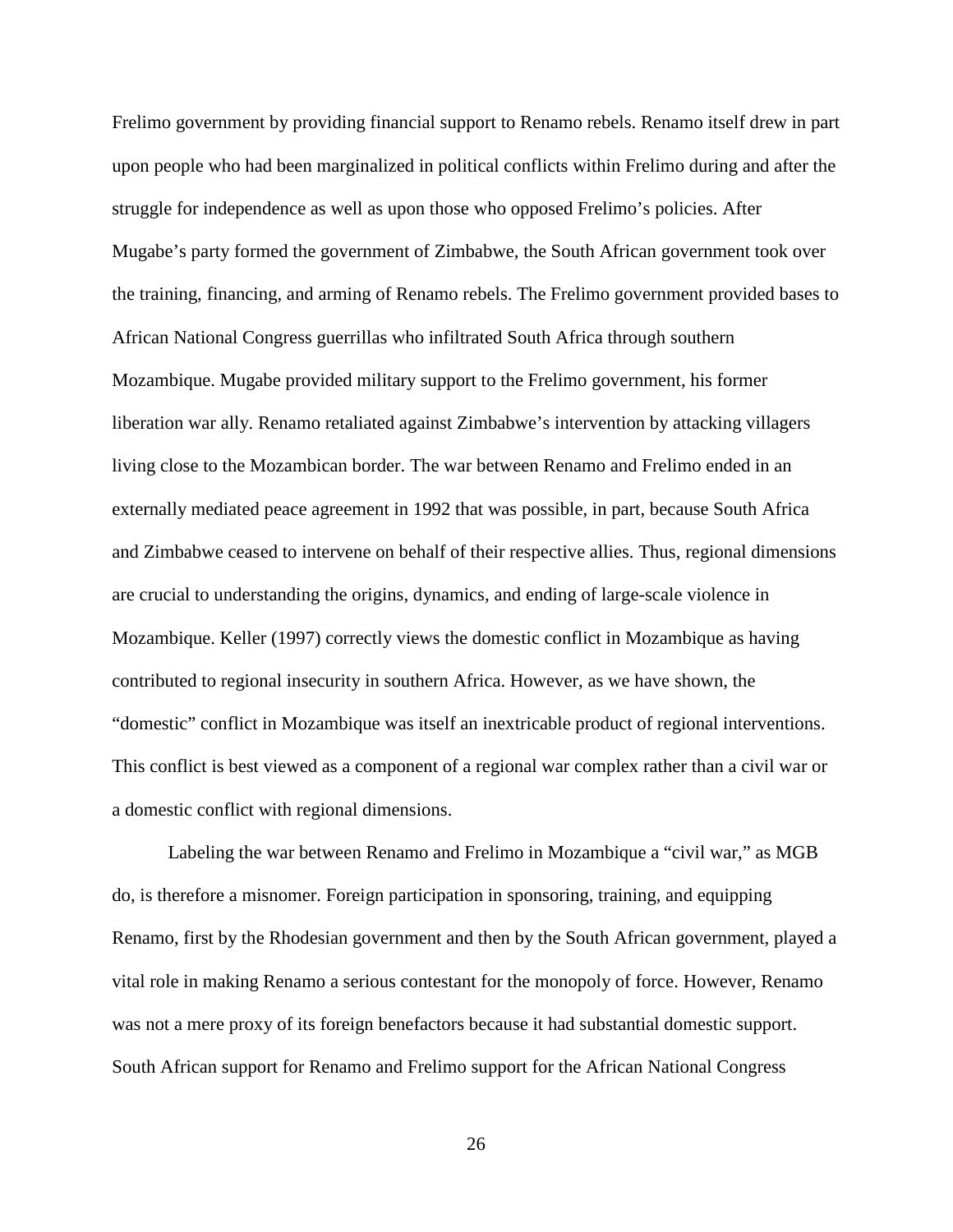represent examples of "interlocking" conflict, as did Zimbabwean support for Frelimo and Renamo attacks on Zimbabwean civilians on the eastern border. Violence was not contained inside Mozambique; it also occurred within Zimbabwe and South Africa. Finally, the disruption of regionalized links—South African and Zimbabwean support for their respective allies facilitated the peace.

 Another example of interdependent violent conflict and its consequences for peace making comes from the Sudan–Uganda interaction. Uganda supported southern opponents of the Khartoum government after Khartoum began to support opponents of the Uganda government in northern Uganda in 1986 and subsequently within Sudan (Prunier 2004). With the Comprehensive Peace Agreement of January 2005 that ended the war between southern Sudan and the Khartoum government, security problems in northern Uganda subsided, although the Lord's Resistance Army opponents of the Kampala government remain active in parts of Congo-Kinshasa, the Central African Republic, and southern Sudan. From an econometric perspective, to the extent that conflicts end because regional conflicts wind down, there is correlation in the outcomes and, presumably, the error terms among the countries in samples used to study the duration and ending of civil wars.

 Congo-Kinshasa (former Zaire and henceforth Congo, when the context is clear) is a major participant in another regional war complex that we call the Great Lakes complex. Table 2 illustrates how four datasets used by econometricians all classify Congo in the 1990s as having experienced civil war. The MGB studies code a civil war based on the concept of "internationalized armed conflict" from 1996 to 2000 as intensity 3 and that from 1997 to 2001 as intensity 1–3. Their coding rule does not indicate whether the years coded as civil war constitute one or more such wars. The other two datasets code two civil wars each. Fearon and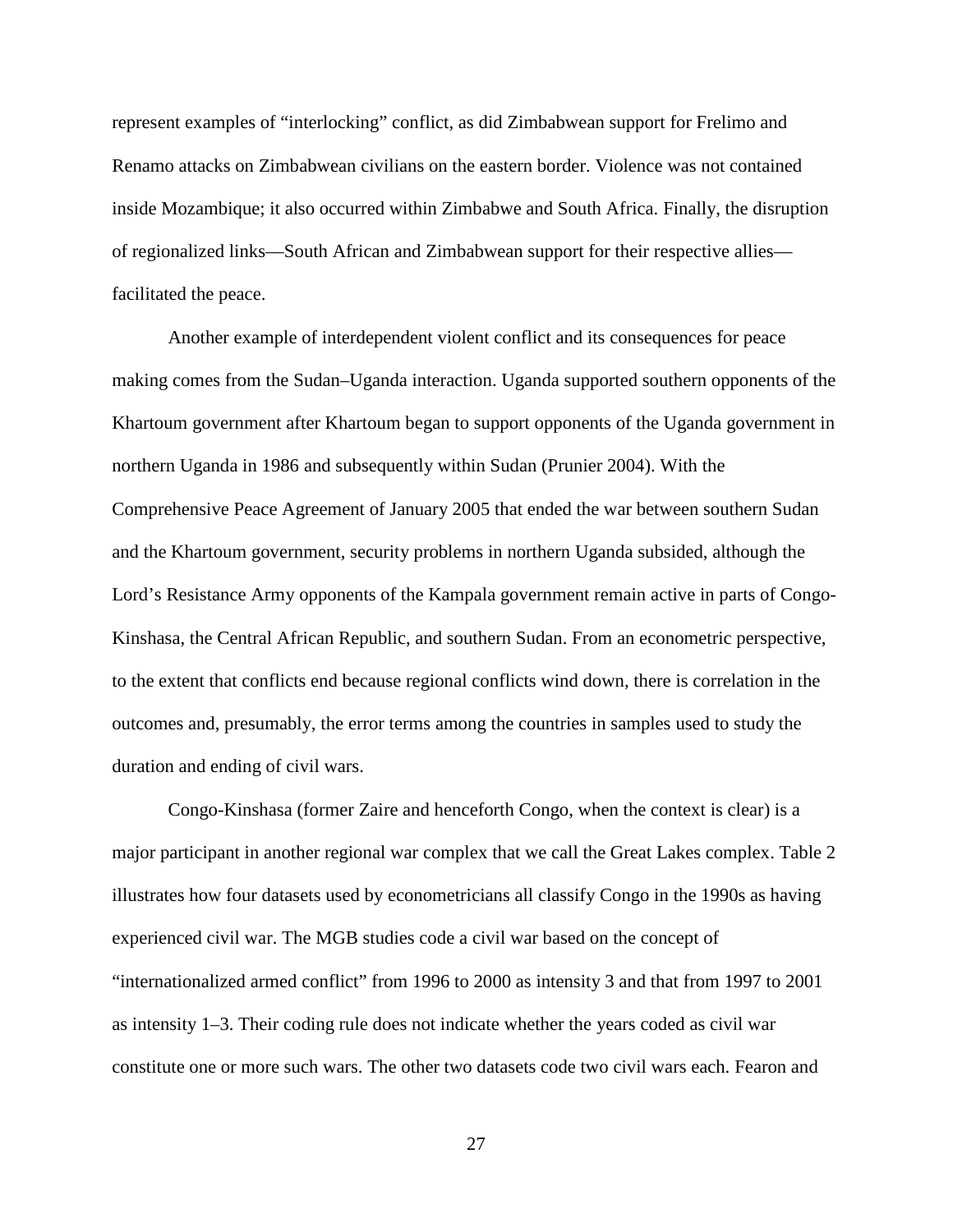Laitin (2003) code one from 1996 to 1997 and another from 1998 to 1999. Doyle and Sambanis (2006) also code one civil war from 1996 to 1997 and another from 1998 to 2001. We prefer to view the conflict in Congo during the 1990s and into the 21st century as a regional war complex with two major phases rather than as one or two civil wars. We only hint below at the multiple layers of actors, alliances, and interests involved in this complex. We believe that this complex has existed since many of its member countries attained political independence, but we cut into its dynamics only from the mid-1990s.

 The war in 1996 to 1997 was fought primarily to remove Mobutu Sese Seko, dictator from 1965 to 1997. Internal opposition forces were too fragmented to remove Mobutu, but he was widely disliked inside the country. Many African leaders had considered joint military intervention to remove Mobutu, whom they viewed as an embarrassment and an imperialist stooge. Rwanda's postgenocide government unilaterally took the initiative, followed soon thereafter by Uganda. These were the major players in the violent conflict that finally removed Mobutu and installed Laurent Kabila in May 1997.

Rwanda's interests were chiefly security driven. The 1994 Rwandan genocide, in which extremist Hutus killed Tutsis and moderate Hutus, was followed by the taking of power in Rwanda by Tutsis, mostly former refugees who had been in Uganda. In turn, many Hutus, including extremists, fled as refugees into the eastern parts of Congo abutting Rwanda. The extremists took control of the Hutu refugees in Congo. These extremists, who first wanted to retake and then merely to destabilize Rwanda, launched attacks from Congo. The Rwandan government wanted to defeat them and end this threat on its borders.

 Uganda joined Rwanda's effort to oust Mobutu primarily because Mobutu had allowed Ugandan rebels to operate against President Museveni's government from the northeastern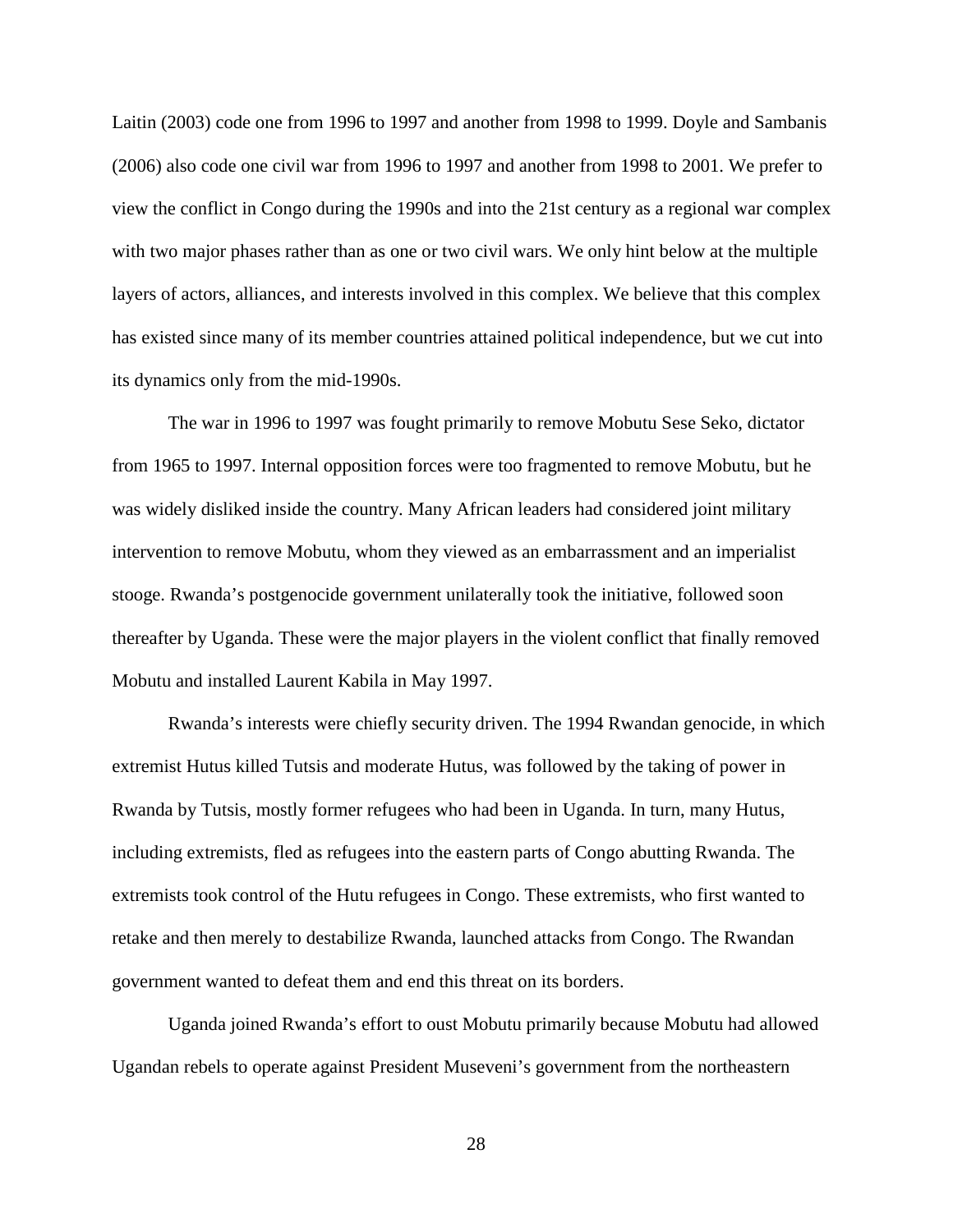corner of Congo. These rebels were aided by Museveni's longstanding enemy, the government of Sudan, which hoped to use the Ugandan rebels not only to destabilize Uganda but also to Islamize Ugandans. Uganda had close ties to the rebels in southern Sudan who sought to overthrow the Sudanese government.

Uganda and Rwanda joined forces with a weak Congolese rebel force led by Kabila. Some analysts believe that the military role of the Congolese rebel force was nominal, and its external formation primarily served to conceal the Rwandan and Ugandan invasion (Turner 2007; Lemarchand 2009; Nzongola-Ntalaja 2002; Kennes 2005; Prunier 2009). Other analysts credit the military role, leadership, and initiative of the Congolese rebels and refer to military support from Kabila's Rwandan, Ugandan, and other allies (Ndikumana and Emizet 2005; Zartman 2005; Baregu 2006; Adebajo 2006) or seem unconcerned by the nationality of "ethnic Rwandans" (presumably meaning Tutsi) who "heavily dominated" the Congolese rebel force (Reed, 1998). Whether the Congolese rebels are portrayed more as "clients" or "proxies" of their external patrons or more as genuine partners or allies, together they drove Mobutu from power with little resistance. Kabila became president and initially kept Rwandan officers in charge of his new army.

 The war continued—or, as most analysts claim, another war began in 1998—when President Kabila ordered the Rwandan troops in Congo to return to Rwanda. The Rwandan army, the Ugandans, and Congolese rebel forces responded by acting to remove Kabila. Rwanda and Uganda no longer trusted Kabila to serve their security interests, and the otherwise disparate Congolese rebels were united solely by a desire to seize power themselves. Analysts again are divided between those who see the Congolese rebel organizations as "proxies" or "clients" of the Rwandans and Ugandans who created, financed, equipped, provided personnel for, and largely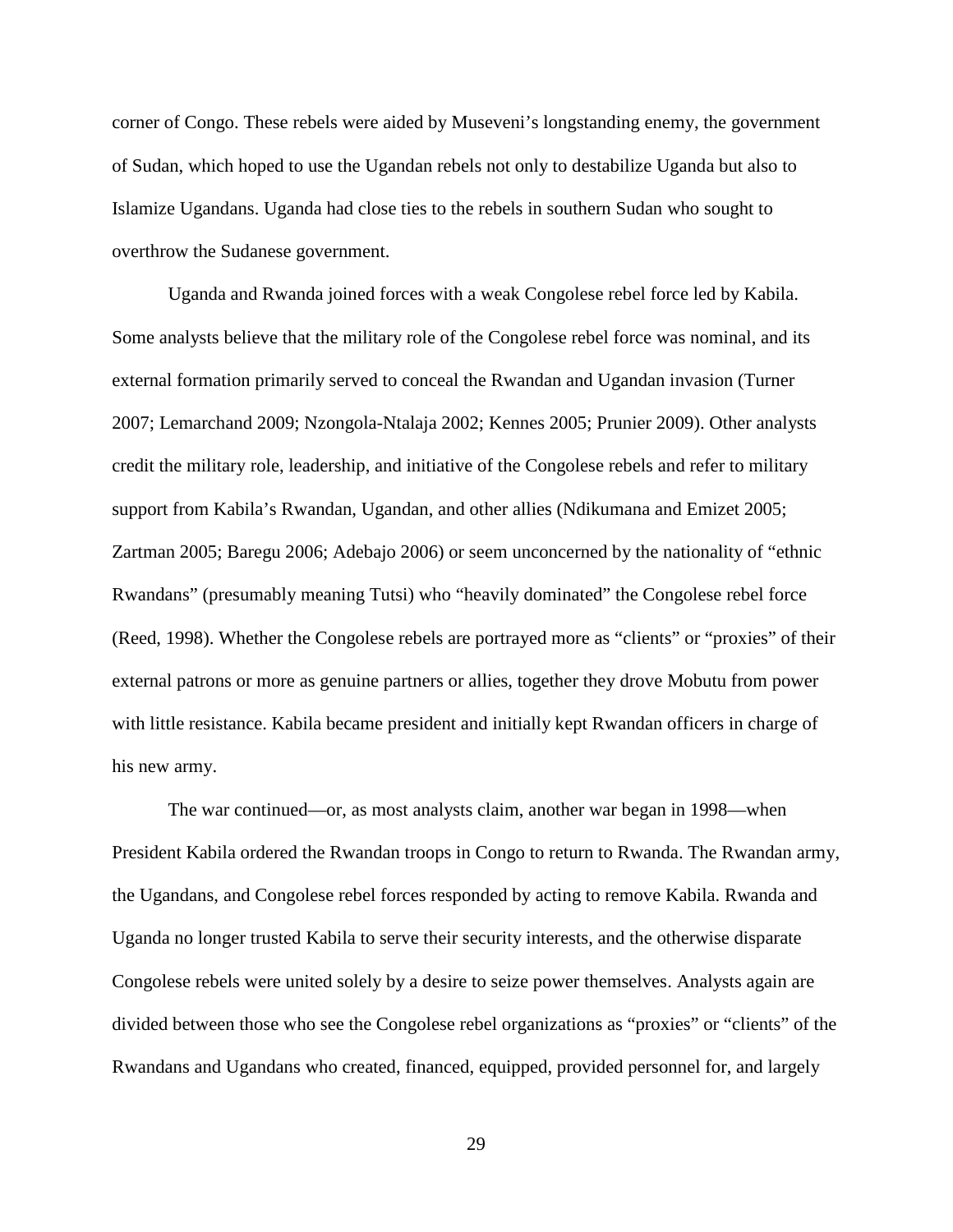controlled the organizations (including the appointment of their leaders) that served as a cover for their own interests (Lemarchand 2009; Prunier 2009; Kennes 2005; Nzongola-Ntalaja 2002; Ndikumana and Emizet 2005; Tull 2003, 2007) and others who consider the Congolese rebel organizations to have merely enjoyed external support from their foreign allies (Zartman 2005; Baregu 2006). Jean Bemba's organization is typically considered to have developed autonomy from his Ugandan sponsor.

 Analysts debate why Rwanda and Uganda invaded Congo in 1998. This discussion of motives highlights the regional dimensions and mutually interlocking dynamics in the Great Lakes complex. Some give primacy to their continued security interests (Tull 2007), others emphasize their aggressive quest for access to and control of Congo's rich resources (Baregu 2006), and still others consider the security concerns expressed by Rwanda and Uganda to be mere pretext for access to Congo's natural resources (Nzongola-Ntalaja 2002). Turner (2007) argues that Rwanda, Uganda, and Burundi intervened in 1998 to secure their respective western borders against rebel movements based in Congo *and* to gain access to Congo's resources. Many observers argue that security concerns were the initial primary driving force behind Rwanda's 1998 invasion, but economic exploitation of Congo's resources became the main (albeit unacknowledged) reason (Reyntjens 2006; Lemarchand 2009).

 For some (Kennes 2005; Zartman 2005), the fundamental stakes in both wars were the struggle for regional hegemony in the power vacuum created by Mobutu's loss of control. Kabila's key military allies were Zimbabwe, Angola, and Namibia. Chad was a reluctant participant, responding to the request of its ally Sudan to provide troops that were transported to Congo on Libyan planes (Prunier 2004). Some emphasize the pan-Africanism of Kabila's three key military allies (Baregu 2006), and others emphasize their different interests. Some stress the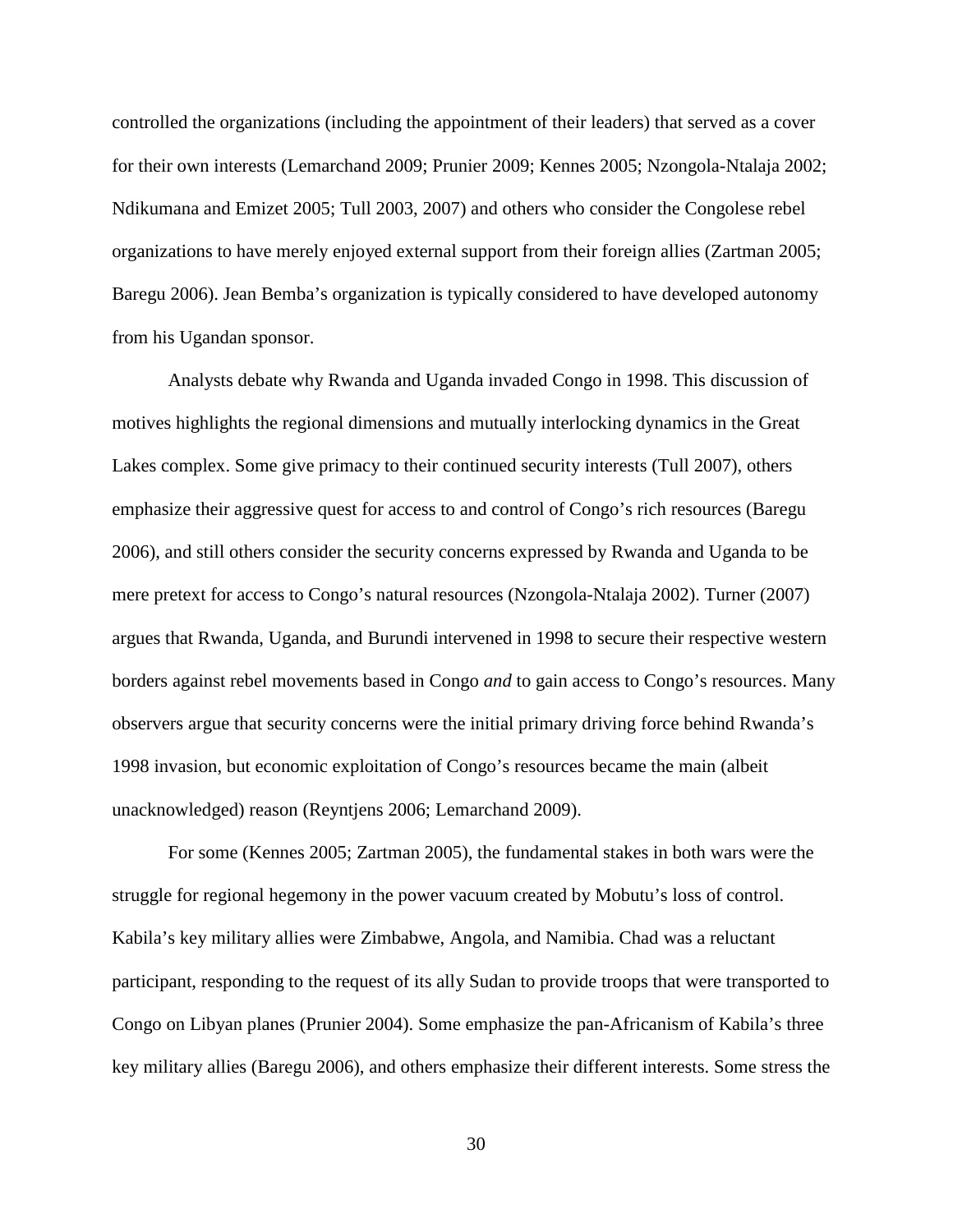economic motives of Zimbabwe (Prunier 2006; Nzongola-Ntalaja 2002; Lemarchand 2009), whereas others point to Mugabe's rivalry with South Africa for regional hegemony (Kennes 2005). Most analysts highlight Angola's security concerns to prevent its rebel opponent, UNITA, from reestablishing bases in Congo (Nzongola-Ntalaja 2002; Lemarchand 2009; Prunier 2009), whereas Namibia is seen as either following its patron, Angola (Prunier 2006 and 2009), or as having an interest in the water and hydroelectric resources in Congo and security concerns to prevent UNITA from destabilizing Angola (Nzongola-Ntalaja 2002).

 The discussion above merely sketches the most important players in the violence that engulfed Congo beginning in 1996. It omits how states such as the Central African Republic, Congo-Brazzaville, Burundi, Tanzania, Zambia, Kenya, Gabon, and South Africa directly or indirectly played a role in the war(s) in Congo, as did many armed and unarmed nonstate actors. Several members in the complex are not contiguous with Congo. South Africa and Zambia played a major role in brokering peace in Congo, beginning with accords in 1999. However, eastern Congo continued to be beset with violence even after peace had been restored elsewhere in the country under Joseph Kabila, who became president after his father's assassination in 2001.

 Unlike a number of scholars who use an econometric approach (table 2), analysts using a narrative approach are divided on whether the war or wars in Congo (1996–2002) had a civil war component. Those commentators, such as Kennes (2005), Turner (2007), Prunier (2009), and Lemarchand (2009), who deny the Congo war or wars the status of civil war, consider the conflict to have been fought primarily by foreigners hiding behind weak internal proxy forces that lacked the capability to sustain a civil war. The foreigners, as discussed, were both neighboring states and more distant states as well as nonstate actors who were in Congo to wage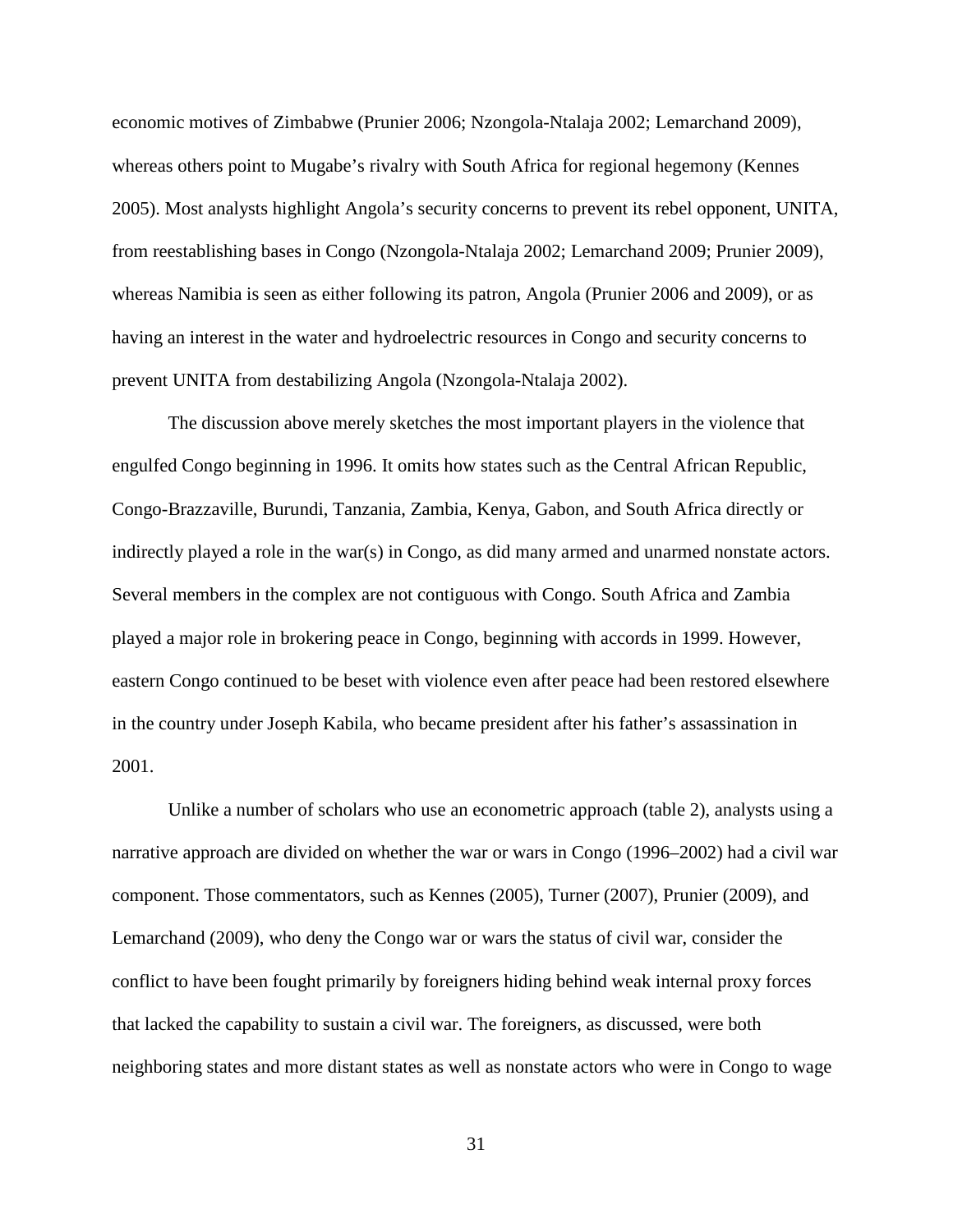war against their home governments.

In fact, if the years from 1996 and afterward are to be coded as anyone's civil war, it might make more sense to code them as a continuation of Rwanda's rather than Congo's (Reyntjens 2006, 30). The conflict between certain Tutsi and Hutu groups within Rwanda spilled into Congo. Similarly, Angola's experience was more of a civil war than Congo's, and it too spilled over into Congo. Thus, both of these countries' experiences meet the requirement of our definition of a regional war complex, with at least one country having a contention for the monopoly of force between domestic groups that proceeds at high intensity. At the same time, the experience of the Great Lakes complex as a whole is one of interlocking and reinforcing conflicts within and among many countries, which is why we consider it a regional war complex.

 The Congo conflict underscores the ongoing importance of regional conflicts involving state and nonstate armed actors in understanding mass violent upheaval in Africa. The Congo conflagration also sharply raises the questions of how one defines a civil war and how one distinguishes between civil wars fought with regional support and foreign invasions fought with foreign-controlled proxies. We do not count the violent conflicts between Congolese forces that occurred in Congo (1996–2002) as civil wars because of the preponderant role of foreign forces fighting in Congo and the associated violence outside Congo's borders. Importantly, the interconnected episodes of violence in 1996–1997, 1998–1999, and thereafter demonstrate the difficulty of determining when an old war ends and a new war begins.

 Our narratives establish important interdependencies within groups of countries in these contestations over the monopoly of force. In turn, such interdependencies pose problems for econometric research on civil war. Current research on civil wars does not correct or adequately test for these possibilities, creating a set of potentially serious misspecifications that may lead to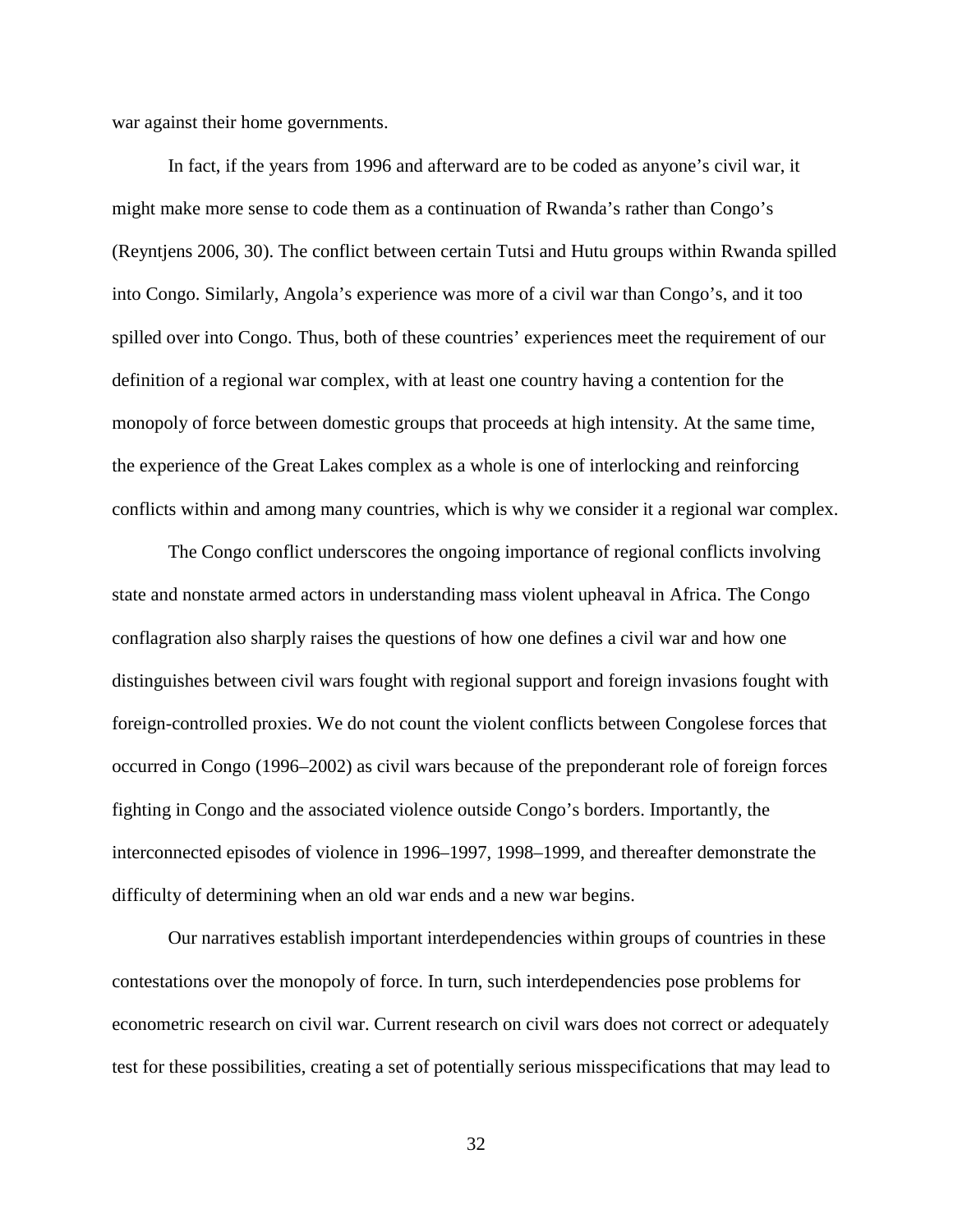an overstatement of statistical significance of, and even bias in, parameter estimates. These interdependencies among countries regarding whether a country has a civil war can enter econometric specifications in several ways.

The first (and most simple) way is if variables based on the characteristics of other countries enter the list of explanatory variables, such as information on the religions or ethnicities in neighboring countries. Such variables pose no additional econometric problems relative to a variable based on a country's own characteristics.

 The second way is if there is correlation among the errors in explaining whether countries have civil wars or if the list of explanatory variables includes whether other countries, perhaps contiguous ones, are experiencing civil war, or both. These formulations pose estimation problems. For instance, in the latter case, if country A's outcome (whether it has a civil war) partially determines B's outcome, then the error term for A influences the outcome for B. However, B's outcome also influences A's outcome. In other words, some of the explanatory variables (the other countries' outcomes, say, B's) are correlated with the error in the equation for the country under consideration (say, A). Special estimation techniques can avoid biased estimators if the intercountry relationship is simple, such as spillovers between contiguous neighbors (LeSage and Pace 2011). The narratives, however, suggest that influences of other countries on outcomes in a particular country are more complicated than easily permitted by econometric specifications. For instance, Libya was highly active in fomenting violence but had not experienced violence prior to its own civil war of 2011, and it is not a contiguous neighbor of the countries that experienced violence in two of the complexes in which Libya has played a role. Beck et al. (2006) point out that problems do not arise if the explanatory variable is whether another country had a civil war in the preceding rather than the current year, but their point is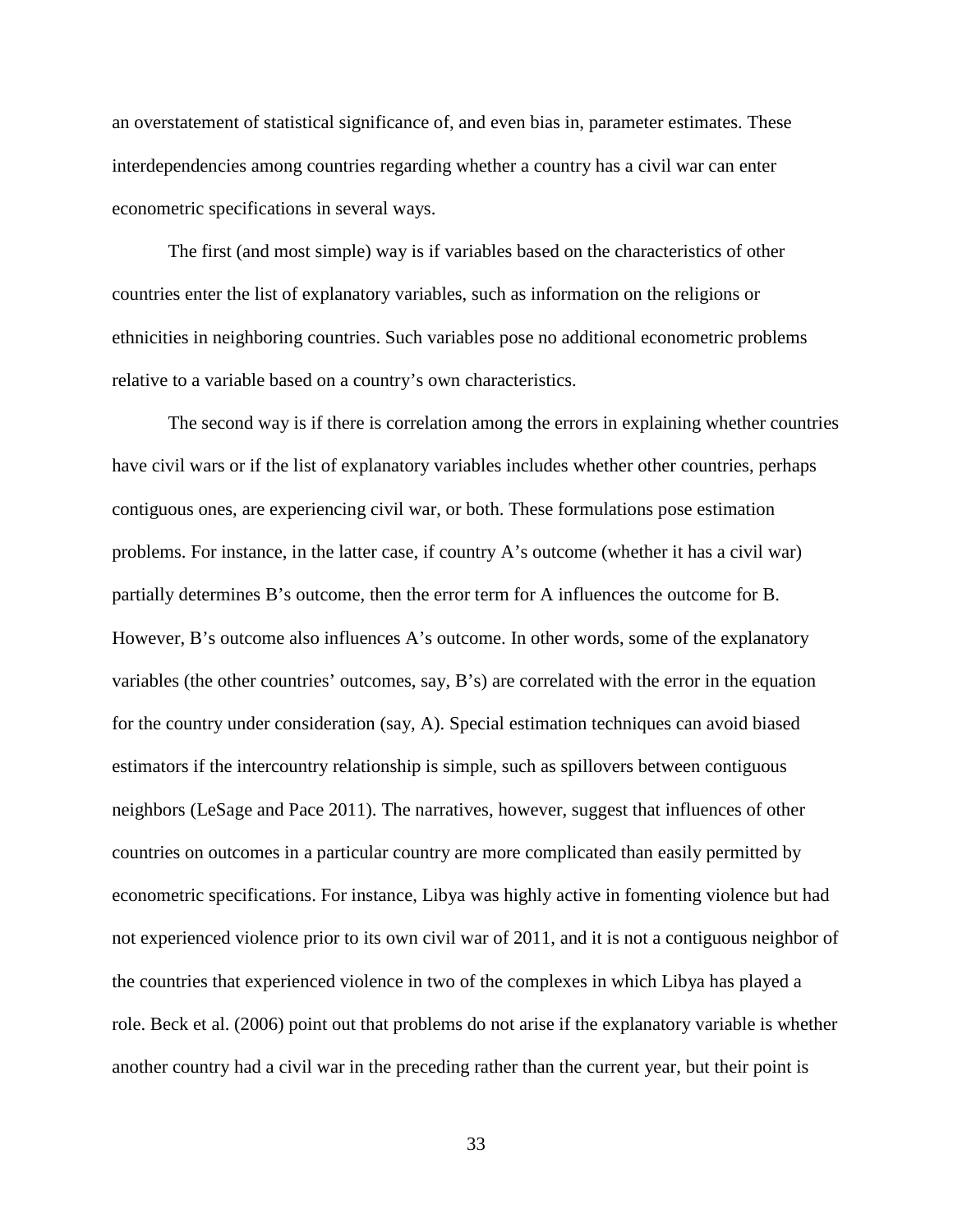only relevant if the errors are not correlated over time. As argued in the preceding section, however, there is reason to expect that errors are autocorrelated when data look like they do in table 1.

 The third way is if there are both correlations over time and across countries, as we have argued. For instance, the value of the lagged dependent variable for the country in question, whether it had a civil war in the preceding year, and the contemporaneous values of the dependent variable for other countries, whether they had civil wars, may be among the variables that explain the dependent variable of each country. In addition, the errors in the explanatory equations for each country may be correlated over time and across countries.<sup>[4](#page-49-3)</sup>

 Among the limited number of studies that have attempted some type of spatial analysis of what they consider civil war are Fearon and Laitin (2003), Gleditsch (2007), and Buhaug and Gleditsch (2008). The latter two are highly ambitious in their econometric procedures, although they do not adopt a full-fledged correction for correlation over time and across countries. Even if one persisted and somehow estimated a model that was flexible enough to encompass (nest) the pervasive correlation over time and space that must be presumed to characterize these countries' experiences, it is implausible that precise findings would emerge regarding the processes at work. The implied likelihood functions would have too many parameters, and the numbers of observations would be too few. Available results from incomplete implementations of the more encompassing specifications establish an econometric presumption that spatial interdependencies cannot be ignored. This conclusion is supported by Buhaug and Gleditsch (2008, 227), who study the onset of civil war and find that their fixed-effect estimator yields insignificant results except for an indicator of whether there is conflict in neighboring countries. Similarly, in their reanalysis of Miguel et al. (2004), Jensen and Gleditsch (2009, 368) demonstrate that the key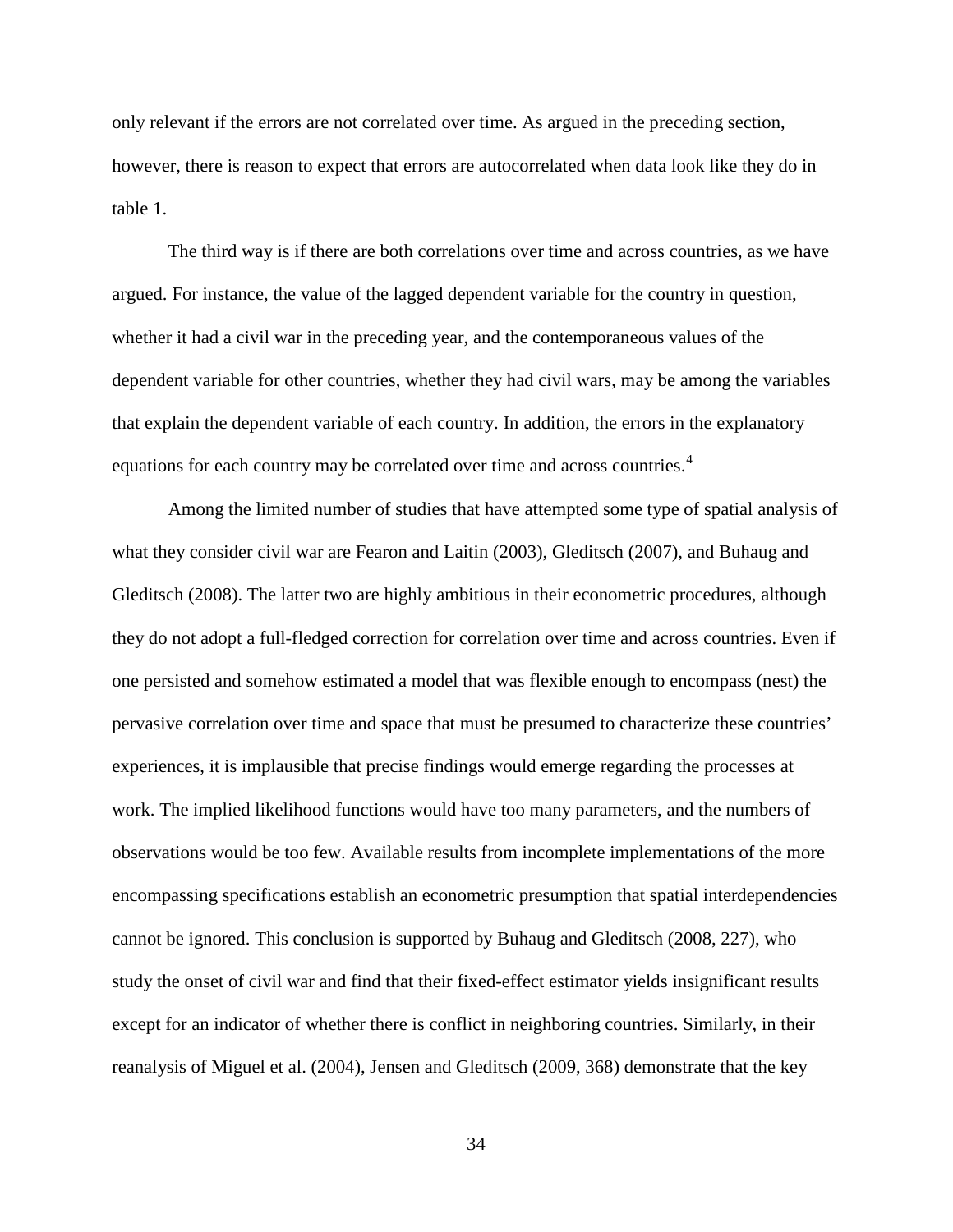finding of the former study on the role of rainfall in predicting civil wars (through its effect on income) is attenuated, sometimes to the point of statistical insignificance, by the inclusion of spatial effects in the explanatory equation. The presumed importance of such regional effects, supported by the Buhaug-Gleditsch and Jensen-Gleditsch studies, is exactly the conclusion of our narratives.

 These spatial interdependencies also have implications for authors such as Goldstein and Pinker (2011), who attempt to conclude that there is a decline in the prevalence of wars. Because these wars form complexes, the countries that are involved may tend to return to a peaceful status at nearly the same time. If it were assumed that the end of violence in a number of countries represented independent events, it might make sense to infer a trend toward peace and to look for its causes. However, if the end of violence in a number of countries is not independent, then there is not a sufficient number of observations to make confident inferences. For this reason among others, the type of inferences that Angell (1910) made about the prospects for peace are always risky.

 Fundamentally, the interdependencies among countries raise the question of whether the unit of observation is the individual country or the regional war complex. Econometric studies seem to struggle to incorporate these interdependencies. By contrast, an analysis based on the narratives can easily focus on the regional complex as the unit of observation.

#### **4. Conclusions**

As we initially stated, we believe that a list of country-years classified into civil war or membership in a regional war complex or the absence of these situations requires a detailed compilation of country histories based on the case-study literature. This task is feasible for the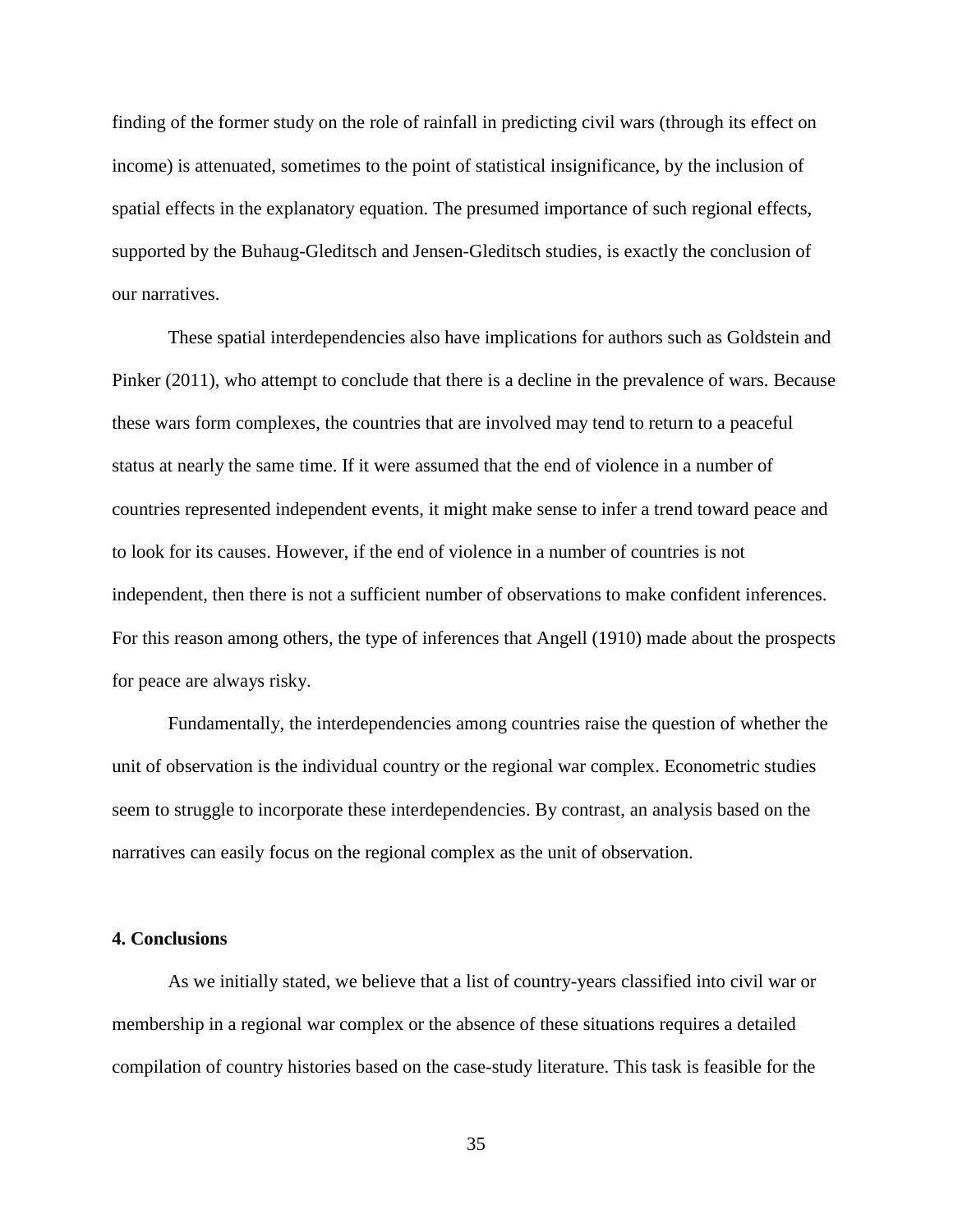five regional war complexes we have identified as well as others elsewhere in the world. We believe that the outcome will be the documentation of regional war complexes rather than properly defined civil wars. This task is large, and this paper begins to clear the way by attempting to craft definitions that distinguish civil wars from regional war complexes and to show how to use these definitions. The periodization of civil wars and regional war complexes must depend on many judgments and their justifications. Important aspects of these justifications will be the level and nature of violence and whether violence spills across borders, the extent of participation, the organization of the parties to the conflict, the purposes of the conflict (both stated by the participants and inferred), the plausibility of contention over the monopoly of force, the duration of the conflict, the freedom of movement in the country, the ability of a government to fulfill functions such as revenue collection, and the role of one country in the affairs of others. These are some of the relevant components of Wittgenstein's complicated network of definitional similarities for large-scale violent political conflict, whether a civil war or a regional war complex, that will set the context for the analysis of cause and consequence.

Regardless of the relative difficulties of producing narratives for a complex, we have stated why the econometric literature fails to provide a convincing analysis of these episodes of violence in its own terms, so there is no solution here. For these reasons, we believe that the energy of researchers should turn to a comparative analysis of regional war complexes based on narratives extracted from the case-study literature.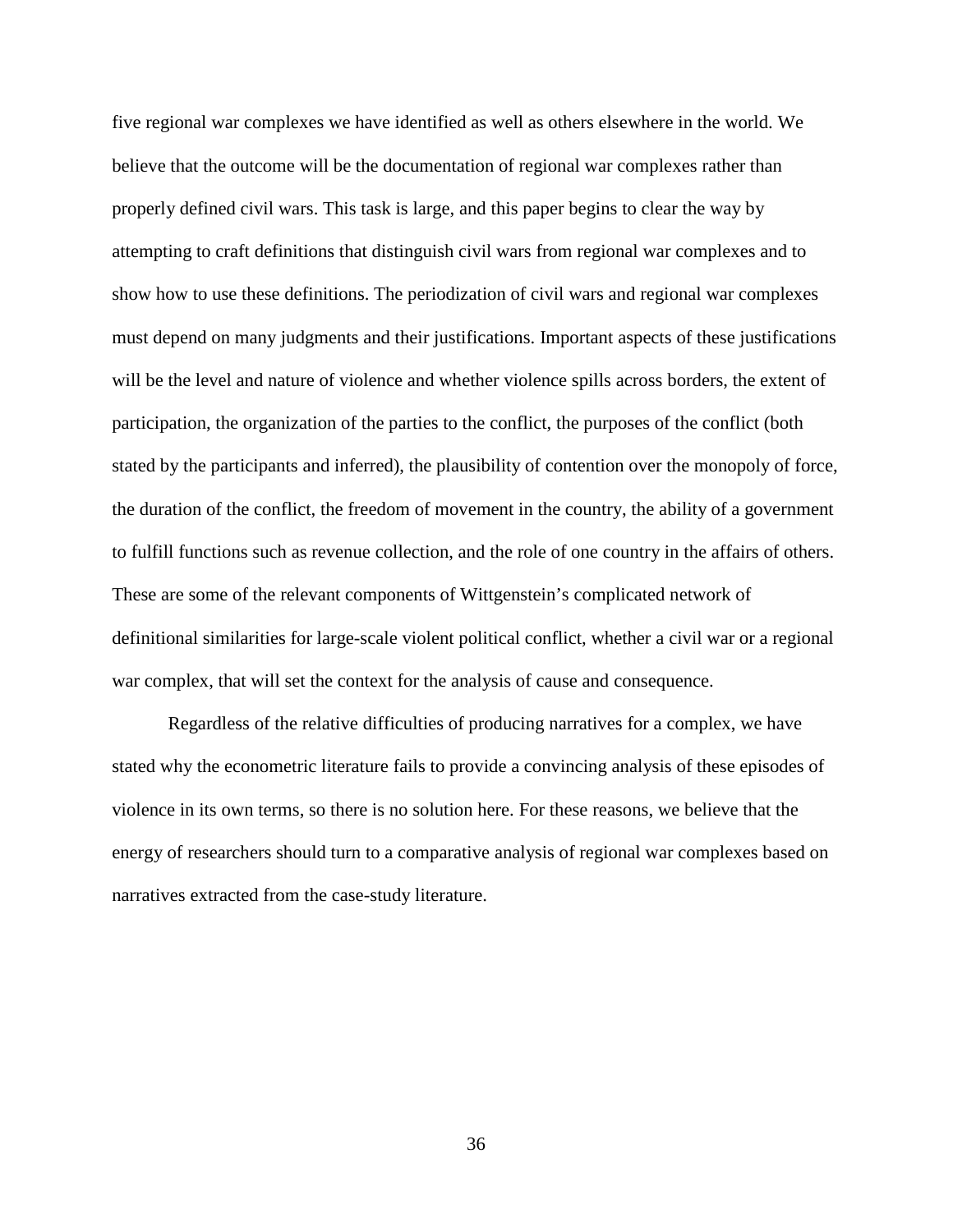#### References

Adebajo, A. 2006."The United Nations" In *Security Dynamics in Africa's Great Lakes Region*, ed. G. Khadiagala, 235–68. Boulder and London: Lynne Rienner Publishers.

Angell, N. 1910. *The Great Illusion*. New York: Putnam's.

Atlas, P. M., and R. Licklider. 1999. "Conflict Among Former Allies After Civil War Settlement: Sudan, Zimbabwe, Chad, and Lebanon." *Journal of Peace Research* 36: 35–54.

Azevedo, M. J. 1998. *Roots of Violence: A History of War in Chad.* Amsterdam: Overseas Publishers Association.

Baev, P. K. 2007. "Defining Civil War by Examining Post-Soviet Conflicts." *Terrorism and Political Violence* 19: 247–68.

Banégas, R., and R. Marshall-Fratani. 2007. "Côte d'Ivoire: Negotiating Identity and Citizenship" In *African Guerrillas: Raging against the Machine*, ed. M. Bøås and K. C. Dunn, 81–112. Boulder: Rienner.

Baregu, M. 2006. "Congo in the Great Lakes Conflict" In *Security Dynamics in Africa's Great Lakes Region,* ed. G. Khadiagala, 98–131. Boulder and London: Lynne Rienner Publishers.

Beck, N., K.S. Gleditsch, and K. Beardsley. 2006. "Space is More than Geography: Using Spatial Econometrics in the Study of Political Economy." *International Studies Quarterly* 50: 27–44.

Blattman, C., and E. Miguel. 2010. "Civil War." *Journal of Economic Literature* 48: 3–57.

Bøås, M. and K. C. Dunn. 2007. "Introduction." In *African Guerrillas: Raging Against the Machine,* eds. M. Bøås and K. C. Dunn, 1–8. Boulder: Lynne Rienner.

Brown, M. E., ed. 1996. "Introduction," and "The Causes and Regional Dimensions of Internal Conflict." In *The International Dimensions of Internal Conflict*, 1–31 and 571–601*.* Cambridge: MIT University Press.

Buhaug, H., and K. S. Gleditsch. 2008 "Contagion or Confusion? Why Conflicts Cluster in Space." *International Studies Quarterly* 52: 215–33.

Collier, P., and A. Hoeffler. 2007. "Civil War." In *Handbook of Defense Economics*, eds. T. Sandler and K. Hartley, 711–39. Amsterdam: Elsevier.

Cramer, C. 2007. *Violence in Developing Countries: War, Memory, Progress*. Bloomington: Indiana University Press.

De St. Jorre, J. 1972. *The Nigerian Civil War*. London: Hodder and Stoughton.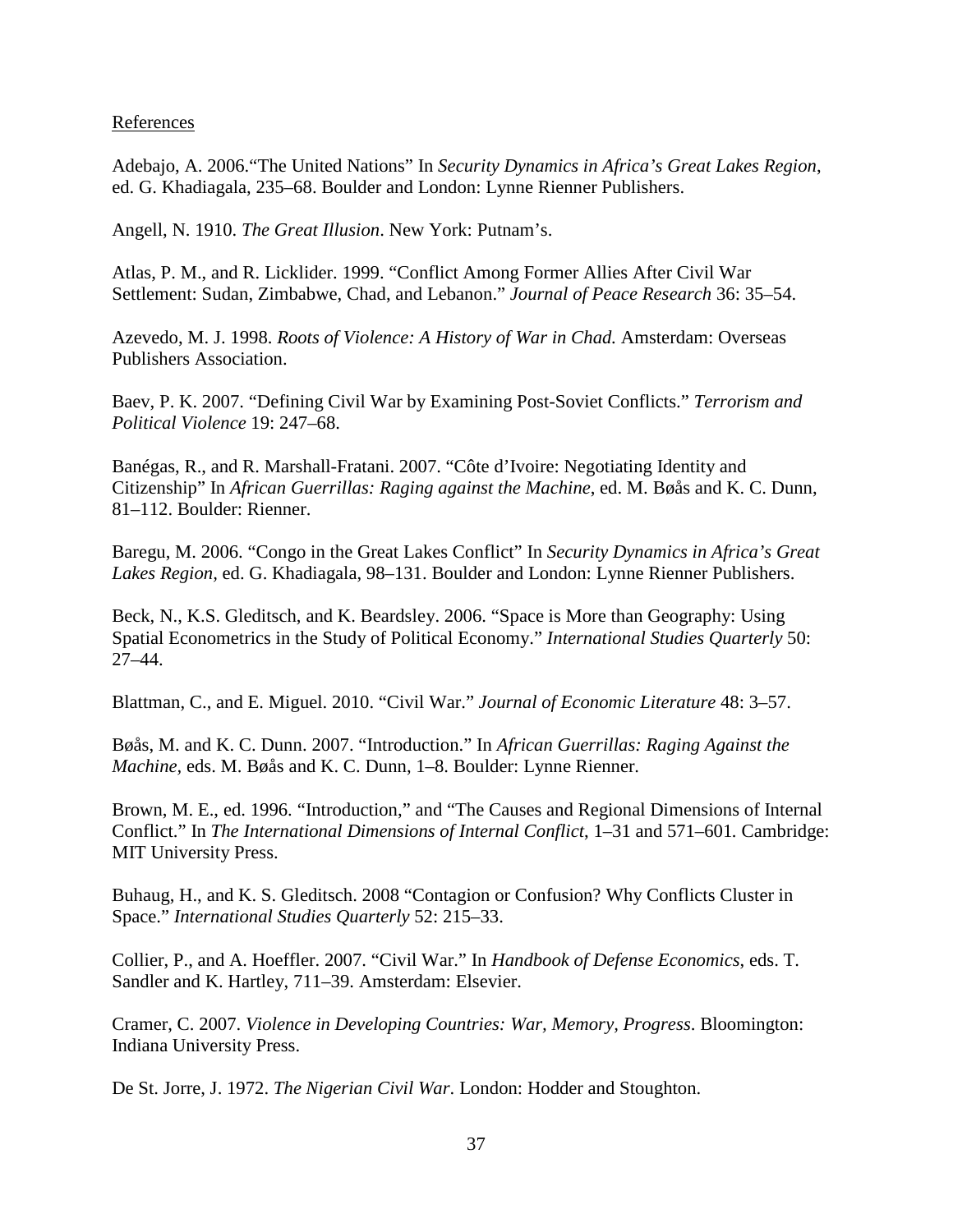Dixon, J. 2009. "What Causes Civil Wars? Integrating Quantitative Research Findings." *International Studies Review* 11: 707–35.

Doyle, M. W., and N. Sambanis. 2000a. "International Peace Building: A Theoretical and Quantitative Analysis." *American Political Science Review* 94: 778–801.

Doyle, M. W., and N. Sambanis. 2000b. *Data Set Notes*, November 6, 2000. [http://www.worldbank.org/research/conflict/papers/peacebuilding.](http://www.worldbank.org/research/conflict/papers/peacebuilding)

Doyle, M. W., and N. Sambanis. 2006. *Making War & Building Peace*. Princeton: Princeton University Press.

Driscoll, J. C., and A. C. Kraay. 1998. "Consistent Covariance Matrix Estimation with Spatially Dependent Panel Data." *Review of Economics and Statistics* 80: 549–60.

Eckstein, H. ed. 1964. *Internal War: Problems and Approaches*. New York: The Free Press.

Eckstein, H. 1965. "On the Etiology of Internal Wars." *History and Theory* 2: 133–63.

Edmonds, M. 1972. "Civil War, Internal War, and Intrasocietal Conflict." In *Civil Wars in the Twentieth Century*, ed. R. Higham, 11–26. Lexington: University of Kentucky Press.

Fearon, J. D. 2007. "Iraq's Civil War." *Foreign Affairs* 86: 2–15.

Fearon, J. D. and D. D. Laitin. 2003. "Ethnicity, Insurgency, and Civil War." *American Political Science Review* 97: 75–90.

Finnegan, W. 1992. *A Complicated War: The Harrowing of Mozambique*. Berkeley: University of California Press.

Gleditsch, K. S. 2007. "Transnational Dimensions of Civil War." *Journal of Peace Research* 44: 293–309.

Gleditsch, K. S., I. Salehyan, and K. Schultz. 2008. "Fighting at Home, Fighting Abroad: How Civil Wars Lead to International Disputes." *Journal of Conflict Resolution* 52: 479–506.

Gleditsch, N. P., [P. Wallensteen,](http://jpr.sagepub.com/search?author1=PETER+WALLENSTEEN&sortspec=date&submit=Submit) [M. Eriksson,](http://jpr.sagepub.com/search?author1=MIKAEL+ERIKSSON&sortspec=date&submit=Submit) M. Sollenberg, and [Håvard](http://jpr.sagepub.com/search?author1=H%C3%85VARD+STRAND&sortspec=date&submit=Submit) Strand*.* 2002. "Armed Conflict 1946–2001: A New Dataset." *Journal of Peace Research* 39: 615–37.

Goldstein, J. S., and S. Pinker. 2011. "War Really is Going out of Style." *New York Times* December 17.

Huliaras, A. 2001. "Qadhafi's Comeback: Libya and Sub-Saharan Africa in the 1990's." *African Affairs* 100: 5–25.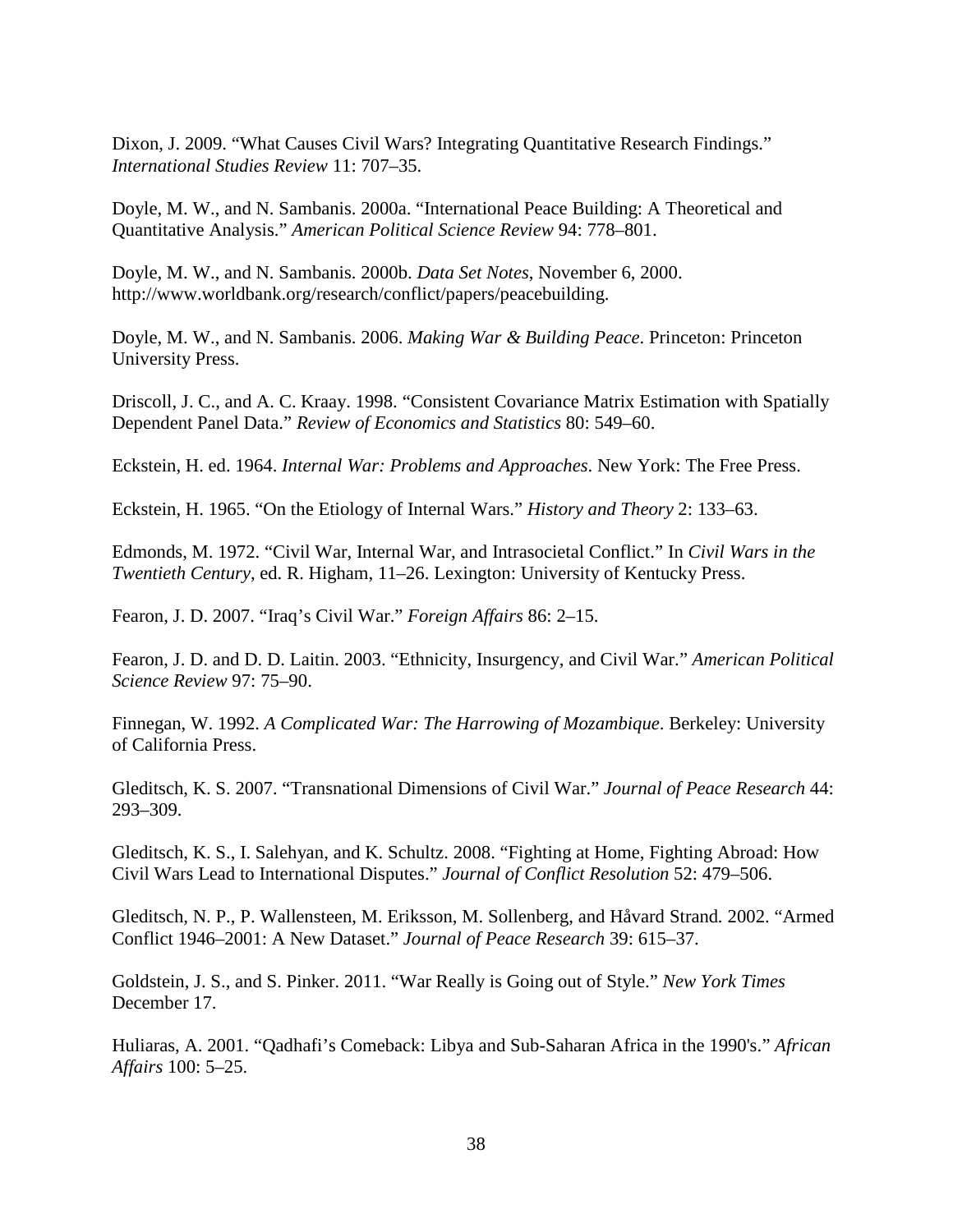Hume, C. R. 1994. *Ending Mozambique's War: The Role of Mediation and Good Offices.* Washington, DC: United States Institute of Peace.

International Crisis Group. 2003). "Côte d'Ivoire: The War is Not Yet Over." Freetown/Brussels: ICG.

International Crisis Group. 2004. "Côte d'Ivoire: No Peace in Sight." Freetown/Brussels: ICG.

International Crisis Group. 2007. "Côte d'Ivoire: Can the Ouagadougou Agreement Bring Peace." Freetown/Brussels: ICG.

Jensen, P. S., and K. S. Gleditsch. 2009. "Rain, Growth, and Civil War: The Importance of Location." *Defence and Peace Economics* 20: 359–72.

Kalyvas, S. N. 2006. *The Logic of Violence in Civil War.* Cambridge: Cambridge University Press.

Keegan, J. and B. Bull. 2006. "What is a Civil War?" *Prospect Magazine* 129**.**

Keller, E. 1997. "Rethinking African Regional Security." In *Regional Orders: Building Security in a New World*, eds. D.A. Lake and P. Morgan, 296–317. University Park: The Pennsylvania State University Press.

Kennes, E. 2005. "The Democratic Republic of the Congo: Structures of Greed, Networks of Need." In *Rethinking the Economics of War. The Intersection of Need, Creed, and Greed*, eds. C. Arnson and I.W. Zartman, 140–77. Washington, DC and Baltimore, MD: Woodrow Wilson Center Press and Johns Hopkins University Press.

Khadiagala, G. 2006. "Toward Peace, Security and Governance in the Great Lakes Region" In *Security Dynamics in Africa's Great Lakes Region*, ed. G. Khadiagala, 8–25. Boulder and London: Lynne Rienner Publishers.

Khadiagala, G., ed. 2006. *Security Dynamics in Africa's Great Lakes Region*. Boulder and London: Lynne Rienner Publishers.

King, C. 2007. "Power, Social Violence, and Civil Wars" In *Leashing the Dogs of War: Conflict Management in a Divided World*, eds. C.A. Crocker, F.O. Hampson, and P. Aall, 115–30. Washington, DC: United States Institute of Peace Press.

Kriger, N. 203. *Guerrilla Veterans in Post-War Zimbabwe: Symbolic and Violent Politics 1980– 1987.* Cambridge: Cambridge University.

Lake, D. A., and P. M. Morgan, eds. 1997. *Regional Orders: Building Security in a New World.* University Park: The Pennsylvania State University Press.

Lemarchand, R. 1988. *The Green and the Black*. Bloomington: Indiana University Press.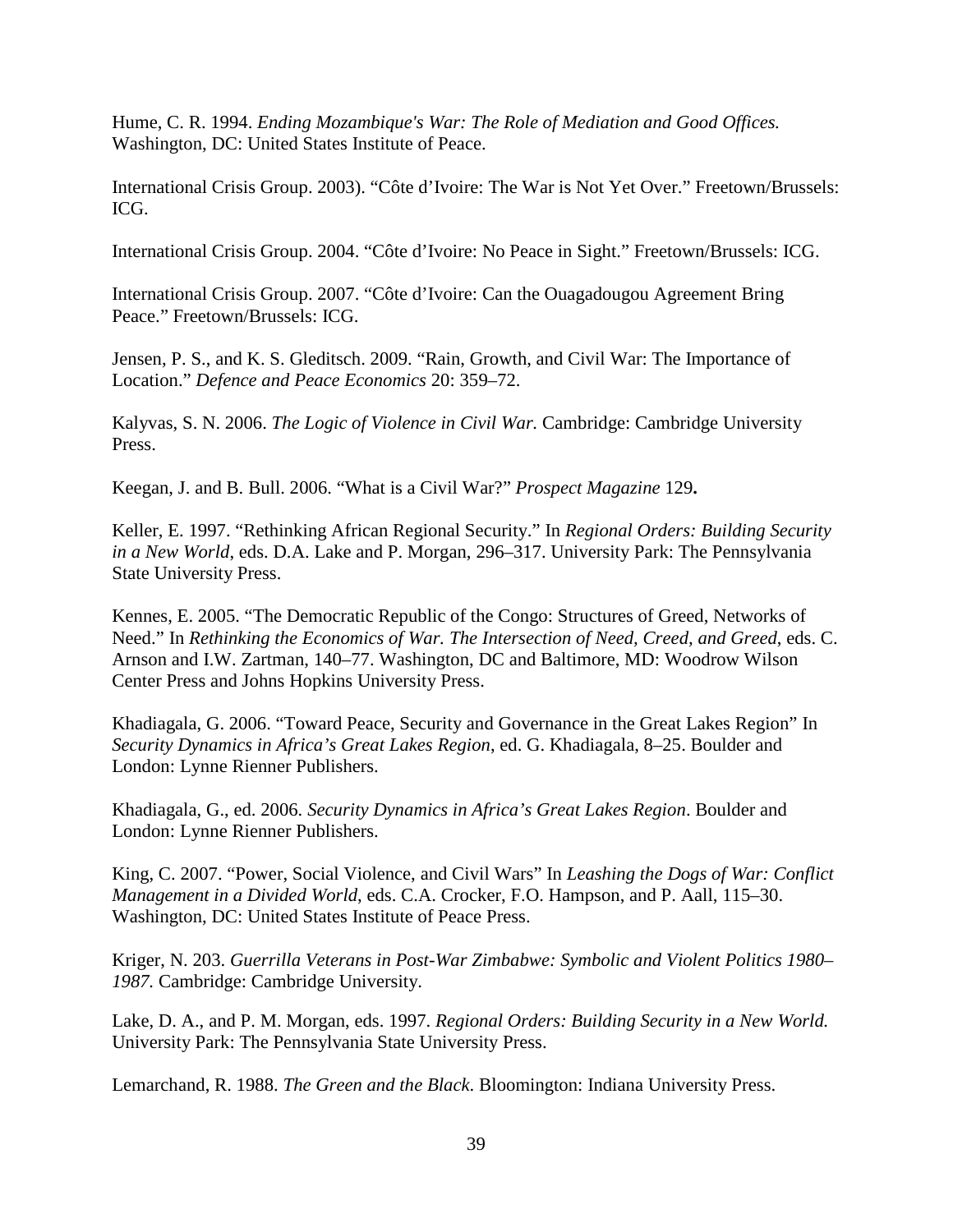Lemarchand, R. 2009. *The Dynamics of Violence in Central Africa*. Philadelphia: University of Pennsylvania Press.

LeSage, J., and R. K. Pace. 2009. *Introduction to Spatial Econometrics.* Boca Raton: Chapman & Hall.

Levy, J. S. 2007. "International Sources of Interstate and Intrastate War" In *Leashing the Dogs of War: Conflict Management in a Divided World,* eds. C.A. Crocker, F. O. Hampson, and P. Aall, 17–38. Washington, DC: United States Institute of Peace Press.

Licklider, R. 1995. "The Consequences of Negotiated Settlements in Civil Wars, 1945–1993." *American Political Science Review* 89: 681–90.

Luard, Evan, ed., 1972. *The International Regulation of Civil Wars*. New York: New York University Press.

McGowan, P. J. 2003. "African Military Coup d'Etat, 1956–2001: Frequency, Trends and Distribution." *Journal of Modern African Studies* 41: 339–70.

Midlarsky, M. I. 1992. *The Internationalization of Communal Strife*. London: Routledge.

Miguel, E., S. Satyanath, and E. Sergenti (2004). "Economic Shocks and Civil Conflict: An Instrumental Variable Approach." *Journal of Political Economy* 112: 725–53.

Modelski, G. 1964."The International Relations of Internal War." In *International Aspects of Civil Strife*, ed. J. N. Rosenau, 122–53. Princeton: Princeton University Press.

Ndikumana, L., and K. F. Emizet. 2005. "The Economics of Civil War: the Case of the Democratic Republic of Congo." In *Understanding Civil War: Evidence and Analysis*. *Vol.1. Africa,* eds. N. Sambanis and P. Collier, 63–88. Washington, DC: The World Bank.

Nolutshungu, S. C. 1996. *Limits of Anarchy: Intervention and State Formation in Chad.* Charlottesville: University of Virginia Press.

Nzongola-Ntalaja, G. 2002. *The Congo: From Leopold to Kabila*. New York and London: Zed Books.

Pesaran, M. H., and E. Tosetti. 2011. "Large Panels with Common Factors and Spatial Correlation." *Journal of Econometrics* 161: 182–202.

Prunier, G. 2004. "Rebel Movements and Proxy Warfare: Uganda, Sudan and the Congo (1986– 99)." *African Affairs* 103 (412): 359–83.

Prunier, G. 2006. "The Economic Dimensions of Conflict in the Region." In *Security Dynamics in Africa's Great Lakes Region,* ed. G. Khadiagala,168–202. Boulder and London: Lynne Rienner Publishers.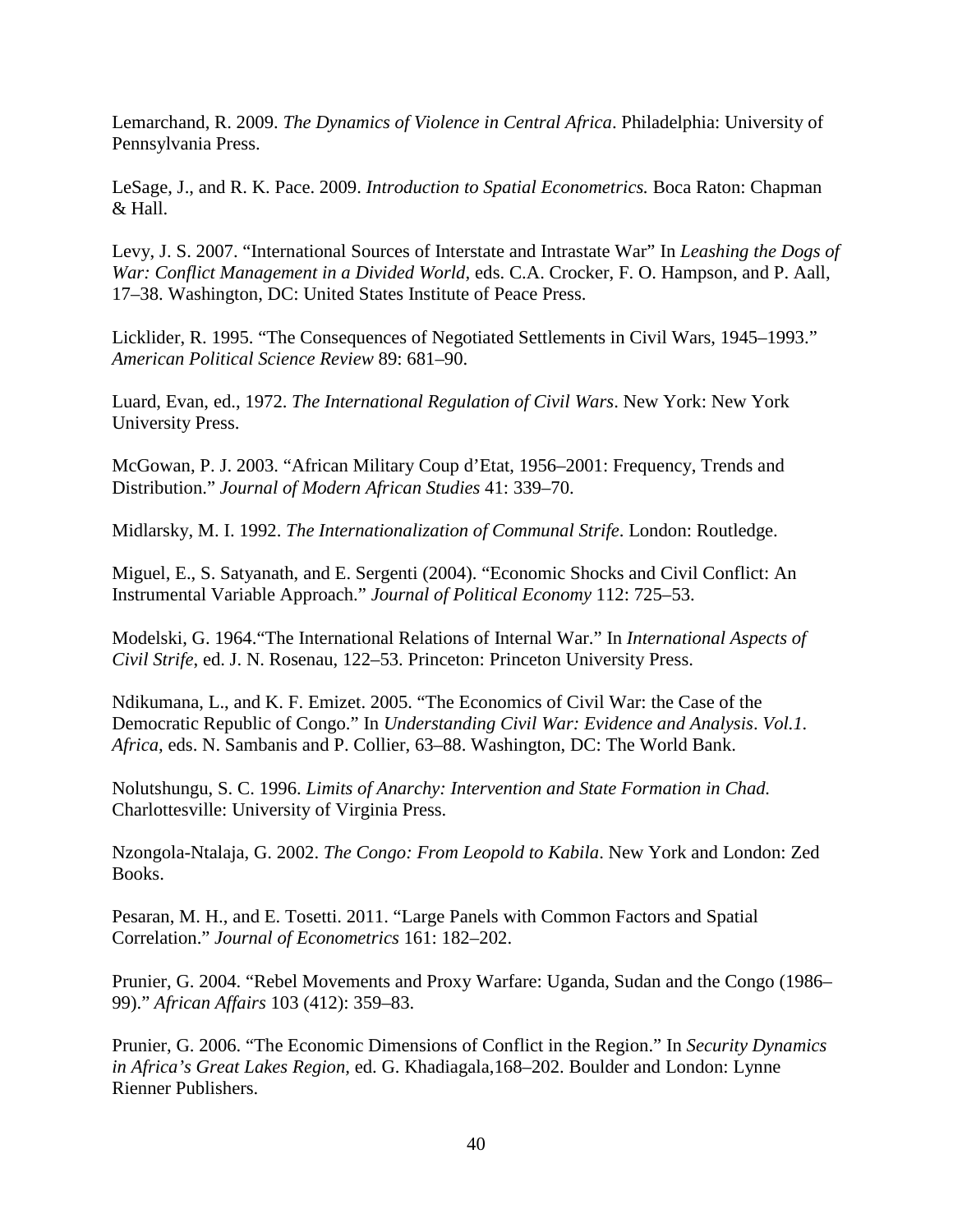Prunier, G. 2009. *Africa's World War.* Oxford: Oxford University Press.

Reed, W.C. 1998. "Guerrillas in the Midst. The Former Government of Rwanda (FGOR) & the Alliance of Democratic Forces for the Liberation of Congo-Zaire (AFDL) in Eastern Zaire." In *African Guerrillas,* ed*.* C. Clapham, 134–54. Oxford: James Currey Ltd..

Reyntjens, F. 2006. "Governance and Security in Rwanda." In *Security Dynamics in Africa's Great Lakes Region*, ed. G. Khadiagala, 27–68. Boulder and London: Lynne Rienner Publishers.

Rosenau, J. N., ed. 1964. *International Aspects of Civil Strife.* Princeton: Princeton University Press.

Rubin, B. R., A. Armstrong, and G. R. Ntegeye, eds. 2001. *Regional Conflict Formation in the Great Lakes Region of Africa: Structure, Dynamics and Challenges for Policy*. Center on International Cooperation. 11–13 November 2001, Safari Park Hotel, http://www.cic.nyu.edu/peacebuilding/oldpdfs/RCF\_NAIROBI.pdf (accessed August 25, 2010).

Salehyan, I. 2009. *Rebels without Borders*. Ithaca: Cornell University Press.

Sambanis, N. 2004. "What is Civil War?" *Journal of Conflict Resolution* 48: 814–58.

Scott, A. 1964. "Internal Violence as an Instrument of Cold Warfare." In *International Aspects of Civil Strife*, ed. J. N. Rosenau, 154–69. Princeton: Princeton University.

Solomon, H., and G. Swart 2005. "Libya' Foreign Policy in Flux." *African Affairs* 104: 469–492.

Strand, H., J. Carlsen, N. P. Gleditsch, H. Hegre, C. Ormhaug, and L.Wilhelmsen. 2005. *Armed Conflict Dataset Codebook: Version 3-2005*. Oslo: International Peace Research Institute. [\(www.prio.no/cscw/armedconflict\)](http://www.prio.no/cscw/armedconflict.)

Stremlau, J. J. 1977. *The International Politics of the Nigerian Civil War, 1967–1970*. Princeton: Princeton.

Tull, D. M. 2003. "A Reconfiguration of Political Order? The State of the State in North Kivu (DRC)." *African Affairs*102 (408): 429–46.

Tull, D. M. 2007. "The Democratic Republic of Congo: Militarized Politics in a Failed State." In *African Guerrillas: Raging against the Machine*, eds. M. Bøås and K.C. Dunn, 113–30. Colorado and London: Lynne Rienner Publishers.

Turner, T. 2007. *The Congo Wars: Conflict, Myth & Reality*. London: Zed.

Vines, Alex. 1991. *Renamo: Terrorism in Mozambique.* Bloomington: Indiana University Press.

Wallensteen, P., and M. Sollenberg. 1998. "Armed Conflict and Regional Conflict Complexes,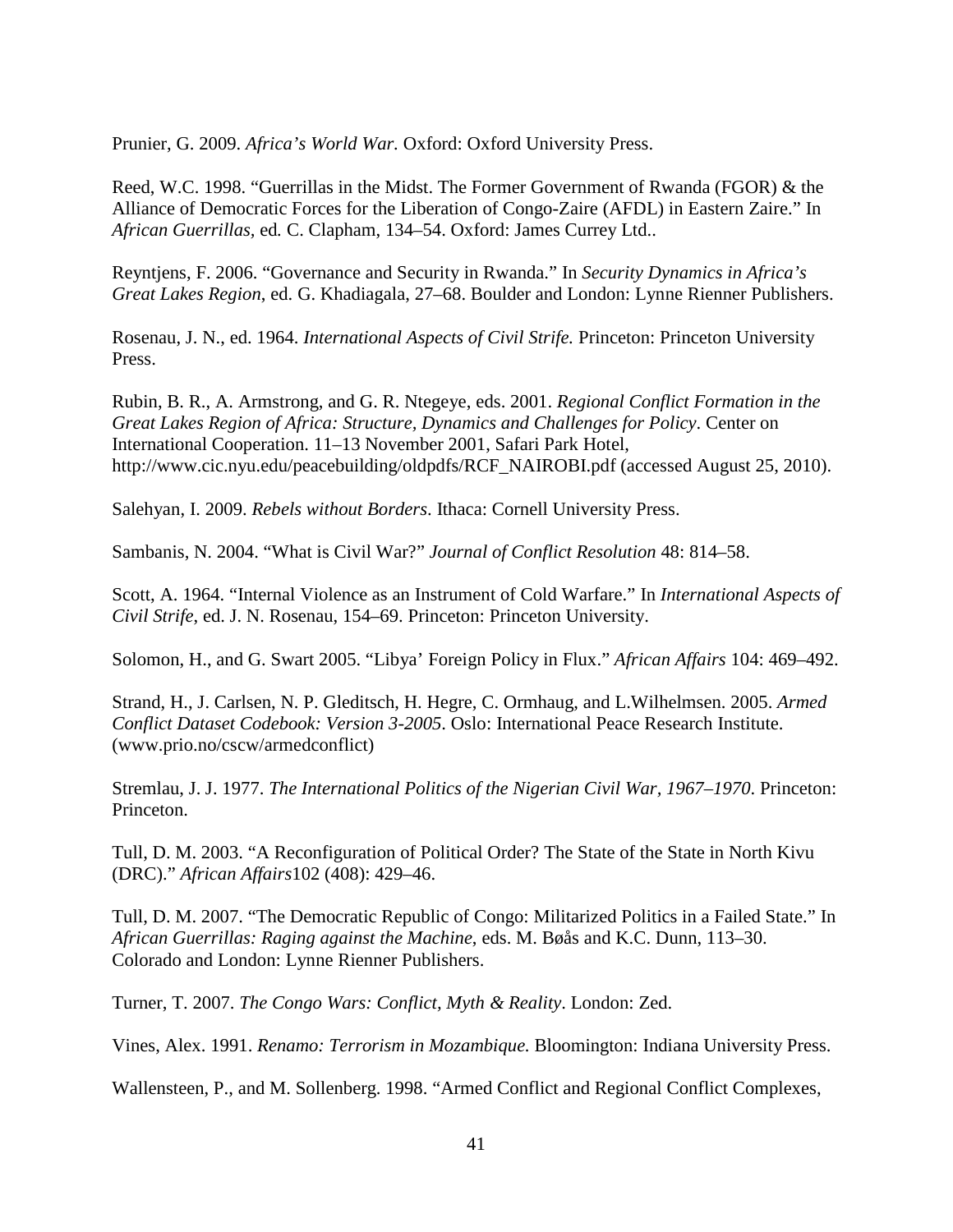1989–97." *Journal of Peace Research* 35: 621–34.

Wallensteen, P., and M. Sollenberg. 1999. "Armed Conflict, 1989–98." *Journal of Peace Research* 36: 593–606.

Weber, M. 2004. "Politics and the State." In *The Essential Weber: A Reader*, ed. S. Whimster, 131–2. New York and London: Routledge.

Williams, Paul D. 2011. *War & Conflict in Africa.* Cambridge, UK: Polity.

Wittgenstein, L. 1958. *Philosophical Investigations*. Upper Saddle River, NJ: Prentice-Hall.

Woodwell, D. 2004. "Unwelcome Neighbors: Shared Ethnicity and International Conflict during the Cold War." *International Studies Quarterly* 48: 197–223.

Zartman, I.W. 1987. *International Relations in the New Africa.* University Press of America.

Zartman, I.W. 1989. *Ripe for Resolution*. Oxford University Press.

Zartman, I.W. 1992. "Internationalization of Communal Strife: Temptations and Opportunities of Triangulation." In *The Internationalization of Communal Strife,* ed. M. I. Midlarsky, 27–42. London: Routledge.

Zartman, I.W. 2005. *Cowardly Lions: Missed Opportunities to Prevent Deadly Conflict and State Collapse*. Boulder and London: Lynne Rienner Publishers.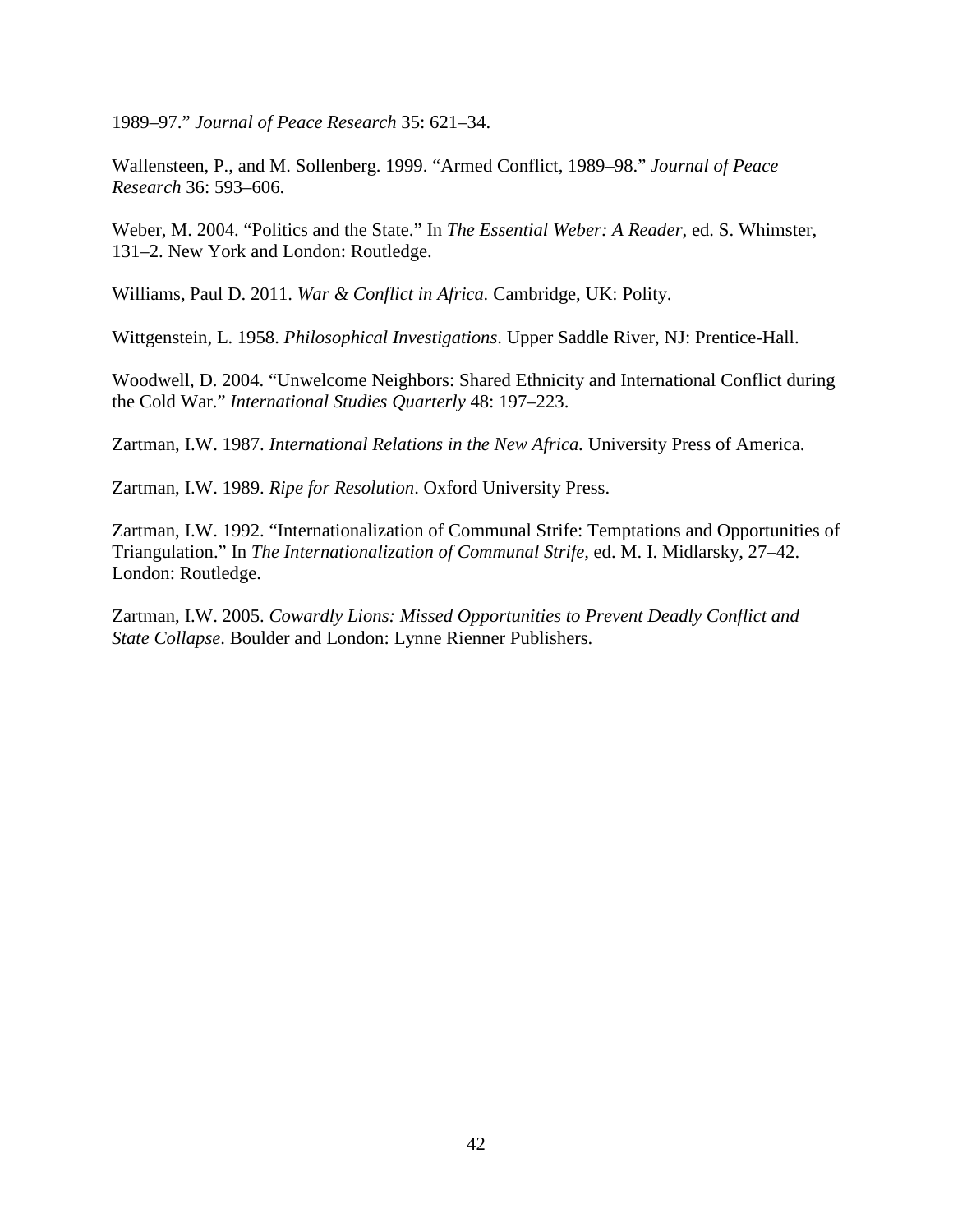|                             |    |                  |              |             |             |                           |                           |                          |                          |              |                           |                           |             |                                               |                           |                          |              |              |              |              |                                                                                                                                           |                |              |                |                           |              | Table 1. The Gleditsch et al. (2002) and Strand (2005) Data |              |             |             |             |             |                     |                |             |             |                                                                                                          |                                   |                |              |              |                                 |                           |                                                        |             |
|-----------------------------|----|------------------|--------------|-------------|-------------|---------------------------|---------------------------|--------------------------|--------------------------|--------------|---------------------------|---------------------------|-------------|-----------------------------------------------|---------------------------|--------------------------|--------------|--------------|--------------|--------------|-------------------------------------------------------------------------------------------------------------------------------------------|----------------|--------------|----------------|---------------------------|--------------|-------------------------------------------------------------|--------------|-------------|-------------|-------------|-------------|---------------------|----------------|-------------|-------------|----------------------------------------------------------------------------------------------------------|-----------------------------------|----------------|--------------|--------------|---------------------------------|---------------------------|--------------------------------------------------------|-------------|
|                             |    |                  |              |             |             |                           |                           |                          |                          |              |                           |                           |             |                                               |                           |                          |              |              |              |              |                                                                                                                                           |                |              |                |                           |              |                                                             |              |             |             |             |             |                     |                |             |             | Years of "Internal Armed Conflict" or "Internationalized Internal Armed Conflict" in Africa, 1960–2004   |                                   |                |              |              |                                 |                           |                                                        |             |
| Country                     |    | 60 61 62 63 64   |              |             |             | 65                        |                           |                          |                          |              |                           |                           |             |                                               |                           |                          |              |              |              |              |                                                                                                                                           |                |              |                |                           |              |                                                             |              |             |             |             |             |                     |                |             |             | 60 69 69 69 70 71 72 73 74 75 76 77 78 79 80 81 82 83 84 85 86 87 88 89 90 91 92 93 94 95 96 97 98 99 00 |                                   |                |              |              |                                 |                           | 01 02 03 04                                            |             |
| Algeria                     |    | $\sim$           |              |             |             |                           |                           |                          |                          |              |                           |                           |             |                                               |                           |                          |              |              |              |              |                                                                                                                                           |                |              |                |                           |              |                                                             |              |             |             |             |             |                     |                |             |             | $X$ $X$ $X$ $X$ $X$ $X$ $X$<br>$X$ $X$ $X$ $X$ $X$ $X$ $X$ $X$ $X$                                       |                                   |                |              |              | $\mathbf{X}$<br>$X$ $X$ $X$ $X$ |                           |                                                        |             |
| Angola                      |    |                  | $\sim$       | $\sim$      | $\sim$      | $\sim$                    | ÷.                        | $\overline{\phantom{a}}$ | ÷.                       | $\sim$       | $\sim$                    | $\sim$                    | ×.          | $\omega$                                      | $\sim$                    | <b>I</b>                 | $\mathbf{I}$ | $\mathbf{I}$ | $\mathbf I$  | $\mathbf I$  | $\mathbf{I}$                                                                                                                              | $\mathbf{I}$   | <b>I</b>     | $\mathbf{I}$   | $\mathbf{I}$              | $\mathbf{I}$ | <b>I</b>                                                    | $\mathbf{I}$ | $\bf{I}$    | <b>I</b>    | $\mathbf X$ | X           | $\mathbf X$         | $\mathbf X$    | $\mathbf X$ |             |                                                                                                          |                                   | $\Omega$       | $\mathbf{I}$ | $\mathbf{I}$ | $\mathbf{I}$                    |                           |                                                        |             |
|                             |    |                  | ÷.           |             |             | $\sim$                    | $\sim$                    |                          | ÷.                       |              |                           |                           |             |                                               |                           | T                        | $\mathbf I$  | $\mathbf{I}$ | $\mathbf{I}$ |              |                                                                                                                                           |                | $\mathbf{I}$ |                |                           |              |                                                             |              |             |             | $\mathbf X$ | X           | $\mathbf X$         | X              |             | $X$ $X$ $X$ |                                                                                                          | $\overline{O}$                    | $\overline{O}$ | $\mathbf{I}$ | $\mathbf I$  | <b>I</b>                        | $\overline{a}$            |                                                        | $\mathbf X$ |
| Botswana                    | ÷. | $\sim$           | $\sim$       | $\sim$      | $\sim$      | $\overline{\phantom{a}}$  |                           |                          |                          |              |                           |                           |             |                                               |                           |                          |              |              |              |              |                                                                                                                                           |                |              |                |                           |              |                                                             |              |             |             |             |             |                     |                |             |             |                                                                                                          |                                   | -1             |              |              |                                 |                           |                                                        |             |
| <b>Burkina Faso</b>         |    |                  |              |             |             |                           |                           |                          |                          |              |                           |                           |             |                                               |                           |                          |              |              |              |              |                                                                                                                                           |                |              |                |                           |              |                                                             | X            |             |             |             |             |                     |                |             |             |                                                                                                          |                                   |                |              |              |                                 |                           |                                                        |             |
| Burundi                     |    | ×.               |              |             |             |                           |                           |                          |                          |              |                           |                           |             |                                               |                           |                          |              |              |              |              |                                                                                                                                           |                |              |                |                           |              |                                                             |              |             |             |             |             |                     |                |             |             |                                                                                                          |                                   | $\mathbf X$    |              | $\mathbf X$  | $X$ $X$                         |                           |                                                        |             |
|                             |    | in 1919.         |              |             |             | $\mathbf X$               |                           |                          |                          |              |                           |                           |             |                                               |                           |                          |              |              |              |              |                                                                                                                                           |                |              |                |                           |              |                                                             |              |             |             |             | $X \mid X$  |                     |                |             | $X$ $X$ $X$ |                                                                                                          | $\mathbf{X} \parallel \mathbf{X}$ |                | $\mathbf X$  | $\bold{X}$   | X                               | $\mathbf{X}$              |                                                        | $X$ $X$     |
| Cameroon                    |    |                  |              |             |             |                           |                           |                          |                          |              |                           |                           |             |                                               |                           |                          |              |              |              |              |                                                                                                                                           |                |              |                | $\boldsymbol{\mathrm{X}}$ |              |                                                             |              |             |             |             |             |                     |                |             |             |                                                                                                          |                                   |                |              |              |                                 |                           |                                                        |             |
| Central African<br>Republic |    |                  |              |             |             |                           |                           |                          |                          |              |                           |                           |             |                                               |                           |                          |              |              |              |              |                                                                                                                                           |                |              |                |                           |              |                                                             |              |             |             |             |             |                     |                |             |             |                                                                                                          |                                   |                |              |              | $\mathbf I$                     | $\boldsymbol{\mathrm{X}}$ |                                                        |             |
| Chad                        |    |                  |              |             |             | $\mathbf I$               | $\;$ I                    | $\mathbf{I}$             | $\bf{I}$                 | $\bf{I}$     | I                         | $\mathbf I$               | $\bf{I}$    | $\begin{array}{c c c c} \hline \end{array}$ I |                           |                          |              |              |              |              | $\begin{array}{c c c c c c c c} \hline \textbf{I} & \textbf{I} & \textbf{I} & \textbf{I} & \textbf{I} & \textbf{I} \\ \hline \end{array}$ |                | $I \mid I$   | $\mathbf{I}$   | $\mathbf{I}$              | $\perp$      | $\bf{I}$                                                    | I            | <b>I</b>    |             | $\mathbf X$ |             |                     |                |             |             |                                                                                                          |                                   | $\mathbf I$    | $\mathbf{I}$ |              |                                 |                           | $\mathbf F$                                            |             |
|                             |    |                  |              |             |             | $\mathbf{I}$              | $\mathbf{I}$              | $\mathbf I$              | $\mathbf I$              | $\mathbf{I}$ | $\mathbf{I}$              | $\mathbf I$               | $\mathbf I$ | $\mathbf I$                                   | $\mathbf{I}$              | $\mathbf I$              | $\mathbf{I}$ |              | I/I          | $\mathbf{I}$ | $\mathbf I$                                                                                                                               | $\mathbf{I}$   | $\mathbf I$  | $\mathbf{I}$   | $\mathbf I$               | $\mathbf{I}$ | $\mathbf I$                                                 | $\mathbf{I}$ | $\mathbf I$ |             |             |             | $X$ $X$ $X$ $X$ $X$ |                |             |             |                                                                                                          | X <sub>0</sub>                    |                | $\circ$      | $\mathbf{x}$ | $X$ $X$                         |                           | $\rm F$                                                |             |
| Congo-                      |    |                  |              |             |             |                           |                           |                          |                          |              |                           |                           |             |                                               |                           |                          |              |              |              |              |                                                                                                                                           |                |              |                |                           |              |                                                             |              |             |             |             |             |                     |                |             |             |                                                                                                          | $\mathbf I$                       | $\mathbf I$    |              |              |                                 |                           |                                                        |             |
| Brazzaville                 |    |                  |              |             |             |                           |                           |                          |                          |              |                           |                           |             |                                               |                           |                          |              |              |              |              |                                                                                                                                           |                |              |                |                           |              |                                                             |              |             |             |             |             |                     | $X$   $X$      |             |             |                                                                                                          | $\mathbf{I}$                      | $\mathbf{I}$   | $\mathbf{I}$ |              |                                 | $\mathbf I$               |                                                        |             |
| Congo-                      |    |                  |              |             | $\mathbf X$ | $\boldsymbol{\mathrm{X}}$ |                           |                          |                          |              |                           |                           |             |                                               |                           | $\mathbf F$              |              |              |              |              |                                                                                                                                           |                |              |                |                           |              |                                                             |              |             |             |             |             |                     |                |             |             |                                                                                                          | $\mathbf{I}$                      | $\mathbf{I}$   | $\mathbf{I}$ | $\mathbf I$  |                                 |                           |                                                        |             |
| Kinshasa                    | X  | $\boldsymbol{X}$ | $\mathbf{X}$ |             | X           | $\boldsymbol{\mathrm{X}}$ |                           | X                        |                          |              |                           |                           |             |                                               |                           | $\mathbf{F}$             |              |              | $X \mid X$   |              |                                                                                                                                           |                |              |                |                           |              |                                                             |              |             |             | $\mathbf F$ |             |                     |                |             |             | $\bf{I}$                                                                                                 | $\mathbf{I}$                      | $\bf{I}$       | $\mathbf{I}$ | $\mathbf I$  | $\mathbf{I}$                    |                           |                                                        |             |
| Côte d'Ivoire               |    |                  |              |             |             |                           |                           |                          |                          |              |                           |                           |             |                                               |                           |                          |              |              |              |              |                                                                                                                                           |                |              |                |                           |              |                                                             |              |             |             |             |             |                     |                |             |             |                                                                                                          |                                   |                |              |              |                                 |                           | $\mathbf{X} \parallel \mathbf{X} \parallel \mathbf{X}$ |             |
| Djibouti                    |    |                  | $\sim$       |             |             | $\sim$                    | $\overline{\phantom{a}}$  | ÷.                       | $\overline{\phantom{a}}$ | ÷.           | $\sim$                    | ÷.                        | $\sim$      | $\sim$                                        | $\sim$                    | $\overline{\phantom{a}}$ | $\sim$       |              |              |              |                                                                                                                                           |                |              |                |                           |              |                                                             |              |             |             |             |             | $X$ $X$             | $X \mid X$     |             |             |                                                                                                          |                                   |                | $\mathbf X$  |              |                                 |                           |                                                        |             |
|                             |    |                  | $\mathbf F$  | $\mathbf F$ | $\mathbf F$ |                           | $\mathbf F$               | I                        |                          |              |                           |                           |             |                                               |                           |                          |              |              |              |              |                                                                                                                                           |                |              |                |                           |              |                                                             |              |             |             |             |             |                     |                |             |             |                                                                                                          |                                   |                |              |              |                                 |                           |                                                        |             |
| Egypt                       |    |                  | $\mathbf F$  | $\mathbf F$ | $\mathbf F$ | $\mathbf F$               | $\mathbf F$               | $\mathbf F$              | $\mathbf I$              | $\mathbf{I}$ | $\mathbf{I}$              |                           |             |                                               |                           |                          |              |              |              |              |                                                                                                                                           |                |              |                |                           |              |                                                             |              |             |             |             |             |                     | X <sub>1</sub> |             | $X$ $X$ $X$ |                                                                                                          | $X \mid X$                        |                |              |              |                                 |                           |                                                        |             |
| Eq. Guinea                  |    |                  |              |             |             |                           |                           |                          |                          |              |                           |                           |             |                                               |                           |                          |              |              |              | $\mathbf X$  |                                                                                                                                           |                |              |                |                           |              |                                                             |              |             |             |             |             |                     |                |             |             |                                                                                                          |                                   |                |              |              |                                 |                           |                                                        |             |
| Eritrea                     |    | $\sim$           | $\omega$     | $\sim$      | $\sim$      | $\sim$                    | ÷.                        | $\overline{\phantom{a}}$ | $\sim$                   | $\sim$       | $\sim$                    | $\sim$                    | ×.          | ×.                                            |                           |                          |              |              |              |              |                                                                                                                                           |                |              |                |                           |              |                                                             |              |             |             |             | $\sim$      |                     |                |             |             |                                                                                                          | $\mathbf X$                       |                | $\mathbf X$  |              |                                 |                           | $\mathbf X$                                            |             |
|                             |    |                  |              |             |             |                           |                           |                          |                          |              |                           |                           |             |                                               | $\boldsymbol{\mathrm{X}}$ | $\mathbf X$              | X            | $\mathbf{O}$ | $\mathbf{O}$ | $\mathbf X$  | $\boldsymbol{\mathrm{X}}$                                                                                                                 | $\mathbf X$    | $\mathbf X$  | X              | $\mathbf X$               | $\mathbf X$  | $\boldsymbol{\mathrm{X}}$                                   | $\mathbf X$  | X           | $\mathbf X$ | $\mathbf X$ | $\mathbf X$ |                     |                |             |             |                                                                                                          |                                   |                |              |              |                                 |                           |                                                        |             |
| Ethiopia                    | X  |                  | X            | X           | X           | $\boldsymbol{\mathrm{X}}$ | $\boldsymbol{\mathrm{X}}$ | X                        | X                        | X            | $\boldsymbol{\mathrm{X}}$ | $\boldsymbol{\mathrm{X}}$ | X           | $\mathbf X$                                   | $\boldsymbol{\mathrm{X}}$ | $\overline{O}$           | $\Omega$     | $\circ$      | $\Omega$     | $\Omega$     | $\Omega$                                                                                                                                  | $\overline{O}$ | $\Omega$     | $\overline{O}$ | X                         | $\mathbf X$  | X                                                           | X            | X           | X           | X           | $\mathbf X$ |                     |                |             |             | X                                                                                                        | $X$ $X$                           |                | X            | $\mathbf{X}$ | X                               | $\mathbf{X}$              | $X \mid X$                                             |             |
| Gabon                       |    |                  |              |             | X           |                           |                           |                          |                          |              |                           |                           |             |                                               |                           |                          |              |              |              |              |                                                                                                                                           |                |              |                |                           |              |                                                             |              |             |             |             |             |                     |                |             |             |                                                                                                          |                                   |                |              |              |                                 |                           |                                                        |             |
| Gambia                      |    |                  | ÷.           |             |             |                           |                           |                          |                          |              |                           |                           |             |                                               |                           |                          |              |              |              |              |                                                                                                                                           | $\mathbf{I}$   |              |                |                           |              |                                                             |              |             |             |             |             |                     |                |             |             |                                                                                                          |                                   |                |              |              |                                 |                           |                                                        |             |
| Ghana                       |    |                  |              |             |             |                           | $\mathbf X$               |                          |                          |              |                           |                           |             |                                               |                           |                          |              |              |              |              |                                                                                                                                           | $\mathbf X$    |              | $\mathbf X$    |                           |              |                                                             |              |             |             |             |             |                     |                |             |             |                                                                                                          |                                   |                |              |              |                                 |                           |                                                        |             |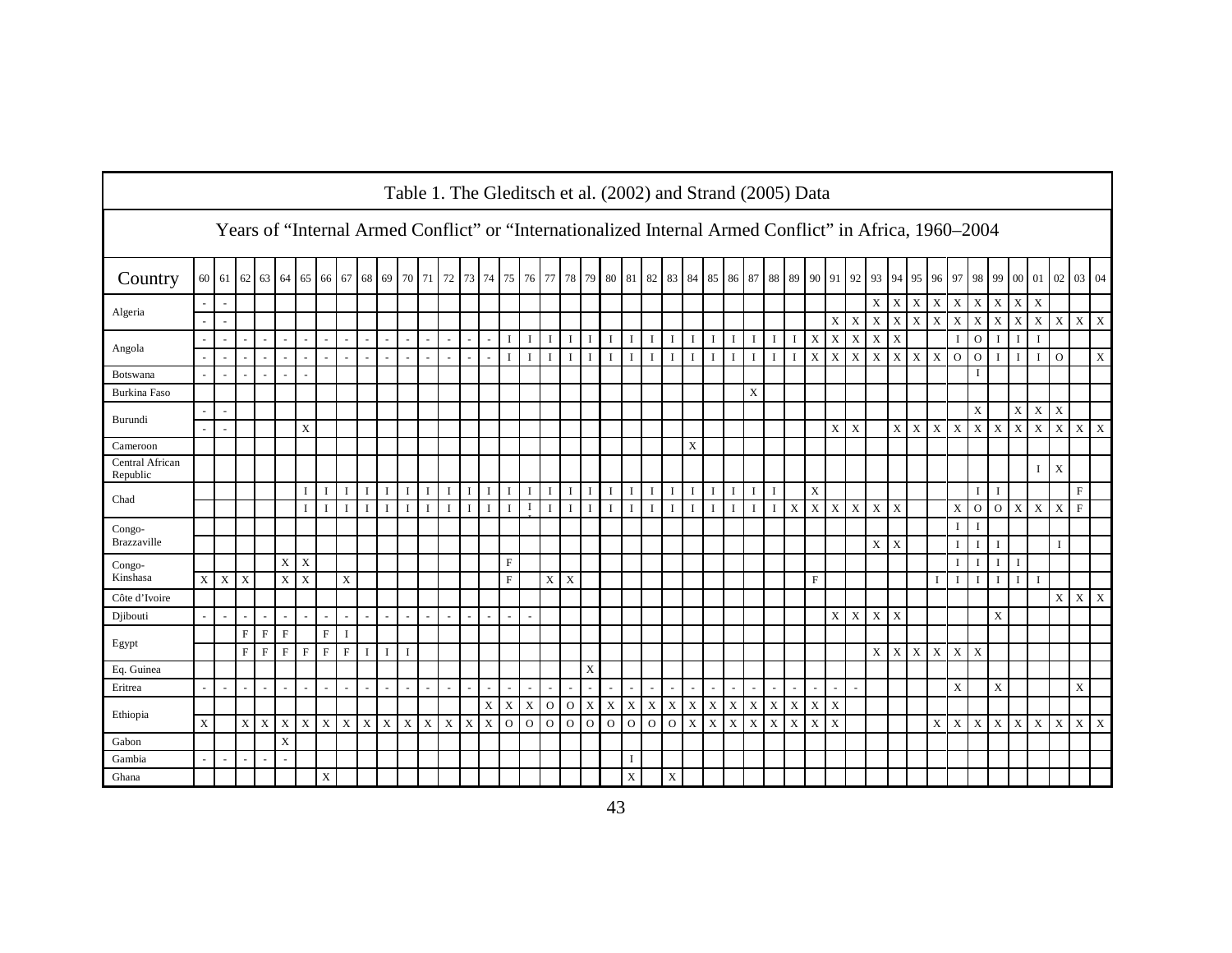|               |        |                          |              |              |                                    |                  |                                |                                |                                |              |                          |                                    |                          |              |                                    |              |             |                           |                |             |             |                            | Table 1. (continued)       |                            |                            |                    |                           |                      |               |                   |                         |                       |                           |             |             |             |              |                           |                             |             |                |              |             |                                                                                                                                                                  |                           |
|---------------|--------|--------------------------|--------------|--------------|------------------------------------|------------------|--------------------------------|--------------------------------|--------------------------------|--------------|--------------------------|------------------------------------|--------------------------|--------------|------------------------------------|--------------|-------------|---------------------------|----------------|-------------|-------------|----------------------------|----------------------------|----------------------------|----------------------------|--------------------|---------------------------|----------------------|---------------|-------------------|-------------------------|-----------------------|---------------------------|-------------|-------------|-------------|--------------|---------------------------|-----------------------------|-------------|----------------|--------------|-------------|------------------------------------------------------------------------------------------------------------------------------------------------------------------|---------------------------|
| Country       |        |                          |              |              |                                    |                  |                                |                                |                                |              |                          |                                    |                          |              |                                    |              |             |                           |                |             |             |                            |                            |                            |                            |                    |                           |                      |               |                   |                         |                       |                           |             |             |             |              |                           |                             |             |                |              |             | 60 01 02 03 04 05 06 07 08 09 00 01 02 03 04 05 06 07 08 08 03 04 05 06 07 08 08 08 09 00 1 02 03 04 05 06 07 08 09 00 01 02 03 04 05 06 07 08 09 00 01 02 03 04 |                           |
| Guinea        |        |                          |              |              |                                    |                  |                                |                                |                                |              | $\mathbf X$              |                                    |                          |              |                                    |              |             |                           |                |             |             |                            |                            |                            |                            |                    |                           |                      |               |                   |                         |                       |                           |             |             |             |              |                           | $\mathbf F$<br>$\, {\bf F}$ | $\mathbf F$ | $\mathbf X$    | $\mathbf{X}$ |             |                                                                                                                                                                  |                           |
| Guinea-Bissau | ÷.     | $\sim$<br>$\sim$         | $\sim$<br>÷. | $\sim$<br>÷. | $\sim$<br>÷.                       | $\sim$<br>$\sim$ | $\overline{\phantom{a}}$<br>ä, | $\overline{\phantom{a}}$<br>ä, | ÷,<br>ä,                       | $\sim$<br>ä, | $\sim$<br>$\sim$         | $\overline{\phantom{a}}$<br>$\sim$ | $\sim$<br>÷.             | $\sim$<br>÷. |                                    |              |             |                           |                |             |             |                            |                            |                            |                            |                    |                           |                      |               |                   |                         |                       |                           |             |             |             |              |                           | $\bf{I}$<br>$\bf{I}$        | <b>I</b>    |                |              |             |                                                                                                                                                                  |                           |
| Kenya         | $\sim$ | $\sim$                   | $\sim$       |              |                                    |                  |                                |                                |                                |              |                          |                                    |                          |              |                                    |              |             |                           |                |             |             |                            | $\mathbf X$                |                            |                            |                    |                           |                      |               |                   |                         |                       |                           |             |             |             |              |                           |                             |             |                |              |             |                                                                                                                                                                  |                           |
| Lesotho       | ÷.     | $\overline{\phantom{a}}$ | $\sim$       | $\sim$       | $\sim$                             | $\sim$           |                                |                                |                                |              |                          |                                    |                          |              |                                    |              |             |                           |                |             |             |                            |                            |                            |                            |                    |                           |                      |               |                   |                         |                       |                           |             |             |             |              |                           | $\;$ I                      |             |                |              |             |                                                                                                                                                                  |                           |
| Liberia       |        |                          |              |              |                                    |                  |                                |                                |                                |              |                          |                                    |                          |              |                                    |              |             |                           |                |             |             |                            |                            |                            |                            |                    |                           |                      |               |                   | $\mathbf X$             |                       | $\mathbf X$               |             |             |             |              |                           |                             |             |                |              |             | $\mathbf X$                                                                                                                                                      |                           |
|               |        |                          |              |              |                                    |                  |                                |                                |                                |              |                          |                                    |                          |              |                                    |              |             |                           |                |             | $\mathbf X$ |                            |                            |                            |                            |                    |                           |                      |               | $X \mid X$        |                         | $\mathbf X$           | $\mathbf X$               | $\mathbf X$ | $\mathbf X$ | $\mathbf X$ |              |                           |                             |             | $\mathbf X$    | $\mathbf X$  | $\mathbf X$ | $\mathbf X$                                                                                                                                                      |                           |
| Libya         |        |                          |              |              |                                    | $\mathbf F$      | $\mathbf F$                    | $\mathbf F$                    | $\mathbf{F}$                   | $\mathbf F$  | $\mathbf F$              | $\, {\bf F}$                       | $\, {\bf F}$             | $\mathbf F$  | $\mathbf F$                        | $\mathbf{F}$ | $\mathbf F$ | $\mathbf{F}$              | $\rm F$        | $\,$ F      | $\mathbf F$ | $\mathbf F$                | $\mathbf F$                | $\mathbf F$                | $\rm F$                    | $\mathbf F$        | $\mathbf F$               | $\mathbf I$          | $\mathbf F$   |                   |                         |                       |                           |             |             |             |              |                           |                             |             |                |              |             |                                                                                                                                                                  |                           |
|               |        |                          |              |              |                                    | $\mathbf F$      | $\mathbf F$                    | $\mathbf F$                    | $\mathbf F$                    | $\mathbf F$  | $\mathbf F$              | $\mathbf F$                        | $\mathbf F$              | $\mathbf F$  | $\mathbf F$                        | $\mathbf F$  | $\mathbf F$ | $\mathbf F$               | $\mathbf F$    | $\mathbf F$ | $\mathbf F$ | $\mathbf F$                | $\mathbf F$                | $\mathbf F$                | $\mathbf F$                | $\mathbf F$        | $\mathbf F$               | $\mathbf I$          | $\mathbf F$   |                   |                         |                       |                           |             |             |             |              |                           |                             |             |                | $\mathbf{F}$ | $\mathbf F$ |                                                                                                                                                                  |                           |
| Mali          |        |                          |              |              |                                    |                  |                                |                                |                                |              |                          |                                    |                          |              |                                    |              |             |                           |                |             |             |                            |                            |                            |                            |                    |                           |                      |               |                   | $\mathbf X$             |                       |                           |             | $\mathbf X$ |             |              |                           |                             |             |                |              |             |                                                                                                                                                                  |                           |
| Mauritania    |        |                          |              |              |                                    |                  |                                |                                |                                |              |                          |                                    |                          |              |                                    | $\rm F$      | $\;$ F      | $\mathbf F$               | $\,$ $\,$ $\,$ | $\,$ F      |             |                            |                            |                            |                            |                    |                           |                      |               |                   |                         |                       |                           |             |             |             |              |                           |                             |             |                |              |             |                                                                                                                                                                  |                           |
|               |        |                          |              |              |                                    |                  |                                |                                |                                |              |                          |                                    |                          |              |                                    | $\mathbf{F}$ | $\mathbf F$ | $\boldsymbol{\mathrm{F}}$ | $\mathbf{F}$   | $\mathbf F$ |             |                            |                            |                            |                            |                    |                           |                      |               |                   |                         |                       |                           |             |             |             |              |                           |                             |             |                |              |             |                                                                                                                                                                  |                           |
| Morocco       |        |                          |              |              |                                    |                  |                                |                                |                                |              |                          |                                    |                          |              |                                    | <b>I</b>     | $\mathbf I$ | л                         | <b>I</b>       | <b>I</b>    | $\mathbf X$ |                            |                            |                            |                            |                    |                           |                      |               |                   |                         |                       |                           |             |             |             |              |                           |                             |             |                |              |             |                                                                                                                                                                  |                           |
|               |        |                          |              |              |                                    |                  |                                |                                |                                |              |                          | $\mathbf X$                        |                          |              |                                    | $\mathbf I$  | $\mathbf I$ | $\mathbf I$               | $\mathbf I$    | $\rm I$     | $\mathbf X$ | $\mathbf X$                | $\mathbf X$                | $\mathbf X$                | $\mathbf X$                | $\mathbf X$        | $\boldsymbol{\mathrm{X}}$ | X                    | $\mathbf{X}$  | $\mathbf X$       |                         |                       |                           |             |             |             |              |                           |                             |             |                |              |             |                                                                                                                                                                  |                           |
| Mozambique    | $\sim$ | $\sim$<br>$\sim$         | ÷.           | ÷.           | ÷.                                 | ×.               | ×.                             | ÷,<br>ä,                       | ÷,                             | ÷,<br>ä,     | ÷,                       | $\sim$                             | ÷.                       | ÷.<br>÷.     | $\sim$                             |              |             | $\mathbf X$               | $\mathbf X$    | $\mathbf X$ | $\mathbf X$ | $\mathbf X$<br>$\mathbf X$ | $\mathbf X$<br>$\mathbf X$ | $\mathbf X$<br>$\mathbf X$ | $\mathbf X$<br>$\mathbf X$ | I                  | I                         | <b>I</b><br>$\bf{I}$ | I<br>$\bf{I}$ | $\mathbf I$<br>Ι. | $\mathbf I$<br><b>I</b> | $X \mid X$<br>$X$ $X$ |                           |             |             |             |              |                           |                             |             |                |              |             |                                                                                                                                                                  |                           |
|               | $\sim$ | $\sim$                   | $\sim$       |              | $\overline{\phantom{a}}$<br>$\sim$ | $\sim$<br>$\sim$ | $\sim$<br>$\sim$               | $\sim$                         | $\overline{\phantom{a}}$<br>ä, | $\sim$       | $\blacksquare$<br>$\sim$ | $\blacksquare$<br>$\sim$           | $\blacksquare$<br>$\sim$ | $\sim$       | $\overline{\phantom{a}}$<br>$\sim$ |              |             | $\sim$                    | $\sim$         | ٠           | $\sim$      | ä,                         | ä,                         | $\sim$                     | $\sim$                     | $\bf{I}$<br>$\sim$ | $\mathbf I$<br>$\sim$     | $\sim$               |               |                   |                         |                       |                           |             |             |             |              |                           | $\boldsymbol{\mathrm{F}}$   | $\mathbf F$ | $\mathbf F$    | $\mathbf F$  |             |                                                                                                                                                                  |                           |
| Namibia       | $\sim$ | $\sim$                   | $\sim$       | ÷.           | ÷.                                 | $\sim$           | $\sim$                         | ä,                             | ÷,                             | ÷.           | $\overline{\phantom{a}}$ | $\sim$                             | $\sim$                   | $\sim$       | $\sim$                             |              |             | $\sim$                    | $\sim$         | $\sim$      | ä,          | ä,                         | ÷,                         | ä,                         | $\sim$                     | $\sim$             | $\sim$                    |                      | $\sim$        |                   |                         |                       |                           |             |             |             |              |                           | $\mathbf F$                 | $\mathbf F$ | $\mathbf F$    | $\, {\bf F}$ | $\mathbf F$ |                                                                                                                                                                  |                           |
| $\,$ Niger    |        |                          |              |              |                                    |                  |                                |                                |                                |              |                          |                                    |                          |              |                                    |              |             |                           |                |             |             |                            |                            |                            |                            |                    |                           |                      |               |                   |                         |                       | $\boldsymbol{\mathrm{X}}$ |             | X           |             | X            | $\boldsymbol{\mathrm{X}}$ |                             |             |                |              |             |                                                                                                                                                                  |                           |
|               |        |                          |              |              |                                    |                  |                                | $\mathbf X$                    | $\mathbf X$                    | $\mathbf X$  | $\mathbf X$              |                                    |                          |              |                                    |              |             |                           |                |             |             |                            |                            |                            |                            |                    |                           |                      |               |                   |                         |                       |                           |             |             |             |              |                           |                             |             |                |              |             |                                                                                                                                                                  |                           |
| Nigeria       |        |                          |              |              |                                    |                  |                                | $X$ $X$                        | $\mathbf X$                    | $\mathbf X$  | $\mathbf X$              |                                    |                          |              |                                    |              |             |                           |                |             |             |                            |                            |                            |                            |                    |                           |                      |               |                   |                         |                       |                           |             |             |             |              |                           |                             |             |                |              |             |                                                                                                                                                                  | $\boldsymbol{\mathrm{X}}$ |
|               |        |                          |              |              |                                    |                  |                                |                                |                                |              |                          |                                    |                          |              |                                    |              |             |                           |                |             |             |                            |                            |                            |                            |                    |                           |                      |               |                   |                         | $\mathbf X$           | $\boldsymbol{\mathrm{X}}$ |             |             |             |              | $\mathbf I$               | $\mathbf 0$                 | $\mathbf I$ | <b>I</b>       | $\mathbf X$  |             |                                                                                                                                                                  |                           |
| Rwanda        |        | ÷.                       |              |              |                                    |                  |                                |                                |                                |              |                          |                                    |                          |              |                                    |              |             |                           |                |             |             |                            |                            |                            |                            |                    |                           |                      |               |                   | $\bf{I}$                | $\mathbf X$           | $\mathbf X$               | $\mathbf X$ | $\mathbf X$ |             | $\mathbf{F}$ | $\mathbf{o}$              | $\mathbf{O}$                | $\mathbf O$ | $\overline{O}$ | $\mathbf 0$  | $\mathbf X$ |                                                                                                                                                                  |                           |
|               |        |                          |              |              |                                    |                  |                                |                                |                                |              |                          |                                    |                          |              |                                    |              |             |                           |                |             |             |                            |                            |                            |                            |                    |                           |                      |               |                   |                         |                       |                           |             |             |             |              |                           | $\bf{I}$                    |             |                |              |             |                                                                                                                                                                  |                           |
| Senegal       |        |                          |              |              |                                    |                  |                                |                                |                                |              |                          |                                    |                          |              |                                    |              |             |                           |                |             |             | $\boldsymbol{\mathrm{F}}$  |                            |                            |                            |                    |                           |                      |               |                   | $\mathbf X$             |                       | $\mathbf X$               | $\mathbf X$ |             | $\mathbf X$ |              | $\mathbf X$               | $\mathbf O$                 | $\mathbf O$ | $\mathbf X$    | $\mathbf X$  |             | $\mathbf X$                                                                                                                                                      |                           |
| Sierra Leone  |        |                          |              |              |                                    |                  |                                |                                |                                |              |                          |                                    |                          |              |                                    |              |             |                           |                |             |             |                            |                            |                            |                            |                    |                           |                      |               |                   |                         |                       |                           |             |             |             |              |                           | $\mathbf X$                 | $\mathbf X$ |                |              |             |                                                                                                                                                                  |                           |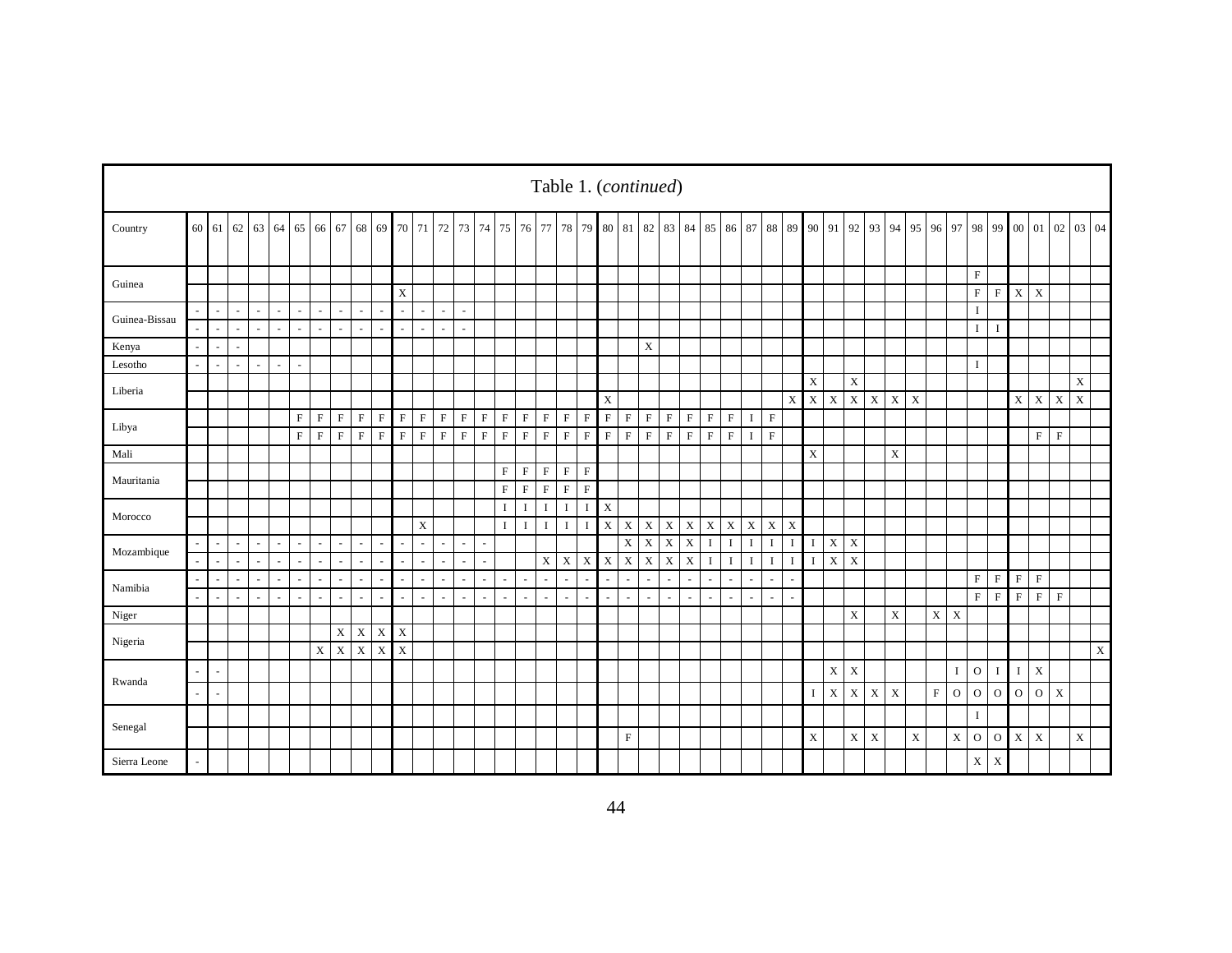|              |                                                                                                                                                                                                                                                                                                                                                                                                                                                                                                                                                                                                                                                                                                                                                                                                                                                                                                                                                                                                                                                                                                                                                                                                                                                                                                                                                                                                                                                                                                                                                                                                                                                                                                                                                                                                                                                                                                                                                                                                                                                                                                                                                                                                                                                                                                                                                                                                                                                                                                                                                                                                                                                                                                                                                                                                                                   |           |  |  |  |  |  |  |              |             |             |                      |             |              |   |              |              |          |                |  | X | X | $\boldsymbol{\mathrm{X}}$ | X | X | X | $X \mid X$   | $\boldsymbol{\mathrm{X}}$ |                                                                                                                                                                            |  |  |
|--------------|-----------------------------------------------------------------------------------------------------------------------------------------------------------------------------------------------------------------------------------------------------------------------------------------------------------------------------------------------------------------------------------------------------------------------------------------------------------------------------------------------------------------------------------------------------------------------------------------------------------------------------------------------------------------------------------------------------------------------------------------------------------------------------------------------------------------------------------------------------------------------------------------------------------------------------------------------------------------------------------------------------------------------------------------------------------------------------------------------------------------------------------------------------------------------------------------------------------------------------------------------------------------------------------------------------------------------------------------------------------------------------------------------------------------------------------------------------------------------------------------------------------------------------------------------------------------------------------------------------------------------------------------------------------------------------------------------------------------------------------------------------------------------------------------------------------------------------------------------------------------------------------------------------------------------------------------------------------------------------------------------------------------------------------------------------------------------------------------------------------------------------------------------------------------------------------------------------------------------------------------------------------------------------------------------------------------------------------------------------------------------------------------------------------------------------------------------------------------------------------------------------------------------------------------------------------------------------------------------------------------------------------------------------------------------------------------------------------------------------------------------------------------------------------------------------------------------------------|-----------|--|--|--|--|--|--|--------------|-------------|-------------|----------------------|-------------|--------------|---|--------------|--------------|----------|----------------|--|---|---|---------------------------|---|---|---|--------------|---------------------------|----------------------------------------------------------------------------------------------------------------------------------------------------------------------------|--|--|
|              |                                                                                                                                                                                                                                                                                                                                                                                                                                                                                                                                                                                                                                                                                                                                                                                                                                                                                                                                                                                                                                                                                                                                                                                                                                                                                                                                                                                                                                                                                                                                                                                                                                                                                                                                                                                                                                                                                                                                                                                                                                                                                                                                                                                                                                                                                                                                                                                                                                                                                                                                                                                                                                                                                                                                                                                                                                   |           |  |  |  |  |  |  |              |             |             | Table 1. (continued) |             |              |   |              |              |          |                |  |   |   |                           |   |   |   |              |                           |                                                                                                                                                                            |  |  |
| Country      |                                                                                                                                                                                                                                                                                                                                                                                                                                                                                                                                                                                                                                                                                                                                                                                                                                                                                                                                                                                                                                                                                                                                                                                                                                                                                                                                                                                                                                                                                                                                                                                                                                                                                                                                                                                                                                                                                                                                                                                                                                                                                                                                                                                                                                                                                                                                                                                                                                                                                                                                                                                                                                                                                                                                                                                                                                   | $60 \ 61$ |  |  |  |  |  |  |              |             |             |                      |             |              |   |              |              |          |                |  |   |   |                           |   |   |   |              |                           | 62  63  64  65  66  67  68  69  70  71  72  73  74  75  76  77  78  79  80  81  82  83  84  85  86  87  88  89  90  91  92  93  94  95  96  97  98  99  00  01  02  03  04 |  |  |
| Somalia      |                                                                                                                                                                                                                                                                                                                                                                                                                                                                                                                                                                                                                                                                                                                                                                                                                                                                                                                                                                                                                                                                                                                                                                                                                                                                                                                                                                                                                                                                                                                                                                                                                                                                                                                                                                                                                                                                                                                                                                                                                                                                                                                                                                                                                                                                                                                                                                                                                                                                                                                                                                                                                                                                                                                                                                                                                                   |           |  |  |  |  |  |  |              |             |             |                      |             |              |   |              |              |          |                |  |   |   |                           |   |   |   |              |                           |                                                                                                                                                                            |  |  |
|              |                                                                                                                                                                                                                                                                                                                                                                                                                                                                                                                                                                                                                                                                                                                                                                                                                                                                                                                                                                                                                                                                                                                                                                                                                                                                                                                                                                                                                                                                                                                                                                                                                                                                                                                                                                                                                                                                                                                                                                                                                                                                                                                                                                                                                                                                                                                                                                                                                                                                                                                                                                                                                                                                                                                                                                                                                                   |           |  |  |  |  |  |  |              |             | $\mathbf X$ |                      |             |              |   | $\mathbf{x}$ |              |          |                |  |   |   |                           |   |   |   |              |                           |                                                                                                                                                                            |  |  |
| South Africa |                                                                                                                                                                                                                                                                                                                                                                                                                                                                                                                                                                                                                                                                                                                                                                                                                                                                                                                                                                                                                                                                                                                                                                                                                                                                                                                                                                                                                                                                                                                                                                                                                                                                                                                                                                                                                                                                                                                                                                                                                                                                                                                                                                                                                                                                                                                                                                                                                                                                                                                                                                                                                                                                                                                                                                                                                                   |           |  |  |  |  |  |  | $\mathbf{I}$ | $\mathbf I$ |             | $\mathbf X$          | $\mathbf x$ | $\mathbf{X}$ | X |              | $\mathbf{x}$ | $\Omega$ | $\Omega$       |  |   |   |                           |   |   |   |              |                           |                                                                                                                                                                            |  |  |
|              |                                                                                                                                                                                                                                                                                                                                                                                                                                                                                                                                                                                                                                                                                                                                                                                                                                                                                                                                                                                                                                                                                                                                                                                                                                                                                                                                                                                                                                                                                                                                                                                                                                                                                                                                                                                                                                                                                                                                                                                                                                                                                                                                                                                                                                                                                                                                                                                                                                                                                                                                                                                                                                                                                                                                                                                                                                   |           |  |  |  |  |  |  |              |             |             |                      |             |              |   |              |              |          | $\overline{O}$ |  |   |   |                           |   |   |   | $\mathbf{F}$ |                           |                                                                                                                                                                            |  |  |
| Sudan        |                                                                                                                                                                                                                                                                                                                                                                                                                                                                                                                                                                                                                                                                                                                                                                                                                                                                                                                                                                                                                                                                                                                                                                                                                                                                                                                                                                                                                                                                                                                                                                                                                                                                                                                                                                                                                                                                                                                                                                                                                                                                                                                                                                                                                                                                                                                                                                                                                                                                                                                                                                                                                                                                                                                                                                                                                                   |           |  |  |  |  |  |  |              |             |             |                      |             |              |   |              |              |          |                |  |   |   |                           |   |   |   |              |                           |                                                                                                                                                                            |  |  |
|              |                                                                                                                                                                                                                                                                                                                                                                                                                                                                                                                                                                                                                                                                                                                                                                                                                                                                                                                                                                                                                                                                                                                                                                                                                                                                                                                                                                                                                                                                                                                                                                                                                                                                                                                                                                                                                                                                                                                                                                                                                                                                                                                                                                                                                                                                                                                                                                                                                                                                                                                                                                                                                                                                                                                                                                                                                                   |           |  |  |  |  |  |  |              |             |             |                      |             |              |   |              |              |          |                |  |   |   |                           |   |   |   |              |                           |                                                                                                                                                                            |  |  |
| Tanzania     |                                                                                                                                                                                                                                                                                                                                                                                                                                                                                                                                                                                                                                                                                                                                                                                                                                                                                                                                                                                                                                                                                                                                                                                                                                                                                                                                                                                                                                                                                                                                                                                                                                                                                                                                                                                                                                                                                                                                                                                                                                                                                                                                                                                                                                                                                                                                                                                                                                                                                                                                                                                                                                                                                                                                                                                                                                   |           |  |  |  |  |  |  |              |             |             |                      |             |              |   |              |              |          |                |  |   |   |                           |   |   |   |              |                           |                                                                                                                                                                            |  |  |
|              |                                                                                                                                                                                                                                                                                                                                                                                                                                                                                                                                                                                                                                                                                                                                                                                                                                                                                                                                                                                                                                                                                                                                                                                                                                                                                                                                                                                                                                                                                                                                                                                                                                                                                                                                                                                                                                                                                                                                                                                                                                                                                                                                                                                                                                                                                                                                                                                                                                                                                                                                                                                                                                                                                                                                                                                                                                   |           |  |  |  |  |  |  |              |             |             |                      |             |              |   |              |              |          |                |  |   |   |                           |   |   |   |              |                           |                                                                                                                                                                            |  |  |
| Togo         |                                                                                                                                                                                                                                                                                                                                                                                                                                                                                                                                                                                                                                                                                                                                                                                                                                                                                                                                                                                                                                                                                                                                                                                                                                                                                                                                                                                                                                                                                                                                                                                                                                                                                                                                                                                                                                                                                                                                                                                                                                                                                                                                                                                                                                                                                                                                                                                                                                                                                                                                                                                                                                                                                                                                                                                                                                   |           |  |  |  |  |  |  |              |             |             |                      |             |              |   |              |              |          |                |  |   |   |                           |   |   |   |              |                           |                                                                                                                                                                            |  |  |
| Tunisia      |                                                                                                                                                                                                                                                                                                                                                                                                                                                                                                                                                                                                                                                                                                                                                                                                                                                                                                                                                                                                                                                                                                                                                                                                                                                                                                                                                                                                                                                                                                                                                                                                                                                                                                                                                                                                                                                                                                                                                                                                                                                                                                                                                                                                                                                                                                                                                                                                                                                                                                                                                                                                                                                                                                                                                                                                                                   |           |  |  |  |  |  |  |              |             |             |                      |             |              |   |              |              |          |                |  |   |   |                           |   |   |   |              |                           |                                                                                                                                                                            |  |  |
| Uganda       | $X$ $X$ $X$ $X$<br>$\mathbf{X}$<br>$\mathbf X$<br>$X$ $X$ $X$ $X$ $X$ $X$ $X$<br>$X$ $\vert$ $X$<br>$X \mid X$<br>$\mathbf{X}$<br>X<br>X<br>$X$ $X$ $X$ $X$ $X$ $X$ $X$ $X$ $X$ $O$ $O$ $X$ $X$<br>$X \mid X$<br>$\mathbf X$<br>$X$ $X$<br>$\mathbf X$<br>$\mathbf{X}$<br>$\overline{O}$<br>$X$ $X$ $X$ $X$ $X$ $X$ $X$ $X$<br>X X X X<br>$X$ $X$ $X$ $X$ $X$ $X$ $X$<br>$\mathbf{X}$<br>$\mathbf{X}$<br>$\mathbf{x}$<br>$\mathbf{X}$<br>$\mathbf{X}$<br>X<br>$\mathbf{X}$<br>$I \mid X$<br>$X$ $X$ $X$ $X$ $X$ $X$ $X$<br>$\mathbf{x}$<br>$\mathbf{x}$<br>$\mathbf X$<br>$\mathbf{x}$<br>$\mathbf{x}$<br>$\mathbf{X}$<br>$\mathbf{x}$<br>$\mathbf{x}$<br>$\mathbf{x}$<br>O X<br>F<br>F<br>$\mathbf F$<br>$\mathbf X$<br>X<br>$\mathbf X$<br>$X$ $X$ $X$ $X$ $X$ $X$<br>$I$ $I$ $I$ $I$<br>$\mathbf X$<br>$\mathbf X$<br>$\mathbf{X}$<br>X<br>$\mathbf{X}$<br>$X$ $X$<br>$0$ 0 0 0 $x$ $x$ $x$<br>$\ensuremath{\mathbf{X}}$<br>$\mathbf X$<br>$\mathbf{I}$<br>$X$ $X$ $X$<br>$\mathbf{X}$<br>$\mathbf X$<br>$\mathbf X$<br>$\mathbf{I}$<br>$\mathbf{I}$<br>$\mathbf{X}$<br>$\boldsymbol{\mathrm{X}}$<br>$\mathbf X$<br>$\boldsymbol{\mathrm{X}}$<br>$\mathbf X$<br>$\mathbf X$<br>$\mathbf X$<br>$\mathbf X$<br>$\mathbf{X}$<br>F<br>$\overline{F}$<br>F<br>$\mathbf{F}$<br>F<br>$\mathbf F$<br>F<br>F<br>F<br>$X \mid X$<br>$\mathbf x$<br>$\mathbf{x}$<br>$X \mid X$<br>F<br>F<br>F<br>$\mathbf{x}$<br>$\mathbf{X}$<br>F<br>F<br>F<br>F<br>$\mathbf F$<br>F<br>F<br>The top row for each country is the "1,000 deaths" definition (intensity 3), and the bottom row is the all-intensities definition (intensities $1-3$ ) (see text).<br>A year in which only an "internal armed conflict" occurred is denoted by X, a year in which only an "internationalized internal armed conflict" occurred in the<br>country under consideration ("location" > 0) is denoted by I, and a year in which both occurred is denoted by O. A year of "internationalized internal armed<br>conflict" in which the country participated as an intervener but violence did not occur within its territories ("location" = 0) is denoted by $F$ .<br>Taken together, years with an X, I, or O are instances of civil war in the MGB studies, and an empty cell is a year of peace (see text).<br>An entry of a "-" is a year before PRIO/Uppsala began to report, usually a year preceding independence.<br>If the table shows only one row for a country, it is equivalent to the bottom row for countries with two rows and means that no years were designated as<br>intensity 3 in the PRIO/Uppsala data.<br>African countries for which the data set reports no year of "internal armed conflict" or "internationalized internal armed conflict" of intensity 1, 2, or 3<br>between 1960 and 2004 are Benin, Malawi, Swaziland, and Zambia. |           |  |  |  |  |  |  |              |             |             |                      |             |              |   |              |              |          |                |  |   |   |                           |   |   |   |              |                           |                                                                                                                                                                            |  |  |
|              |                                                                                                                                                                                                                                                                                                                                                                                                                                                                                                                                                                                                                                                                                                                                                                                                                                                                                                                                                                                                                                                                                                                                                                                                                                                                                                                                                                                                                                                                                                                                                                                                                                                                                                                                                                                                                                                                                                                                                                                                                                                                                                                                                                                                                                                                                                                                                                                                                                                                                                                                                                                                                                                                                                                                                                                                                                   |           |  |  |  |  |  |  |              |             |             |                      |             |              |   |              |              |          |                |  |   |   |                           |   |   |   |              |                           |                                                                                                                                                                            |  |  |
| Zimbabwe     |                                                                                                                                                                                                                                                                                                                                                                                                                                                                                                                                                                                                                                                                                                                                                                                                                                                                                                                                                                                                                                                                                                                                                                                                                                                                                                                                                                                                                                                                                                                                                                                                                                                                                                                                                                                                                                                                                                                                                                                                                                                                                                                                                                                                                                                                                                                                                                                                                                                                                                                                                                                                                                                                                                                                                                                                                                   |           |  |  |  |  |  |  |              |             |             |                      |             |              |   |              |              |          |                |  |   |   |                           |   |   |   |              |                           |                                                                                                                                                                            |  |  |
|              |                                                                                                                                                                                                                                                                                                                                                                                                                                                                                                                                                                                                                                                                                                                                                                                                                                                                                                                                                                                                                                                                                                                                                                                                                                                                                                                                                                                                                                                                                                                                                                                                                                                                                                                                                                                                                                                                                                                                                                                                                                                                                                                                                                                                                                                                                                                                                                                                                                                                                                                                                                                                                                                                                                                                                                                                                                   |           |  |  |  |  |  |  |              |             |             |                      |             |              |   |              |              |          |                |  |   |   |                           |   |   |   |              |                           |                                                                                                                                                                            |  |  |
|              |                                                                                                                                                                                                                                                                                                                                                                                                                                                                                                                                                                                                                                                                                                                                                                                                                                                                                                                                                                                                                                                                                                                                                                                                                                                                                                                                                                                                                                                                                                                                                                                                                                                                                                                                                                                                                                                                                                                                                                                                                                                                                                                                                                                                                                                                                                                                                                                                                                                                                                                                                                                                                                                                                                                                                                                                                                   |           |  |  |  |  |  |  |              |             |             |                      |             |              |   |              |              |          |                |  |   |   |                           |   |   |   |              |                           |                                                                                                                                                                            |  |  |
|              |                                                                                                                                                                                                                                                                                                                                                                                                                                                                                                                                                                                                                                                                                                                                                                                                                                                                                                                                                                                                                                                                                                                                                                                                                                                                                                                                                                                                                                                                                                                                                                                                                                                                                                                                                                                                                                                                                                                                                                                                                                                                                                                                                                                                                                                                                                                                                                                                                                                                                                                                                                                                                                                                                                                                                                                                                                   |           |  |  |  |  |  |  |              |             |             |                      |             |              |   |              |              |          |                |  |   |   |                           |   |   |   |              |                           |                                                                                                                                                                            |  |  |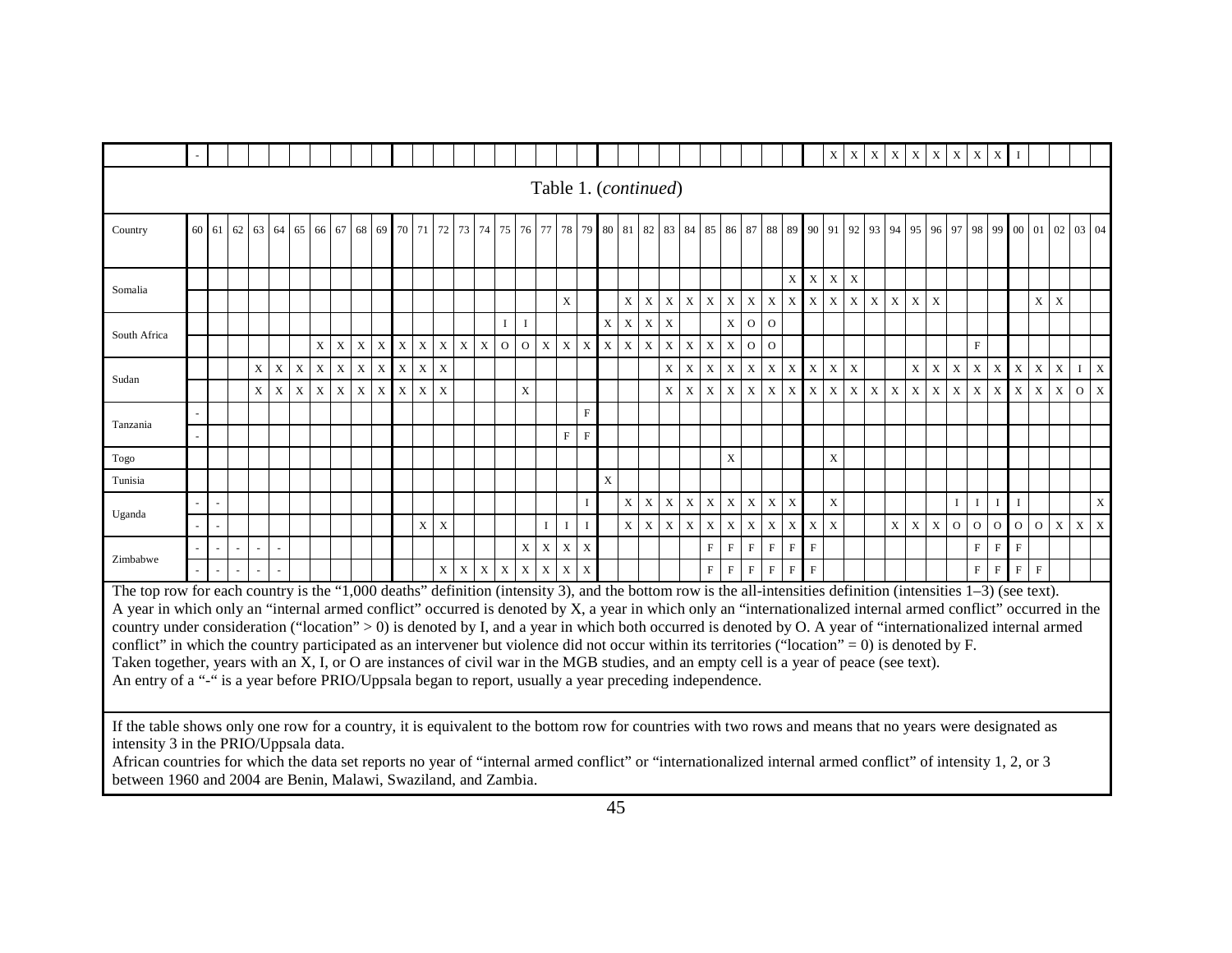All data come from the PRIO/Uppsala Version 3 from the STATA data set Monadic\_Table.dta, downloaded January 17, 2006.

|             |                           |              |              |                   |              |              |                                   |                 |                |              |              | Table 2. Classification of Civil Wars: Some Alternatives in the Literature           |              |              |              |              |                |              |                |                                                        |                     |                |                |              |                      |                |             |              |                                   |                |             |             |                |                |                |              |              |                              |                         |                |                 |                 |                 |              |                          |  |
|-------------|---------------------------|--------------|--------------|-------------------|--------------|--------------|-----------------------------------|-----------------|----------------|--------------|--------------|--------------------------------------------------------------------------------------|--------------|--------------|--------------|--------------|----------------|--------------|----------------|--------------------------------------------------------|---------------------|----------------|----------------|--------------|----------------------|----------------|-------------|--------------|-----------------------------------|----------------|-------------|-------------|----------------|----------------|----------------|--------------|--------------|------------------------------|-------------------------|----------------|-----------------|-----------------|-----------------|--------------|--------------------------|--|
|             |                           |              |              |                   |              |              |                                   |                 |                |              |              |                                                                                      |              |              |              |              |                |              |                |                                                        |                     |                |                |              |                      |                |             |              |                                   |                |             |             |                |                |                |              |              |                              |                         |                |                 |                 |                 |              |                          |  |
|             |                           |              |              |                   |              |              |                                   |                 |                |              |              |                                                                                      |              |              |              |              |                |              |                |                                                        |                     |                |                |              |                      |                |             |              |                                   |                |             |             |                |                |                |              |              |                              |                         |                |                 |                 |                 |              |                          |  |
| Country     |                           |              |              |                   |              |              |                                   |                 |                |              |              | $60 \mid 61 \mid 62 \mid 63 \mid 64 \mid 65 \mid 66 \mid 67 \mid 68 \mid 69 \mid 70$ | 171          | 72           | 73 74        |              |                |              |                |                                                        | 75 76 77 78 79 80   |                |                |              | 81 82 83 84 85 86 87 |                |             |              |                                   | 88 89          |             |             |                |                |                |              |              | $90$ 91 92 93 94 95 96 97 98 |                         |                |                 |                 | 99 00 01 02     |              | 03 04                    |  |
|             | $\boldsymbol{A}$          |              |              |                   |              |              | $\mathbf{I}$                      | $\vert$ $\vert$ | $\mathbf{I}$   | $\bf{I}$     | $\bf I$      | I                                                                                    | $\bf{I}$     | $\bf{I}$     | $\;$ I       | $\bf{I}$     | $\mathbf{I}$   | $\mathbf{I}$ |                |                                                        | $I$ $I$ $I$ $I$ $I$ |                |                |              | $I \mid I$           |                | $I$ $I$     | $I \mid I$   |                                   | $\mathbf I$    |             | $\mathbf X$ |                |                |                |              |              |                              |                         | $\mathbf{I}$   | $\bf{I}$        |                 |                 |              | $\mathbf F$              |  |
|             | $\, {\bf B}$              |              |              |                   |              |              | $\mathbf{I}$                      | $\bf{I}$        |                |              |              |                                                                                      |              |              |              | <b>I</b>     | $\bf{I}$       | $\bf{I}$     | $\mathbf{I}$   | $\bf{I}$                                               | $\bf{I}$            | $\bf{I}$       | $\bf{I}$       | $\bf{I}$     | $\mathbf I$          | $\bf I$        | $\mathbf I$ | <b>I</b>     | $\mathbf I$                       | $\bf{I}$       | $\mathbf X$ | $\mathbf X$ | $\bold{X}$     | $\mathbf X$    | $\mathbf X$    | $\mathbf X$  |              |                              | $\mathbf X$             | $\overline{O}$ | $\overline{O}$  | $\mathbf X$     | $\mathbf X$     | $\mathbf X$  | $\mathbf F$              |  |
| Chad        | ${\bf C}$                 |              |              |                   |              |              | $1\vert$                          | $\mathbf{1}$    | $\mathbf{1}$   | $\mathbf{1}$ | $\mathbf{1}$ |                                                                                      | $\mathbf{1}$ | $\mathbf{1}$ | $\mathbf{1}$ | $\mathbf{1}$ | $\mathbf{1}$   | $\mathbf{1}$ | $\mathbf{1}$   | $\mathbf{1}$                                           | $\mathbf{1}$        | $\mathbf{1}$   | $\mathbf{1}$   | $\mathbf{1}$ | $\mathbf{1}$         | $\mathbf{1}$   |             | $\mathbf{1}$ | $\mathbf{1}$                      | $\mathbf{1}$   |             |             |                |                | $\mathbf{1}$   |              |              | $1,2$ 1,2 1,2 1,2 1,2        |                         |                | $\mathbf{1}$    |                 |                 | ÷,           | $\sim$                   |  |
|             | D                         |              |              |                   |              |              | $\frac{1}{1}$                     | $\mathbf{1}$    | $\mathbf{1}$   | $\mathbf{1}$ | $\mathbf{1}$ |                                                                                      | -1           | $\mathbf{1}$ | $\mathbf{1}$ | 1            | $\mathbf{1}$   | 1            | $1\phantom{.}$ | $\mathbf{1}$                                           | $\mathbf{1}$        | $\overline{2}$ | $\overline{2}$ | $2 \mid$     | $\sqrt{2}$           | $2 \mid 2$     |             | $2^{\circ}$  | $\sqrt{2}$                        | $\overline{2}$ | 2           | $\sqrt{2}$  | $\overline{2}$ | $\overline{2}$ | $\overline{2}$ |              | $2,3$ 3      | 3 <sup>1</sup>               | $\overline{\mathbf{3}}$ |                |                 |                 |                 |              | $\overline{\phantom{a}}$ |  |
|             | $\mathbf E$               |              |              |                   |              |              |                                   |                 |                |              |              |                                                                                      |              |              |              |              |                |              |                |                                                        |                     |                |                |              | $X$ $X$ $X$ $X$ $X$  |                |             |              | $\mathbf{X} \parallel \mathbf{X}$ |                |             |             |                |                |                |              |              |                              | $\sim$                  | $\sim$         | ÷,              | ÷.              |                 |              | $\sim$                   |  |
|             | $\boldsymbol{\mathsf{A}}$ |              |              |                   |              |              |                                   |                 |                |              |              |                                                                                      |              |              |              |              |                |              |                |                                                        |                     |                |                |              |                      |                |             |              |                                   |                |             |             |                |                |                |              |              |                              |                         | $I \mid I$     |                 |                 |                 |              |                          |  |
|             | $\, {\bf B}$              |              |              |                   |              |              |                                   |                 |                |              |              |                                                                                      |              |              |              |              |                |              |                |                                                        |                     |                |                |              |                      |                |             |              |                                   |                |             |             |                |                | $\mathbf X$    | $\mathbf X$  |              |                              | $\mathbf I$             | $\mathbf{I}$   | $\mathbf I$     |                 |                 | $\mathbf{I}$ |                          |  |
| Congo-      | $\mathbf{C}$              |              |              |                   |              |              |                                   |                 |                |              |              |                                                                                      |              |              |              |              |                |              |                |                                                        |                     |                |                |              |                      |                |             |              |                                   |                |             |             |                |                |                |              |              |                              |                         | $X \mid X$     |                 |                 |                 | ÷,           | $\sim$                   |  |
| Brazzaville | D                         |              |              |                   |              |              |                                   |                 |                |              |              |                                                                                      |              |              |              |              |                |              |                |                                                        |                     |                |                |              |                      |                |             |              |                                   |                |             |             |                |                | $\mathbf{1}$   | $\mathbf{1}$ | $\mathbf{1}$ | $\mathbf{1}$                 | $\mathbf{1}$            | $\overline{c}$ | $\overline{c}$  |                 |                 |              | $\overline{\phantom{a}}$ |  |
|             | $\mathbf E$               |              |              |                   |              |              |                                   |                 |                |              |              |                                                                                      |              |              |              |              |                |              |                |                                                        |                     |                |                |              |                      |                |             |              |                                   |                |             |             |                |                |                |              |              |                              |                         | ÷.             |                 |                 |                 |              | $\overline{a}$           |  |
|             | $\mathbf{A}$              |              |              |                   |              |              | $\mathbf{X} \parallel \mathbf{X}$ |                 |                |              |              |                                                                                      |              |              |              |              | $\mathbf F$    |              |                |                                                        |                     |                |                |              |                      |                |             |              |                                   |                |             |             |                |                |                |              |              |                              | $\mathbf{I}$            | $\mathbf{I}$   | $\mathbf I$     | $\mathbf I$     |                 |              |                          |  |
|             | $\, {\bf B}$              | $\mathbf X$  | $\mathbf X$  | $\mathbf X$       |              |              | $\mathbf{X} \parallel \mathbf{X}$ |                 | $\mathbf X$    |              |              |                                                                                      |              |              |              |              | $\mathbf F$    |              |                | $\mathbf{X} - \mathbf{X}$                              |                     |                |                |              |                      |                |             |              |                                   |                |             | $\mathbf F$ |                |                |                |              |              | $\mathbf I$                  | $\mathbf I$             | $\mathbf I$    | $\mathbf{I}$    | $\mathbf I$     | $\mathbf{I}$    |              |                          |  |
| Congo-      | $\mathbf C$               | $\mathbf{1}$ | $\mathbf{1}$ | $\overline{1}$    | $\mathbf{1}$ | $\mathbf{1}$ | $\mathbf{1}$                      |                 |                |              |              |                                                                                      |              |              |              |              |                |              | $\overline{c}$ | $\overline{2}$                                         |                     |                |                |              |                      |                |             |              |                                   |                |             |             |                |                |                |              |              | $\mathfrak{Z}$               | $\overline{3}$          | $\overline{4}$ | $\overline{4}$  |                 |                 | ÷,           | $\sim$                   |  |
| Kinshasa    | $\mathbf{D}$              | $\mathbf{1}$ | $\mathbf{1}$ | $\mathbf{1}$      | $\mathbf{1}$ | $\mathbf{1}$ | $\mathbf{1}$                      |                 | $\overline{2}$ |              |              |                                                                                      |              |              |              |              |                |              |                | $3 \mid 3$                                             |                     |                |                |              |                      |                |             |              |                                   |                |             |             |                |                |                |              |              | $\overline{4}$               | $\overline{4}$          | $\overline{5}$ | $5\overline{)}$ | $5\phantom{.0}$ | $5\overline{)}$ |              | $\overline{\phantom{a}}$ |  |
|             | $\mathbf E$               | $\mathbf{1}$ | $\mathbf{1}$ | $\cdot$ 1 $\cdot$ | $\mathbf{1}$ | $\mathbf{1}$ |                                   |                 |                |              |              |                                                                                      |              |              |              |              |                |              |                |                                                        |                     |                |                |              |                      |                |             |              |                                   |                |             |             |                |                |                |              |              |                              |                         | $\sim$         |                 |                 |                 |              | $\sim$                   |  |
|             | $\mathbf{A}$              |              |              |                   |              |              |                                   |                 |                |              |              |                                                                                      |              |              |              |              |                | $\mathbf X$  |                | $\mathbf{X} \parallel \mathbf{X} \parallel \mathbf{X}$ |                     |                |                |              |                      |                |             | $\mathbf F$  | $\mathbf F$                       | $\mathbf F$    | $\mathbf F$ | $\mathbf F$ |                |                |                |              |              |                              |                         | $\mathbf F$    | $\mathbf F$     | $\mathbf F$     |                 |              |                          |  |
|             | $\, {\bf B}$              |              |              |                   |              |              |                                   |                 |                |              |              |                                                                                      |              | $\mathbf X$  | $\mathbf X$  | $\mathbf X$  | $\mathbf X$    | $\mathbf X$  | $\mathbf X$    | $X$ $X$                                                |                     |                |                |              |                      |                |             | F            | $\mathbf F$                       | $\mathbf F$    | $\mathbf F$ | $\mathbf F$ |                |                |                |              |              |                              |                         | F              | $\mathbf F$     | $\mathbf F$     | $\mathbf F$     |              |                          |  |
| Zimbabwe    | $\mathbf C$               |              |              |                   |              |              |                                   |                 |                |              |              |                                                                                      |              | $\mathbf{1}$ | 1            | $\mathbf{1}$ | $\mathbf{1}$   | $\mathbf{1}$ | $\mathbf{1}$   | $\mathbf{1}$                                           | $\mathbf{1}$        |                |                |              | $\overline{2}$       | $\sqrt{2}$     | $\sqrt{2}$  |              | $2 \mid 2$                        |                |             |             |                |                |                |              |              |                              |                         |                |                 |                 | ä,              | ÷,           | $\sim$                   |  |
|             | $\mathbf D$               |              |              |                   |              |              |                                   |                 |                |              |              |                                                                                      |              | $\mathbf{1}$ | $\mathbf{1}$ | -1           | $\mathbf{1}$   | $\mathbf{1}$ | $\mathbf{1}$   | $\mathbf{1}$                                           | $\mathbf{1}$        |                |                |              | $\overline{c}$       | $\sqrt{2}$     | $2^{\circ}$ | $2 \mid$     | $\overline{c}$                    |                |             |             |                |                |                |              |              |                              |                         |                |                 |                 |                 |              | $\overline{\phantom{a}}$ |  |
|             | $\mathbf E$               |              |              |                   |              |              |                                   |                 |                |              |              |                                                                                      |              | $\mathbf{1}$ | -1           | 1            | $\overline{1}$ | $\mathbf{1}$ | $\mathbf{1}$   | $\mathbf{1}$                                           | $\mathbf{1}$        |                |                |              | $\overline{2}$       | $\overline{c}$ |             |              |                                   |                |             |             |                |                |                |              |              |                              |                         | J.             |                 |                 |                 |              | $\sim$                   |  |
|             |                           |              |              |                   |              |              |                                   |                 |                |              |              |                                                                                      |              |              |              |              |                |              |                |                                                        |                     |                |                |              |                      |                |             |              |                                   |                |             |             |                |                |                |              |              |                              |                         |                |                 |                 |                 |              |                          |  |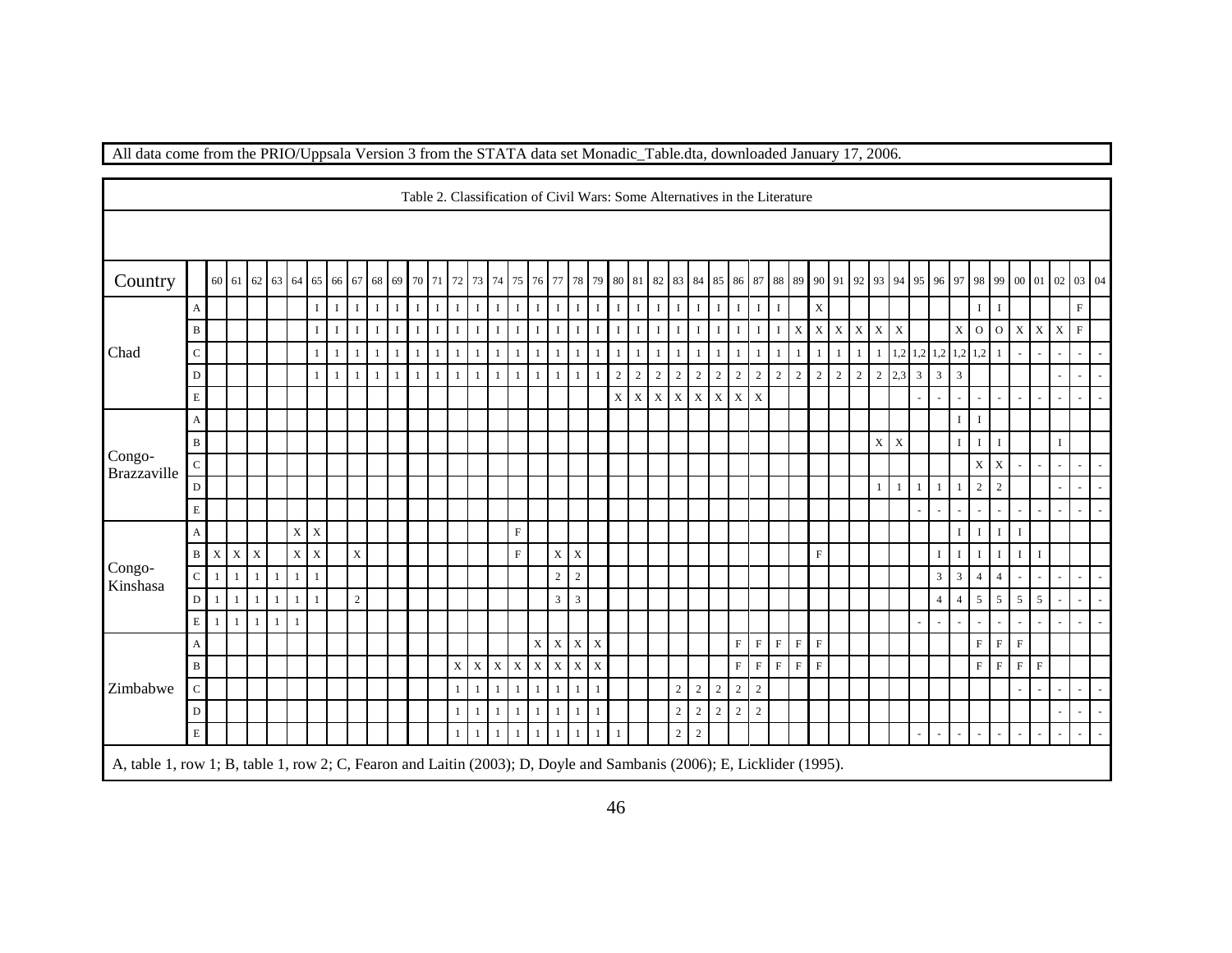An empty cell denotes no civil war coded by the source, and a "-" denotes that the source ended before this date. For rows labeled A and B, coding is the same as that for rows 1 and 2 in table 1; these data do not distinguish one civil war from another for the same country. For rows labeled C, D, and E, an X denotes a civil war if the source coded only one war; otherwise, a number indicates a year of civil war and which one.